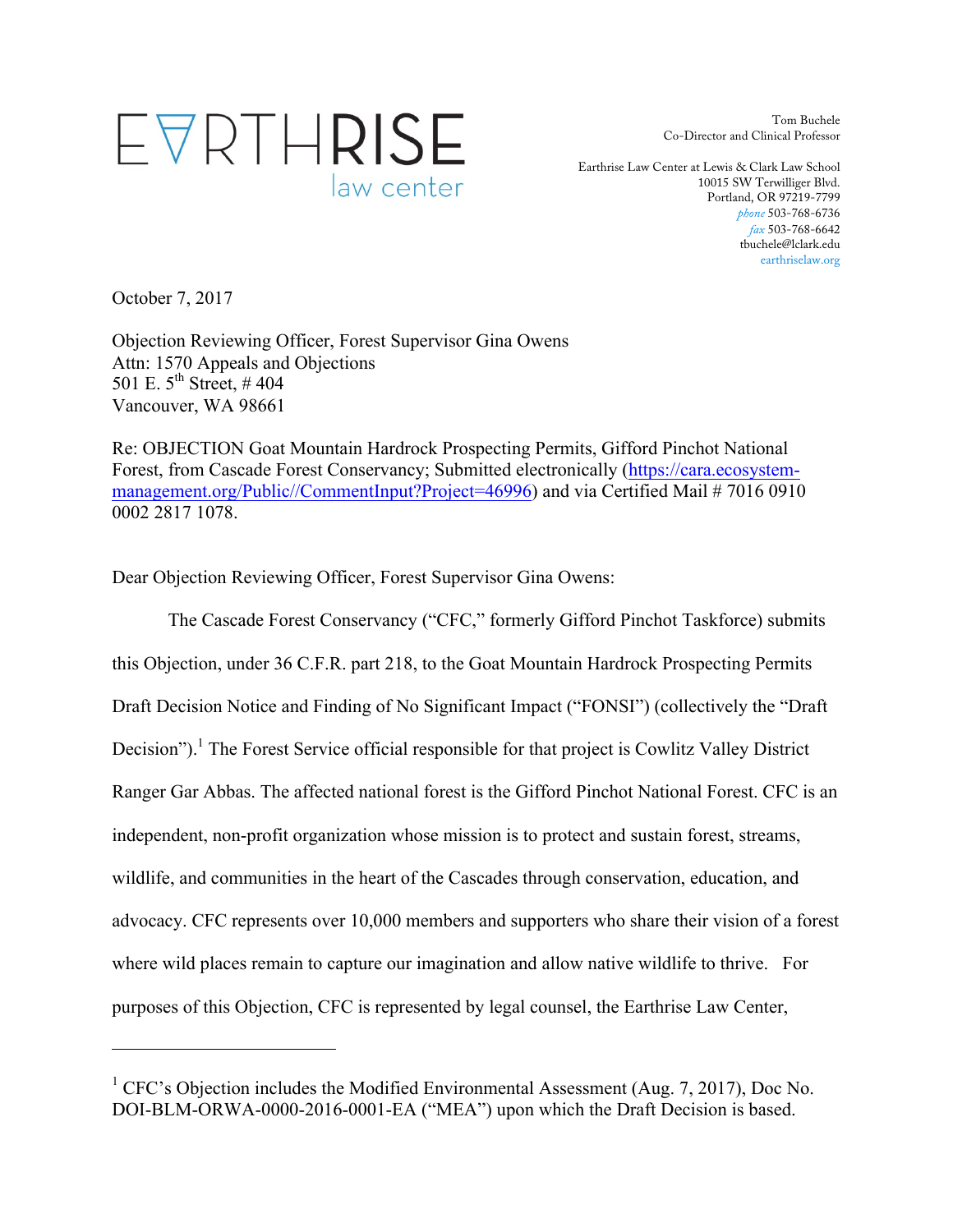through Tom Buchele, Earthrise's Co-Director, Kathryn Roberts Earthrise Legal Fellow, and Roger Flynn, Director of the Western Mining Action Project. Mr. Buchele's mailing address, email address and phone number are set forth above. Mr. Flynn's contact information is: P.O. Box 349, Lyons, CO 80540, wmap@igc.org, (ph) (303-823-5738. Please direct all correspondence and responses to this Objection to Mr. Buchele and Mr. Flynn.

CFC has previously submitted timely, written comments regarding this project throughout the periods where public comments were requested. *See, e.g.,* Exhibit 1, CFC (Comment Feb. 4, 2016). This Objection also addresses issues that have arisen after any prior comment period.

Notice Published: The public notice regarding the Draft Decision was published on August 24, 2017. Therefore, under Section 218.7, this Objection is timely because CFC submitted it electronically and by U.S. mail on October 07, 2017, which is within 45 days of that publication date.

CFC submits its Objection electronically with a list of supporting exhibits and in hard copy via certified U.S. mail with an attached CD containing electronic copies of all of its supporting exhibits.

CFC requests an Objection Resolution meeting to address the concerns raised in its Objection which are set forth below.

#### **Issues addressed in this Objection:**

CFC has several objections to the Draft Decision, which it sets out in detail below. Initially, CFC objects because its ability to properly prepare its objection has been materially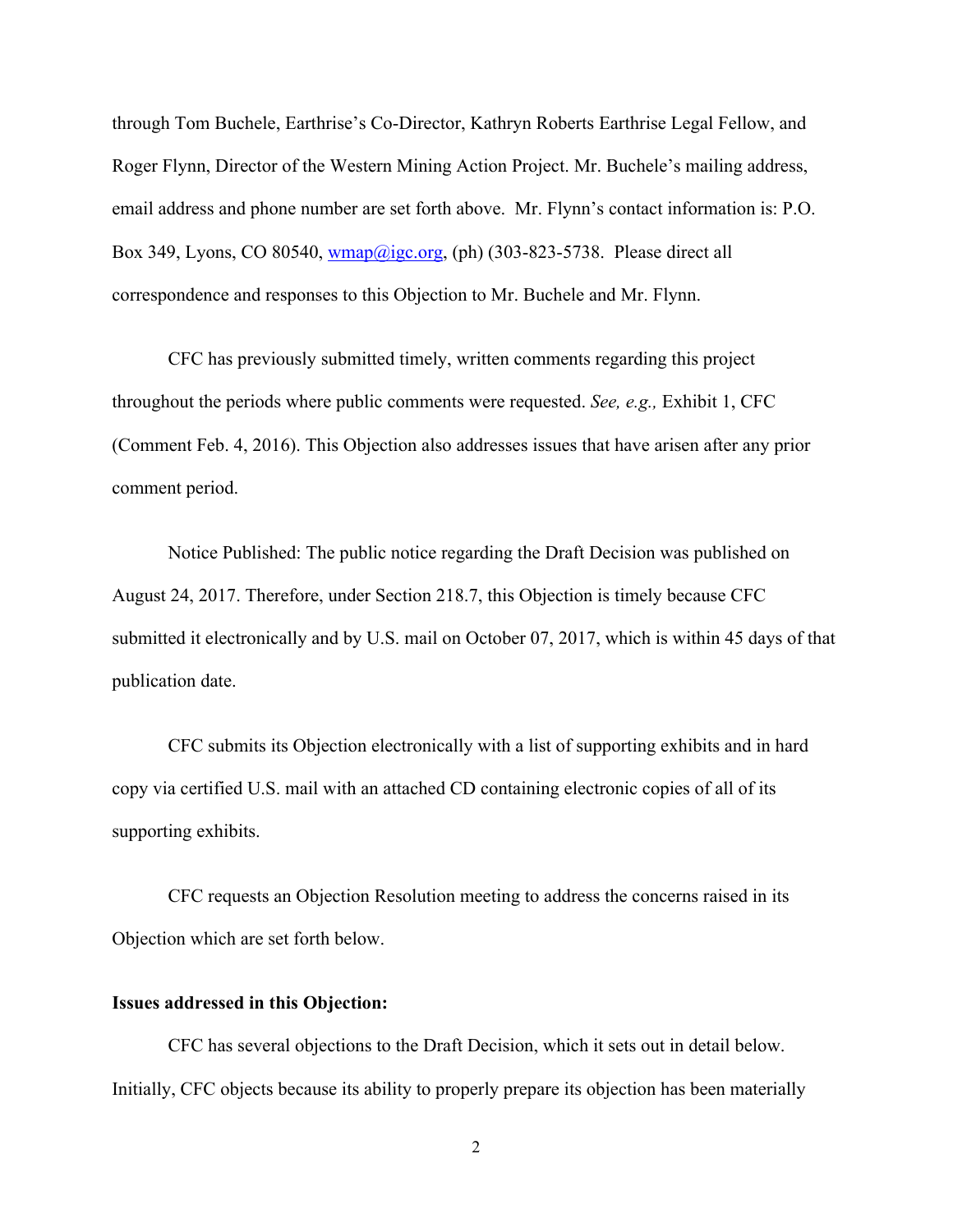prejudiced by the USFS and BLM's continuing failure and refusal to produce relevant agency records in response to FOIA requests that CFC submitted in January of 2016. The USFS should not have begun this objection process until it and the BLM had fully responded to CFC's FOIA requests and the USFS should withdraw its Draft Decision until the public has available to it all relevant agency records. In terms of the records and draft analysis that is publicly available, CFC's primary concerns are the Draft Decision's improper analysis and conclusion that the prospect drilling will not interfere with the primary recreational purpose for which much of the land was acquired, and the failure to fully analyze the impacts of the project, including a potential future mine. The Draft Decision and MEA acknowledge the project will have substantial effects on ongoing recreation throughout the project area, but creates an exception to the non-interference legal standard for effects that the Forest Service deems to be "temporary." Further, the Draft Decision and MEA on which it relies fail to fully analyze the project's impacts, including wholly declining to evaluate the environmental impacts, or even the legal possibility, of a future mine in the project area. Despite this, the Agencies rely on that very "unforeseeable" future project to decline otherwise appropriate alternatives, and conclude that the project aligns with the government's policy of promoting mining. As such, the Agencies analysis and conclusions in the MEA and Draft Decision are legally flawed and should be withdrawn.

As is set out in more detail below, CFC specifically objects to:

- 1. The Forest Service's failure to respond at all and the BLM's failure to fully respond to CFC's January 2016 FOIA requests before putting the Draft Decision out for objections.
- 2. The Forest Service's grant of consent to the proposed prospect drilling, despite the action's interference with recreation throughout the project area, in violation of the Land and Water Conservation Fund Act ("LWCF Act") and the Reorganization Plan No. 3 of 1946 ("Reorganization Plan").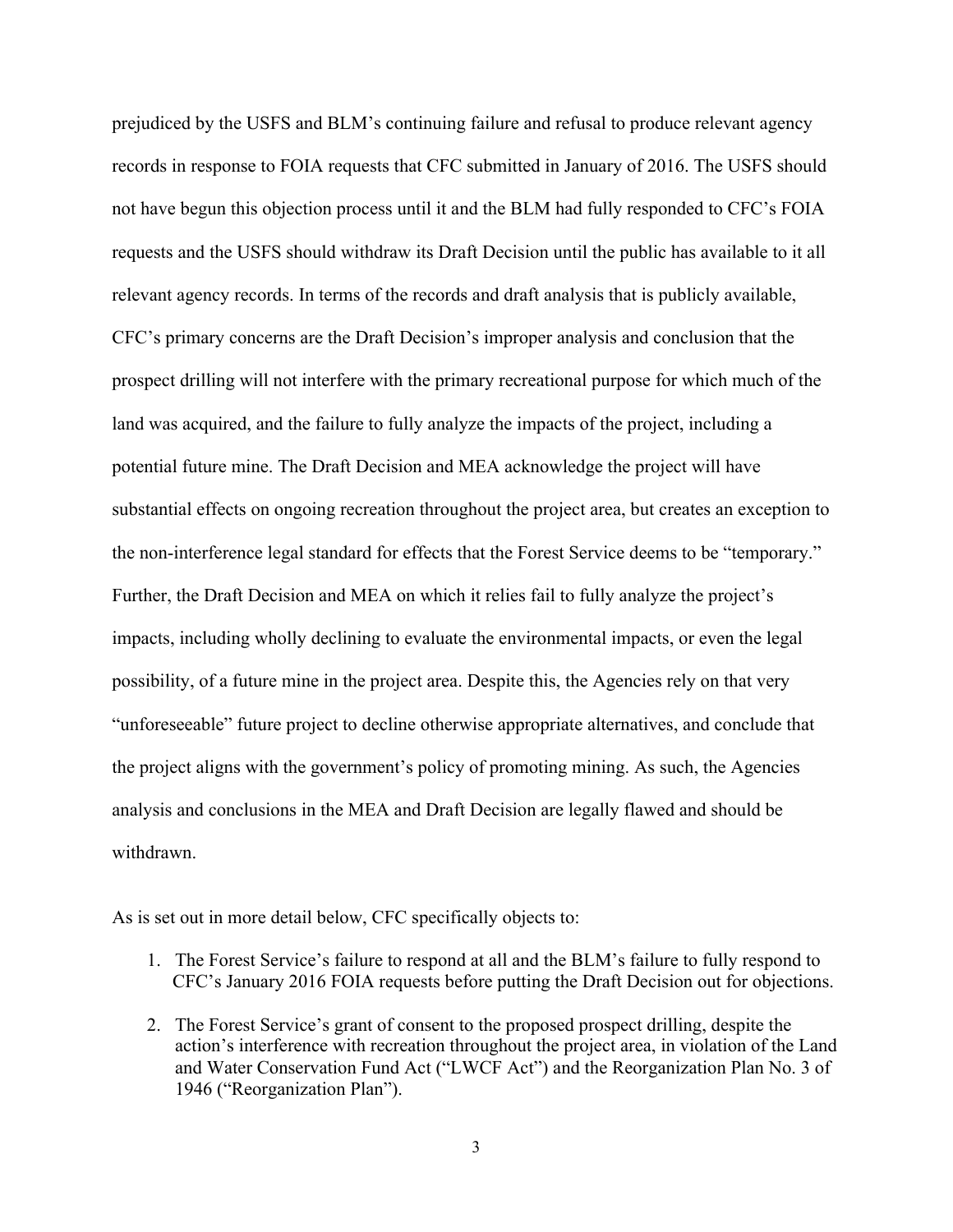- 3. The Agencies' failure, in violation of the National Environmental Policy Act ("NEPA"), to consider and fully analyze all reasonable alternatives.
- 4. The Agencies' failure, in violation of NEPA, to fully analyze all cumulative impacts of the proposed action, including failing to consider the legal impossibility and environmental impacts of a future mine at the project site.
- 5. The Agencies' failure, in violation of NEPA, to take a "hard look" at the impact of the proposed action, including failing to specifically disclose and analyze the extent of closures within the project area to visitors seeking recreation opportunities.
- 6. The Agencies' failure, in violation of NEPA and the the Administrative Procedure Act ("APA"), to acknowledge, disclose and respond to all received comments.
- 7. The Agencies' failure, in violation of NEPA, to adequately conduct a baseline groundwater analysis.
- 8. The Forest Service's determination to issue a FONSI, and failure to prepare a Draft Environmental Impact Statement ("DEIS") and Final EIS in violation of NEPA regulations.

### **I. The Forest Service and BLM's Illegal Failure to Respond to CFC's January FOIA Requests has improperly Prejudiced CFC's Ability To Prepare a Complete Objection.**

Informed public participation in federal agency decision-making is an essential part of the NEPA process. 40 C.F.R. § 1500.1(b) (2017). In order to participate effectively, the public is entitled under NEPA to receive not only the agency's draft NEPA analysis itself, but also all incorporated documents and documents otherwise underlying the NEPA analysis and Proposed Action. *Id.* §§ 1502.21, 1506.6(f). CEQ regulations specifically require that federal agencies make such documents available pursuant to FOIA requests, and in order for that availability to be meaningful under NEPA, the public must have those documents before they comment on or object to any draft NEPA analysis. *Id.*; *see generally League of Wilderness Defs./Blue Mountains Biodiversity Project v. Connaughton*, 2014 WL 6977611 at \*14–20 (D. Or., Dec. 9, 2014) ["*LOWD*"].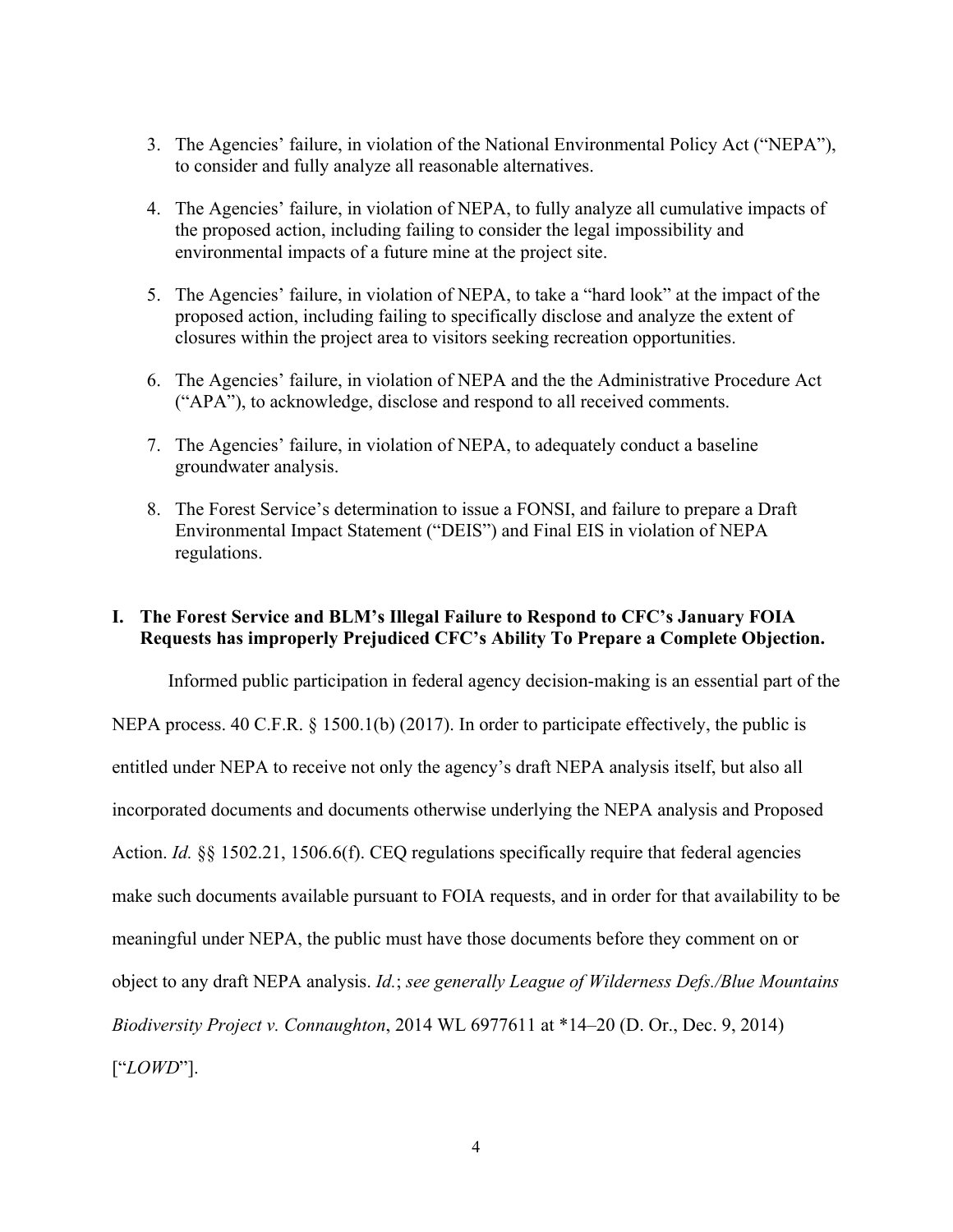In January of 2016 CFC (through its predecessor the Gifford Pinchot Task Force ["GPTF"]) submitted FOIA requests to both the Forest Service and BLM seeking documents related to Ascot's proposed drilling at the Goat Mountain site. Exhibit 2, Jan. 2016 FOIA Request. The clear purpose of these requested records was to allow CFC to fully and properly comment on and/or object to any draft NEPA analysis and any draft agency decisions. The Forest Service has failed to produce a single record to CFC in response to its 2016 FOIA request and did not even acknowledge that request until August of 2017. Exhibit 3, Aug. 23 2017 e-mail from Melani Gonzalez to Laurele Fulkerson. CFC has demanded that the Forest Service produce the requested records this week, but the Forest Service will not do so. *See* Exhibit 4, Sept. 2017 Letter from Tom Buchele to Forest Service (Melani Gonzalez); Exhibit 5, Forest Service Response to Letter. The BLM has produced some records but with grossly excessive redactions. CFC appealed that improper partial response in August of 2016 and that appeal is still pending. Exhibit 6, CFC Appeal of BLM FOIA Production. As of the date of this objection the BLM has still not fully responded to CFC's FOIA request. *See* Exhibit 7, BLM Partial Response to CFC FOIA Request.

The Forest Service has totally failed to meet its NEPA and FOIA responsibilities with regard to CFC's FOIA request and the related NEPA process for the Draft Decision. The BLM's incomplete and grossly delayed response has further prejudiced CFC's ability to prepare this objection. This dereliction of the Forest Service's (and the BLM's) statutory responsibilities under FOIA is completely unacceptable under any circumstances. However, the Forest Service has now compounded its FOIA violations by issuing its Draft Decision before producing a single document in response to CFC's timely and highly relevant FOIA request, requiring CFC to submit this Objection to the Draft Decision without the benefit of the documents CFC requested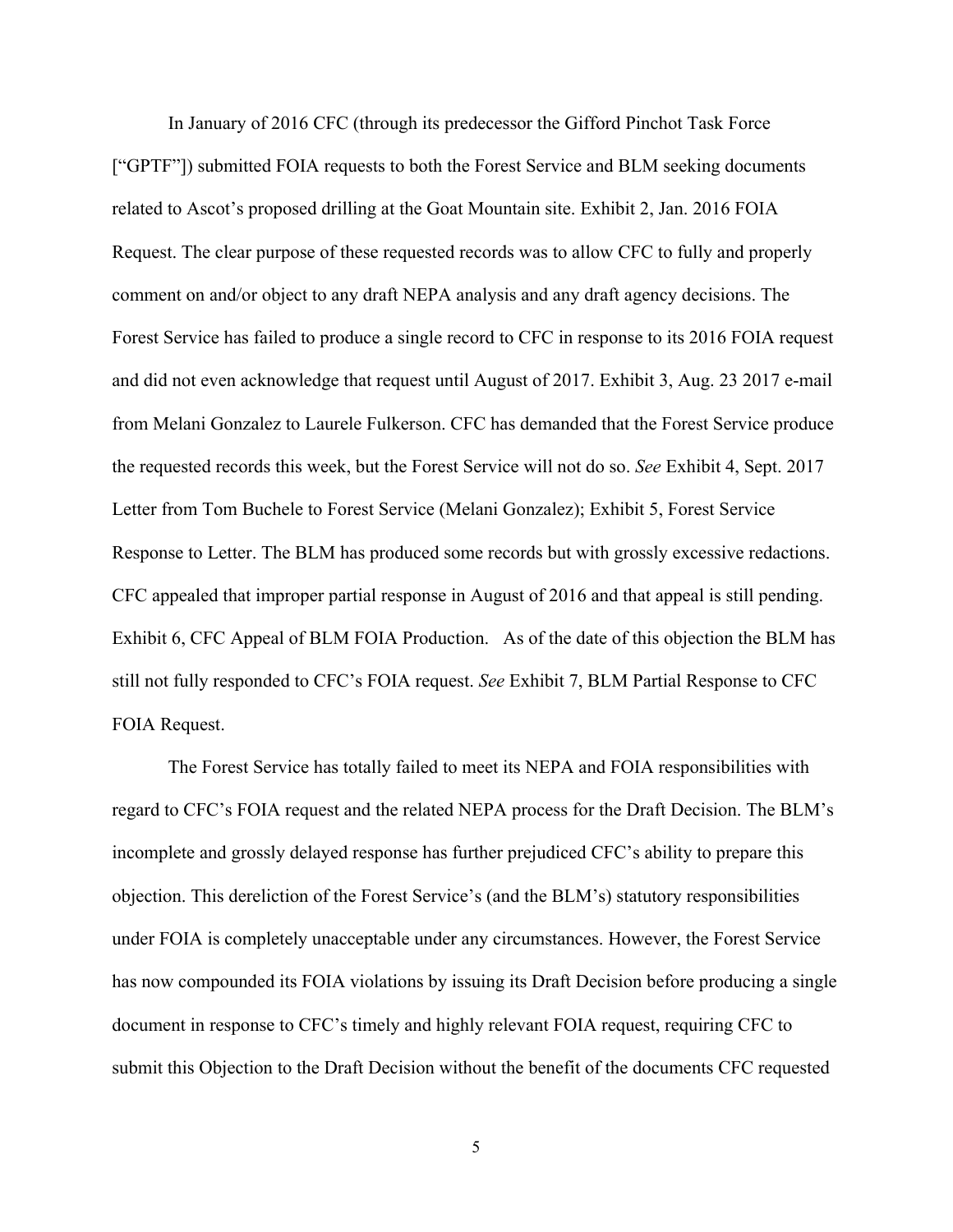specifically to help it prepare for its response to this Draft Decision. This violates NEPA as well as FOIA and is grounds for invalidating any resulting final decision that the Forest Service might issue. *See, e.g*., 40 C.F.R. §1506.6(f); *LOWD,* 2014 WL 6977611 at \*20; *League of Wilderness Defs./Blue Mountains Biodiversity Project v. Pena*, 2015 WL 1567444 at \*4 (D. Or., April 6, 2015) (failure to produce documents underlying draft NEPA analysis was "serious" error that justified vacatur of ROD and NEPA analysis).

The Forest Service's failure to produce these documents has clearly and obviously prejudiced CFC's ability to prepare its objections to the Draft Decision. The reviewing officer should therefore uphold the CFC's Objection and require the Forest Service to withdraw its Draft Decision. The Forest Service can reissue its Draft Decision after it has produced all the documents that are responsive to the January 2016 request.

This objection is based on information that arose after the period for public comment.

### **II. The Proposed Action interferes with recreation, the primary purpose for which part of the project area lands were acquired.**

The project area is located within the Gifford Pinchot National Forest, in Washington State, just north of Mt. St. Helens National Volcanic Monument, and adjacent to the Green River, designated as a Recreational River in the Forest Plan. MEA, at 154. Within the project area is the Green River Horse Camp, more than a dozen hiking trails, river access, and other backcountry camping areas. *Id.* at 155. While mineral prospecting in the area occurred more than a hundred years ago, unsurprisingly, today the dominant usage of the area is recreation. *Id.* Approximately 168 acres (parcels MS-1329 and MS-1330, the "LWCF Lands") of the project area were acquired by the Forest Service specifically for the purpose of recreation, using money appropriated under the Land and Water Conservation Fund Act ("LWCF Act"). *Id.* at 14.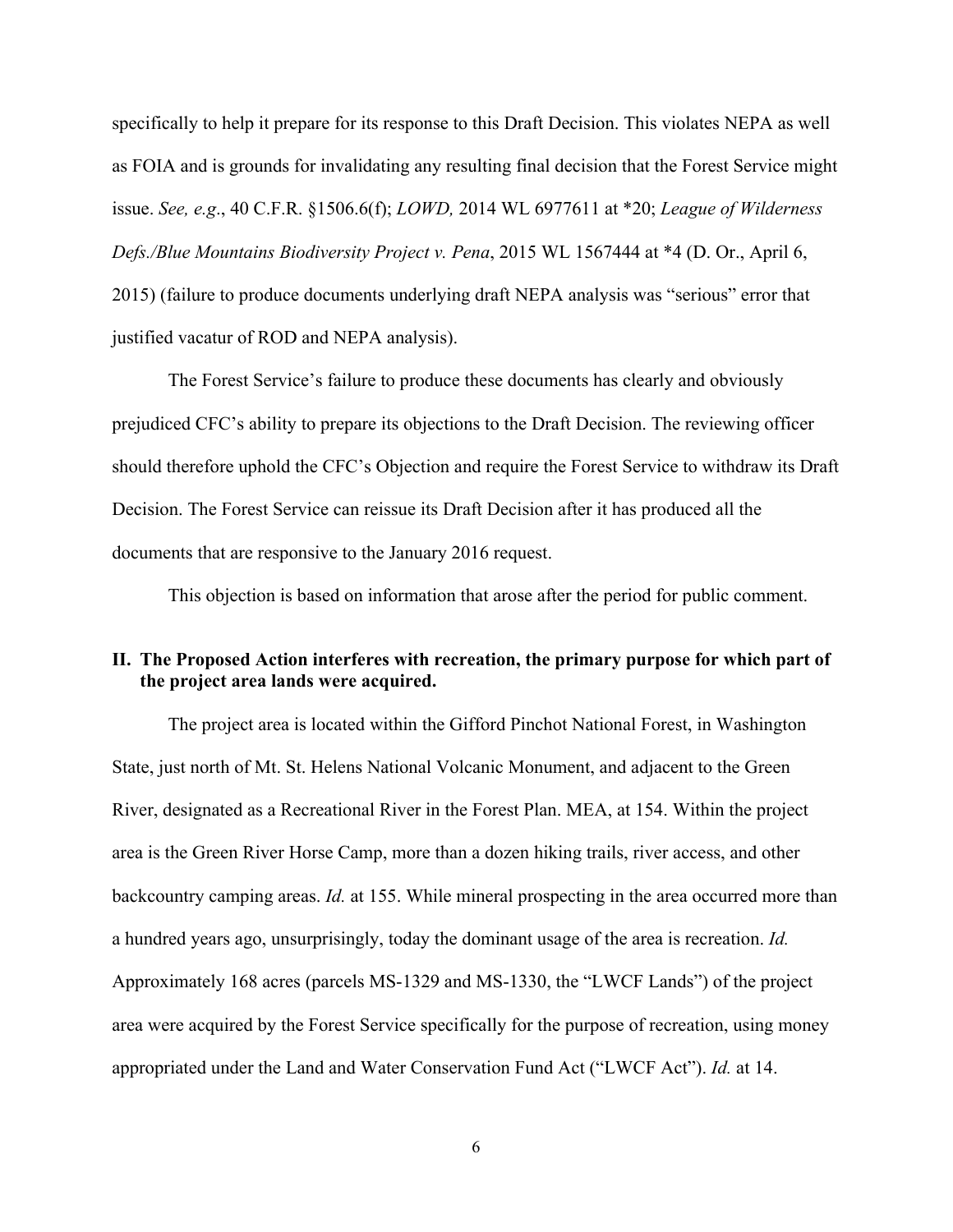Currently, recreation in the project area includes "hiking, horseback riding, bicycling, kayaking, camping, picnicking, fishing, hunting, wildlife and bird watching, sightseeing, [] pleasure driving . . . [and] opportunities for gathering of special forest products including berries, mushrooms, boughs, beargrass, and floral greens." *Id.* at 154; *see also* Exhibits 8–12 (Declarations of members of CFC describing their own recreational use in the project area).

Under both the LWCF Act and the Reorganization Plan No. 3 of 1946, ("Reorganization Plan"), use of these acquired lands can be permitted only with consent of the Forest Service, and only after the Forest Service properly finds that the proposed usage will not "interfere with the primary purposes for which the land was acquired." 60 Stat. 1097, 1099, 5 U.S.C. Appendix (2012).

The LWCF Act purpose is "preserving, developing, and assuring accessibility . . . [to] such quality and quantity of outdoor recreation resources as may be available and are necessary." Pub. L. 88-578, § 1(b) (1964), 54 U.S.C. § 100101 Note (formerly cited 16 U.S.C. § 460*l*-4). The LWCF Act creates a fund whereby certain federal agencies may acquire land that achieves Congress' purpose. *Id.*, 54 U.S.C. § 200306 (formerly cited 16 U.S.C. § 460*l*-9).

As applied to the project here, the Forest Service can only consent to the proposed permits where it concludes, properly, based on a complete record and a reasonable and legal interpretation of the applicable law, that the prospect drilling, and all its associated cumulative effects, will not interfere with the primary recreational purpose for which the land was acquired, which includes all of the currently occurring recreation activities throughout the area. 5 U.S.C. Appendix. In the Draft Decision, the Forest Service erred in elevating a general policy – facilitating mining – under the direction of a different US Cabinet Department, above the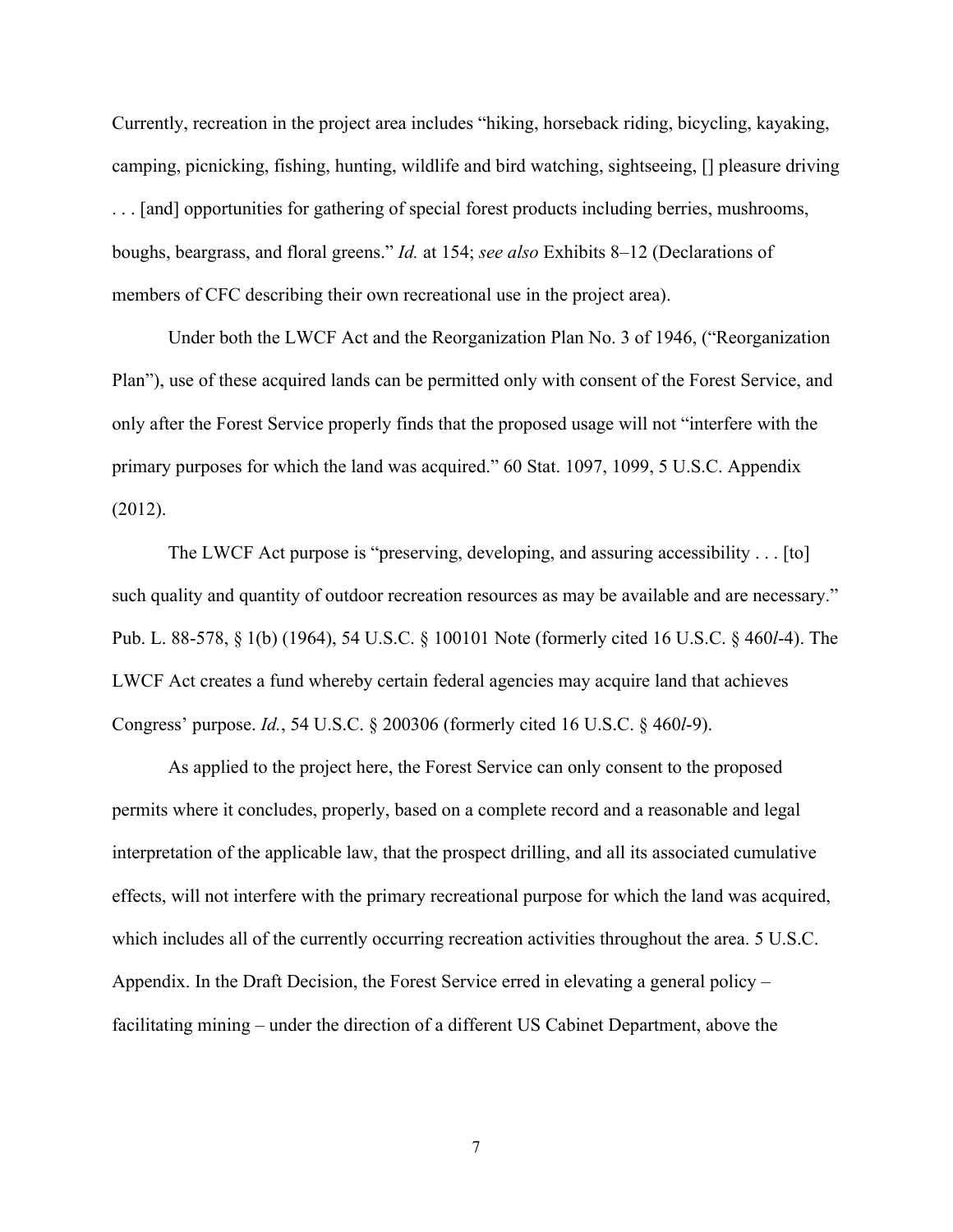recreation purpose, and in concluding the project will not interfere with recreation despite the evidence demonstrating otherwise.

Apparently, the Forest Service believes it can, or must, "balance" a policy of facilitating mining – which was NOT a primary purpose for which it acquired the LWCF Lands – with recreational use, which was the express, primary purpose for which the Forest Service acquired the LWCF Lands. This confused and wholly irrational interpretation of its legal obligations cannot be reconciled with the actual applicable laws, the actual facts regarding the acquisition of the LWCF Lands, and the admitted, actual interference with recreational use that would be caused by the proposed drilling on the LWCF Lands.

# *A. The LWCF Act is Not Controlled, Conditioned or Superseded by the Mining and Minerals Policy Act, 1970*

The Agencies support their decision to allow the prospect drilling by repeatedly referring to the government's "overall policy" of fostering mineral development, as noted in the Mining and Mineral Policy Act of 1970. *See e.g.* Draft Decision, at 5 ("decision is consistent with the Federal government's overall policy to foster and encourage private enterprise"); *id.* at 9 ("restricting prospecting . . . does not meet the intent of Congress as expressed in the Mining and Minerals Policy Act, 1970"); MEA, at 17 (noting that the Forest Service purpose is to "encourage and facilitate the orderly exploration, development, and production of mineral and energy resources"); *id.* at 38 ("Both the BLM and USFS are mindful of the federal government's policy to foster and encourage private enterprise"). However, a substantial portion of the drill sites are located within parcels acquired with LWCF Act funds, which are not controlled by an "overall policy" to foster mining, but are controlled by a much more specific Congressional mandate to foster recreation. 54 U.S.C. § 200306 (formerly cited 16 U.S.C. § 460*l*-9); *see also*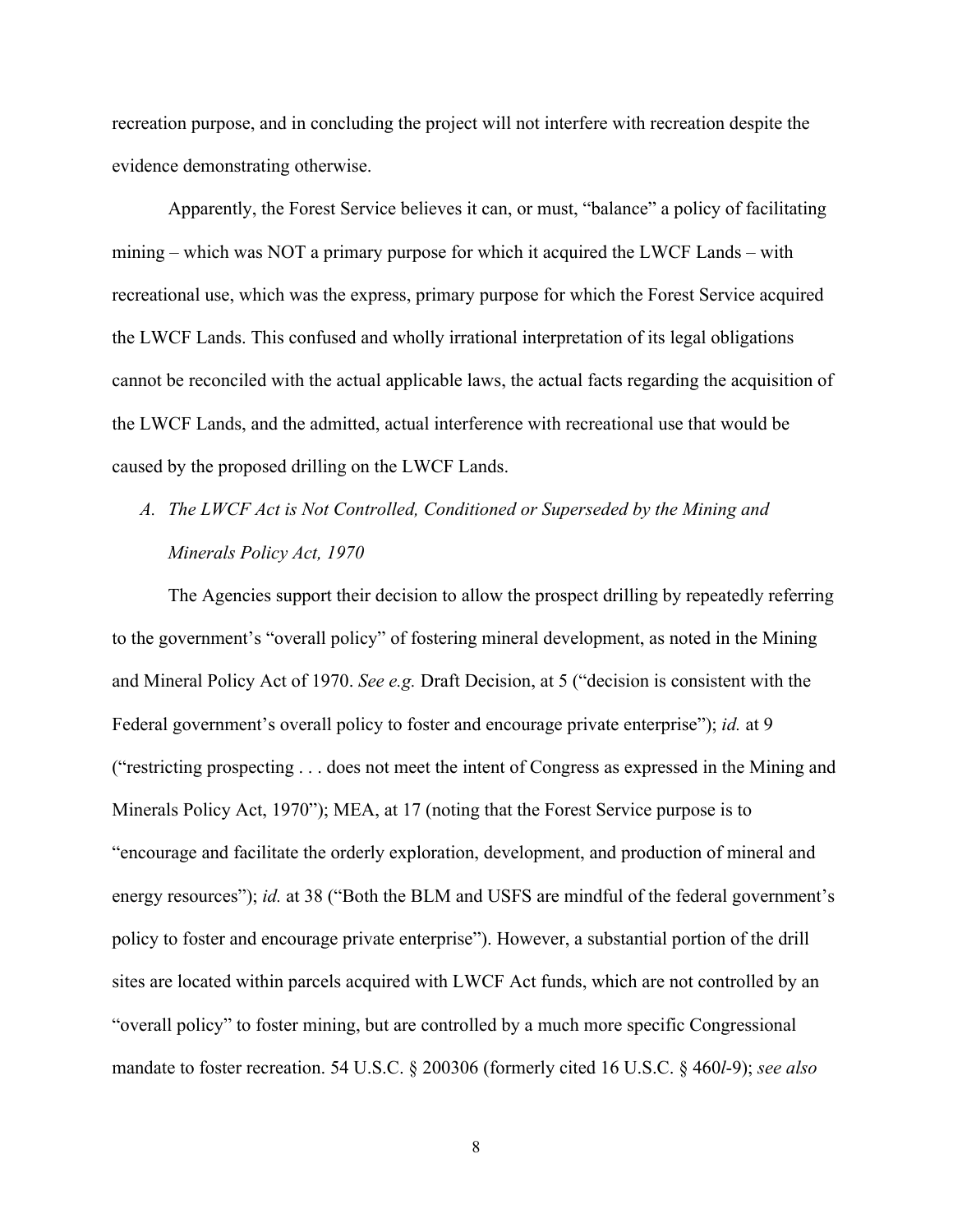Exhibit 13, Ascot Resources Proposed Drill Sites Map (showing 9 proposed drill pads within parcels MS-1329 and MS-1330 which were acquired under the LWCF Act). The Agencies framework, including both the analysis in the MEA and the decision rationale in the FONSI, impermissibly elevate mining and mineral development as a controlling, or at least equivalent primary purpose even though the LWCF Act specifically requires recreation to be the primary use of the land. *See e.g.* MEA, at 8–9, Table 1.3-1 (listing Mining and Minerals Policy Act of 1970 but neither the LWCF Act nor the Reorganization Plan as among the "Supplemental Authorities Consulted" where "regulatory compliance" is required in the Agencies' decisionmaking). As such, the Agencies' decision is unreasonable, arbitrary and capricious and contrary to law.

The LWCF Act is not controlled by the general policy of the government to foster private mineral development on certain public lands. First, the Mining and Minerals Policy Act is the responsibility of the Dept. of the Interior, not the Forest Service. *See* 30 U.S.C. § 21a (2012) ("It shall be the responsibility of the Secretary of the Interior to carry out this policy when exercising his authority."). Federally acquired lands under the LWCF Act are under the control of the Forest Service, and it is the Forest Service who must ensure that any usage of such lands will not interfere with the primary purposes for which the land was acquired. 5 U.S.C. Appendix. While the BLM may argue that the general policy set out in the Mining and Minerals Policy Act may be relevant to its decision to grant or deny a prospecting permit, it is not relevant to the Forest Service's determination that the proposed action does not interfere with the primary purpose of the land it acquired using LWCF funds. The Forest Service's decision is thus contrary to law and its interpretation of the law is patently unreasonable where it relies on this policy to justify its consent to allow mineral prospecting on lands subject to the LWCF Act and where that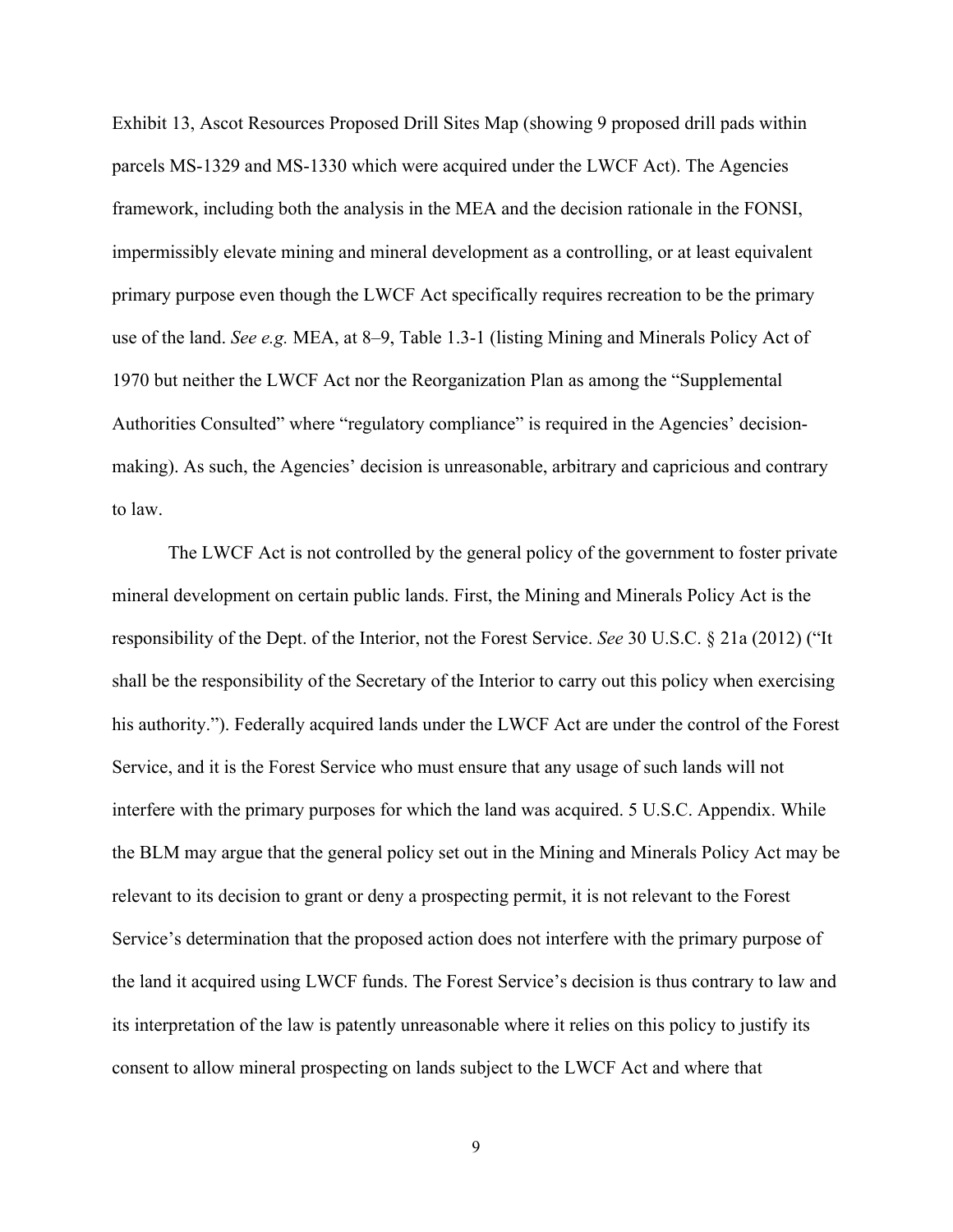prospecting would undeniably interfere with the recreational use of those lands while that prospecting occurs.

Second, even if the Mining and Minerals Policy Act did apply to the Forest Service's decision, it would not prevail over the Service's mandate in the LWCF Act.<sup>2</sup> As a general canon of construction when interpreting multiple legal provisions, the specific controls the general. *See RadLAX Gateway Hotel, LLC v. Amalgamated Bank*, 566 U.S. 639, 645 (2012) ("[I]t is a commonplace of statutory construction that the specific governs the general . . . That is particularly true where . . . Congress has enacted a comprehensive scheme and has deliberately targeted specific problems with specific solutions.") (internal citations omitted). The Mining and Minerals Policy Act is a general policy, not directed at specific parcels of land, but is one consideration within the process of general land management by the Dept. of the Interior. 30 U.S.C. § 21a. In contrast, the LWCF Act is a specific program, allowing acquisition of specific parcels of land, and mandates that those specific parcels be used for recreation. 54 U.S.C. § 200306(a)(2)(B) (formerly cited 16 U.S.C. § 460*l*-9). The LWCF Act was enacted to address the specific findings of a Congressional Commission reporting on the problem of inadequate recreation space and the increasing demand for such space. *See* S. Rep. No. 88-1364 (1964), *reprinted in* 1964 U.S.C.C.A.N. 3633, 3634 (LWCF Act introduced in response to findings of Outdoor Recreation Resources Review Commission). As a matter of statutory construction, even where the Mining and Minerals Policy Act's general pronouncement could affect management decisions by the Forest Service, it must still yield to the specific mandate governing LWCF Act lands.

l

 $2$  If the 1970 Act applies, the MEA and Draft Decision ignore the equally-important congressional purpose that any mineral development "assure[s] satisfaction of … environmental needs," 30 U.S.C. §21a(2), which has not occurred here as noted herein.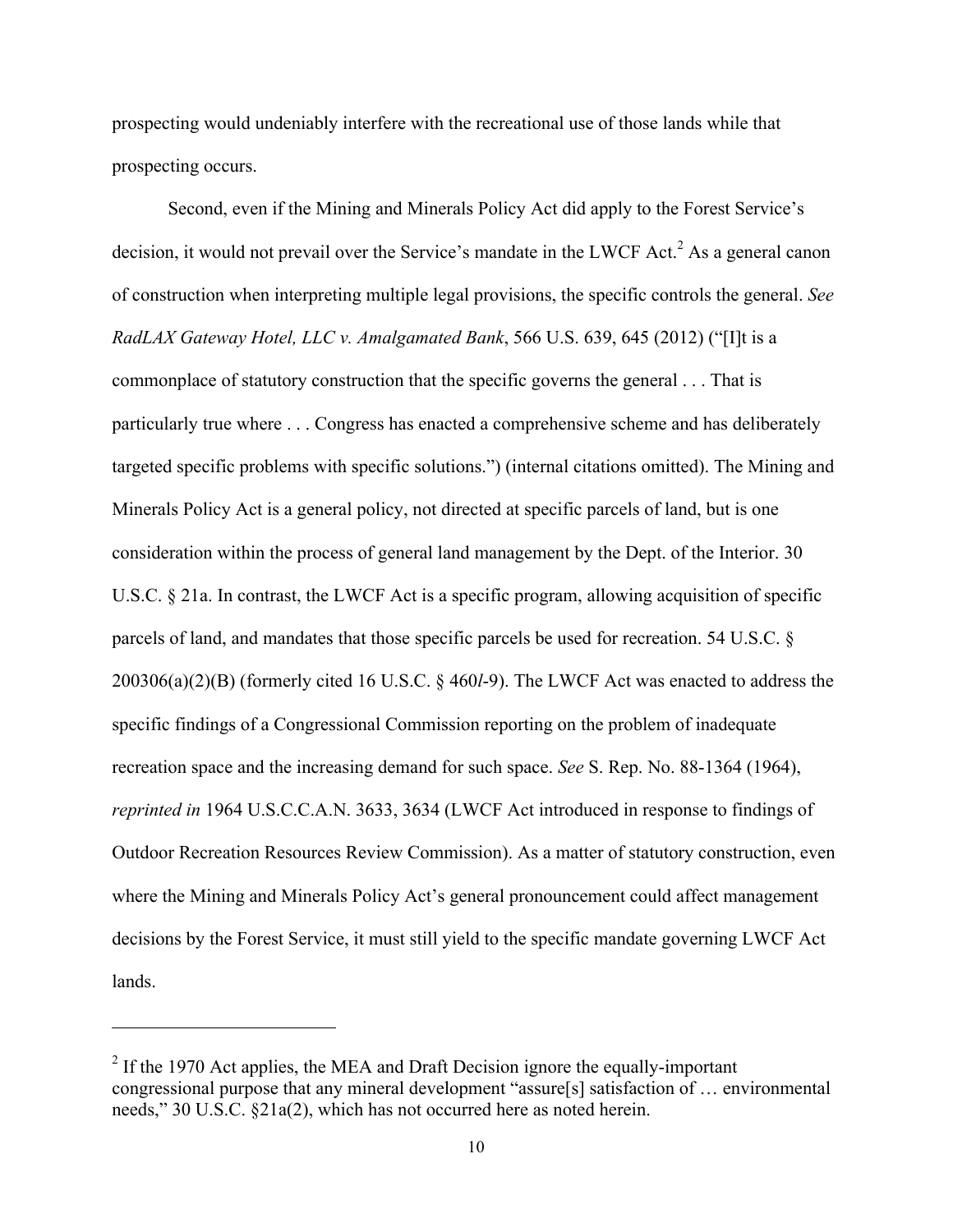#### *B. Mining and Mineral Development is Inconsistent with the LWCF Act*

As an initial matter, the Agencies' analysis fails to acknowledge that prospecting activities are inherently incompatible with recreation. Ultimately *any* prospecting interferes with recreation because the two cannot happen simultaneously on the same tract of land. Unlike land acquired for other purposes like timber management or watershed conservation, recreation is fundamentally impossible to reconcile with prospect drilling because recreation involves members of the public accessing and roaming the land freely, with little supervision, control or impediment. Drilling with heavy machinery creates a public safety hazard to such free access. *See* MEA at 151. Recreation on parcels MS-1329 and MS-1330 is not only ongoing, but is the primary use of the project area today. *Id.* at 154; *see also* Exhibits 8–12 (describing the varied type of recreation uses ongoing in the area). The type of recreation in the project area is not limited to one specific spot that prospecting activities can simply avoid. Rather, all manner of recreation opportunities occur throughout the area. Exhibits 8–12; MEA, at 154*.* When prospecting occurs, the Forest Service will have to block access to those areas to ensure public safety. *See* MEA, at 27, Plate 1 (depicting gate to block road for safety and equipment security); *id.* at 151 (noting among the direct effects of the prospecting that "[a]ccess around the drill rig and equipment laydown area would be restricted for purposes of public safety"). This is the opposite of ensuring prospecting does not interfere with recreation; it is ensuring recreation will not interfere with prospecting. Were the two uses on equal footing, the Agencies' approach of allegedly balancing the two interests might be a permissible compromise. However, on lands acquired with LWCF Act funds, the two uses are not equal. Congress has decided the preference of usage in favor of recreation. *See* 54 U.S.C. § 100101 Note (formerly cited 16 U.S.C. § 460*l*-4)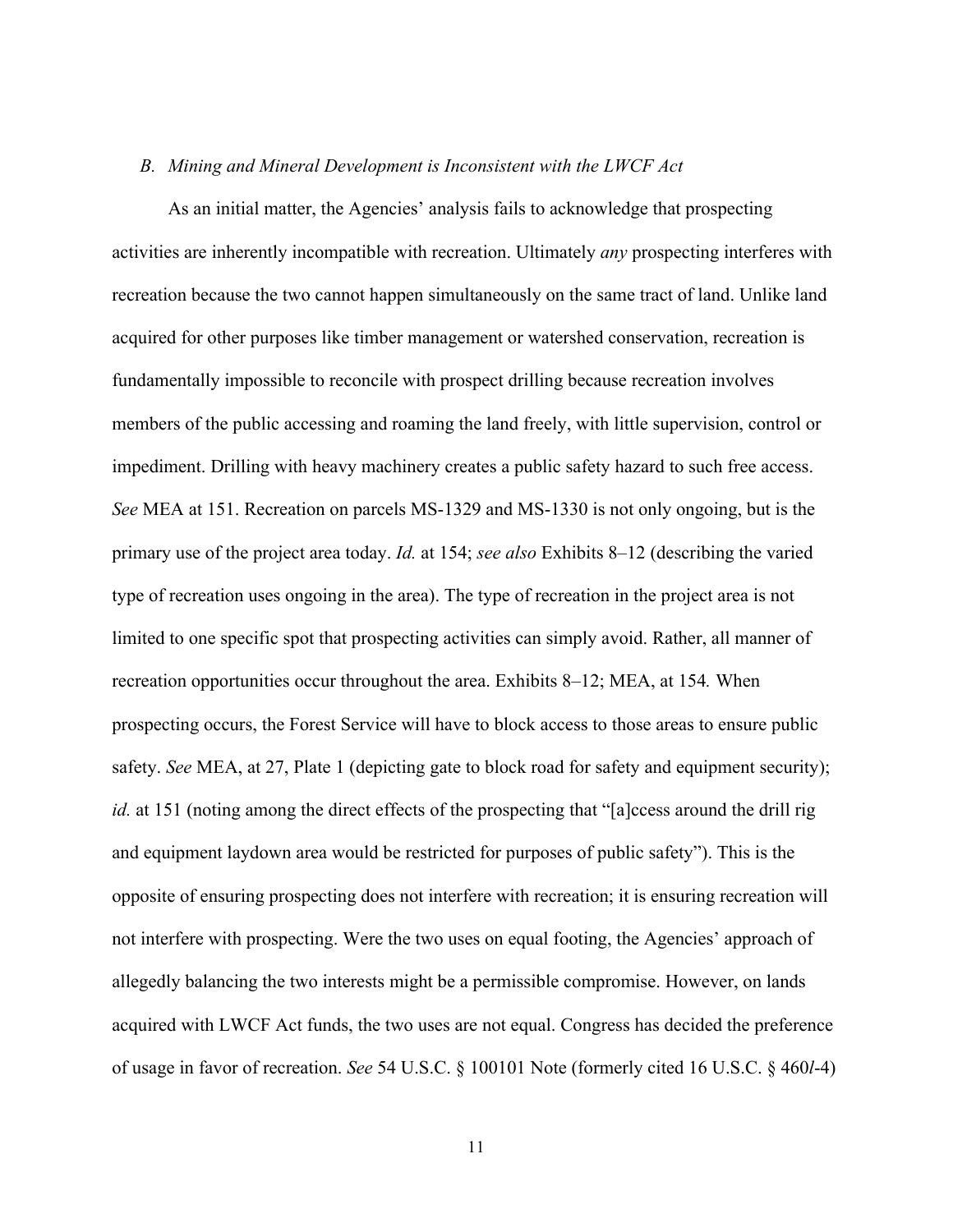(purpose of LWCF Act is to preserve recreation spaces); S. Rep. No. 88-1364 (1964), *reprinted in* 1964 U.S.C.C.A.N. 3633, 3636 (noting "This is a recreation bill, and . . . moneys appropriated from the fund shall be for outdoor recreation [] purposes"). The Forest Service must honor that policy choice by the Legislature.

Beyond the plain incompatibility of mining activity and outdoor recreation on the same parcel of land at the same time, Congress' intent for LWCF Act land management was clear that it did not include mineral development. The structure, text, and legislative history of the LWCF Act all show that Congress created the fund to acquire land to be used for primarily recreation purposes. *See* 54 U.S.C. § 200306(a)(1); S. Rep. No. 88-1364 (1964), *reprinted in* 1964 U.S.C.C.A.N. at 3634. Congress' sole purpose in the LWCF Act is "preserving, developing, and assuring accessibility to all citizens . . . of present and future generations such quality and quantity of outdoor recreation resources as may be available and are necessary." 54 U.S.C. § 100101 Note (formerly cited 16 U.S.C. § 460*l*-4). As Judge Hernandez noted, this purpose controls not merely acquisition, but also usage post-acquisition. *Gifford Pinchot Task Force v. Perez*, 13-CV-00810, 2014 WL 3019165, at \*10 (D. Or. 2014). Congressional intent to preclude non-recreational use of such lands, or at least uses that interfere with such recreational use, is seen in Section  $6(f)(3)$ , which expressly prohibits land acquired by the states from being "converted to [use] other than public outdoor recreation." 54 U.S.C. § 200305(f)(3) (formerly cited 16 U.S.C. §460*l*-8). While this section is directed at the lands managed by the states, there is nothing in the text or structure of the LWCF Act that suggests Congress intended that recreational use be substantially different or less important on federally controlled LWCF Act lands. On the contrary, the legislative history specifically noted that "[a]ll levels of government share an interest in and responsibility for meeting the outdoor recreation needs of the Nation." S.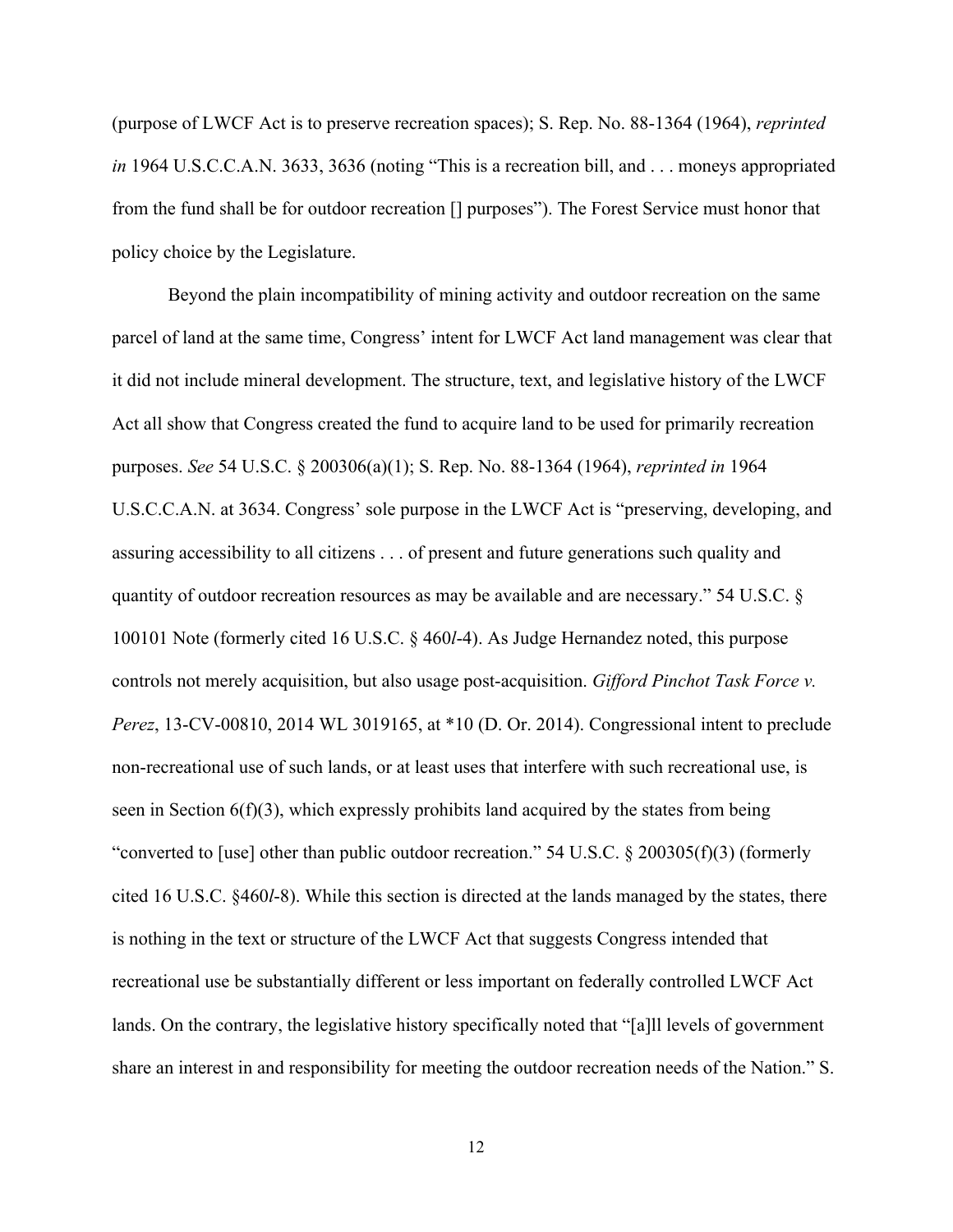Rep. No. 88-1364 (1964), *reprinted in* 1964 U.S.C.C.A.N. 3633, 3638. With respect to Forest Service acquisitions, Congress intended that the purchases be for recreation value more "than for the other multiple purposes of national forest lands. This is a recreation bill, and . . . moneys appropriated from the fund shall be for outdoor recreation [] purposes." *Id.* at 3636. For the Forest Service to rely upon a more general "overall policy" directed at a different Cabinet Department in allowing a proposed action that is inconsistent with recreational use, ignores the intent of Congress and contravenes the LWCF Act.

The language in the Mineral Policy Act, 30 U.S.C. § 21a, that the Forest Service treats as binding and as imposing substantive restrictions on its discretionary decision-making, is remarkably similar to the language in the first section of NEPA establishing a "continuing policy of the Federal Government . . . to create and maintain conditions under which man and nature can exist in productive harmony." 42 U.S.C. §4331(a). However, the federal government has argued that this language creates no substantive restrictions and that NEPA imposes only procedural obligations on federal agency decision-making. The US Supreme Court upheld those arguments, in some of its first NEPA cases, and held that NEPA was purely procedural, and the introductory policy statements did not place any substantive duties on the agencies to meet those policies. *Strycker's Bay Neighborhood Council v. Karlen*, 444 U.S. 223, 227 (1980) ("In *Vermont Yankee Nuclear Power Corp. v. NRDC,* 435 U.S. 519, 558, 98 S.Ct. 1197, 1219, 55 L.Ed.2d 460 (1978), we stated that NEPA, while establishing 'significant substantive goals for the Nation,' imposes upon agencies duties that are 'essentially procedural.'"). Federal agencies like the Forest Service cannot both treat policy language in NEPA as imposing no substantive duties and then insist that almost identical policy language in the Mining Policy Act affirmatively restricts their discretion when making decisions like the one at issue here.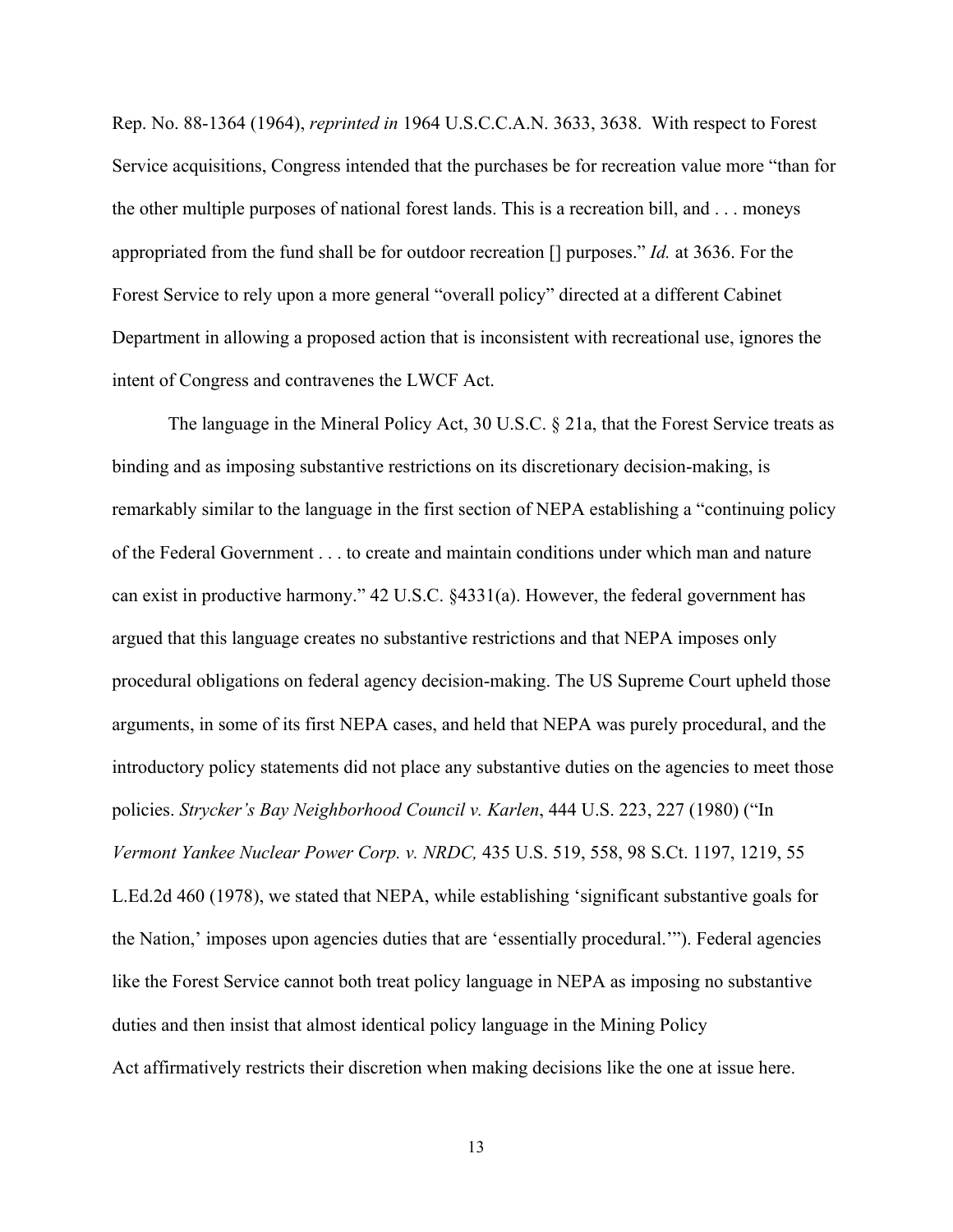Even where mineral development is a potential use, Congress has long understood that not every possible use is possible simultaneously. *See generally* 16 U.S.C. § 531(a) (noting in the definition of "multiple use" that "some land will be used for less than all of the resources"). Rather, the Forest Service is charged with managing competing uses according to relative value of use. *Id.* ("multiple use" means "consideration being given to the relative values of the various resources, and not necessarily the combination of uses that will give the greatest dollar return or the greatest unit output") For lands acquired with LWCF Act funds, Congress set the relative value, with recreation being "primar[y]." 54 U.S.C. § 200306(a)(2)(B)(i)(II) (formerly cited 16 U.S.C. § 460*l*-9). Thus, the Forest Service has a mandate to consider the priority among competing uses, and a mandate that recreation is the first priority on parcels MS-1329 and MS-1330, because they were acquired under the LWCF Act. When approving the LWCF Act Congress specifically recognized that it was addressing a shortage of land available for outdoor recreation. It is irrational and unreasonable for the Forest Service to now insist that recreational use on land it acquired specifically to address this shortage must now be subject to even "temporary" interference by another, non-primary use.The Agencies' decision, which consistently elevates mineral policy above other use, is inconsistent with the general mandate of multiple use, as well as the specific mandate of primarily using parcels MS-1329 and MS-1330 for outdoor recreation.

# *C. The Proposed Action Interferes with the Recreational Purpose for Which the Land was Acquired.*

Apart from the LWCF Act itself, the Reorganization Plan prohibits the Forest Service from consenting to development projects on certain acquired lands if the project would "interfere" with the primary purpose for which the land was acquired. 5 U.S.C. Appendix.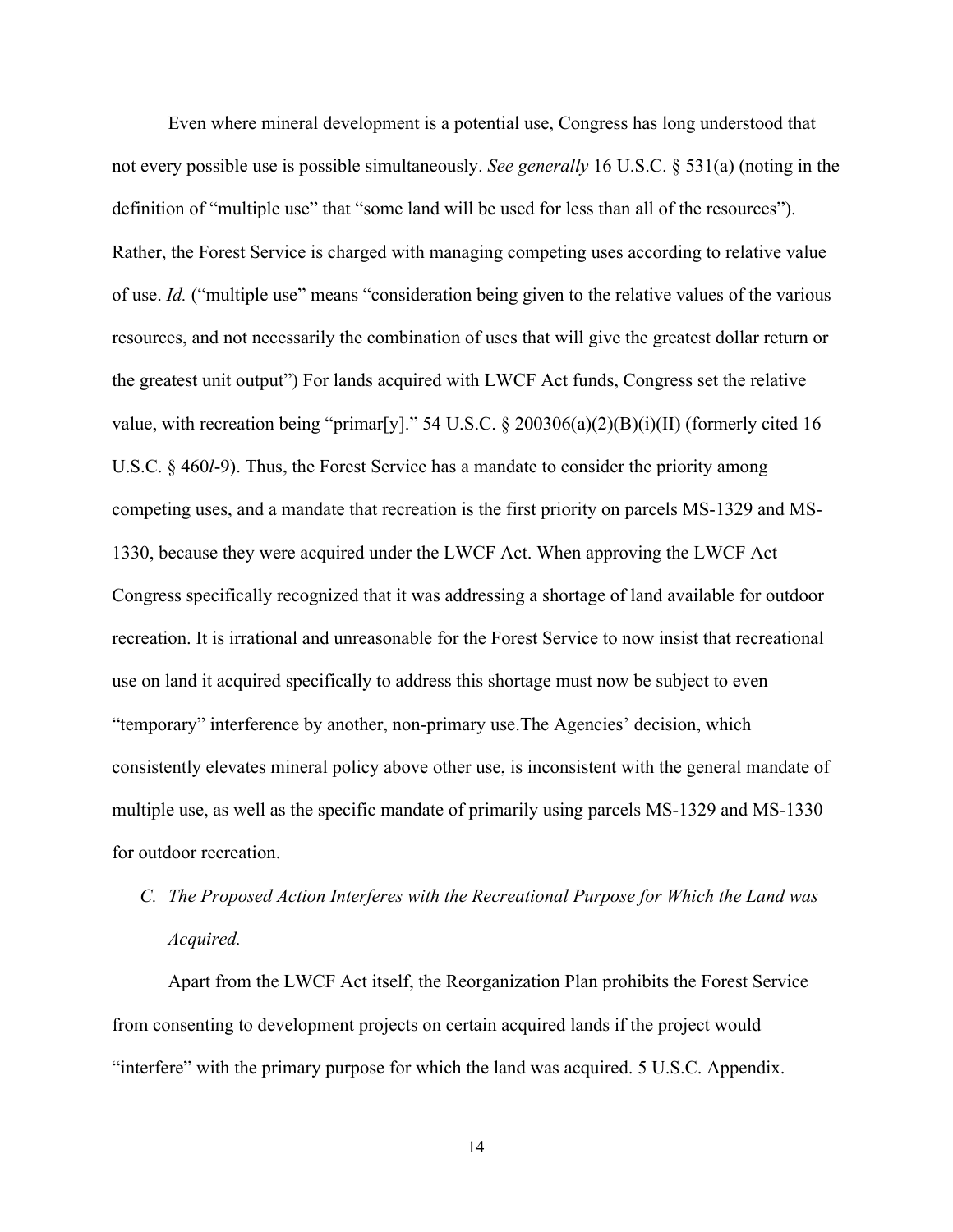Despite acknowledging the actual, practical effects of the interference with recreation anticipated by the proposed drilling, the Draft Decision concludes "none of the action alternatives would interfere with the primary purpose for which the lands were acquired." Draft Decision, at 18. This decision relies on a flawed interpretation of the Reorganization Plan and is contrary to the evidence.

The Draft Decision and MEA both create an exception to the Reorganization Plan's interference standard for "temporary" effects. *See id.* (citing the "temporary nature of activities and their anticipated effects"). First, this description is misleading. The project is not 'temporary' as a practical matter for recreational visitors. The permit allows drilling 24 hours a day, for up to 6 years. MEA, at 157 ("Each drill would generally be operational 24 hours a day, 7 days a week, including holidays"). While this may be a short time span for determining the impacts to timber management in a mature-age forest, it is not temporary to the citizens and visitors who travel from other areas seeking recreation, and may only visit the area once. *See e.g.* Exhibit 1, at 24 (discussing that some visitors are infrequent or one-time visitors); *see also* Exhibit 8, Decl. of Nicole Budine, at 2 (expressing concern with the six year duration and how such a project would not be temporary).

Second, the Draft Decision's conclusion that temporary effects do not constitute interference is wrong as a matter of law. An exception for temporary effects is inconsistent with the text of the Reorganization Plan, which contains no such exception. *See* 5 U.S.C. Appendix. The Reorganization Plan requires a plain meaning interference standard. *Id.* Such exception is similarly inconsistent with a plain meaning of the word "interfere." *See* MIRIAM WEBSTER'S NEW INT'L DICTIONARY (3rd Ed), 1178 (2002) (defining "interfere" as "to interpose in a way that hinders or impedes . . . [Legal Definition] to act in a way that impedes or obstructs others"). And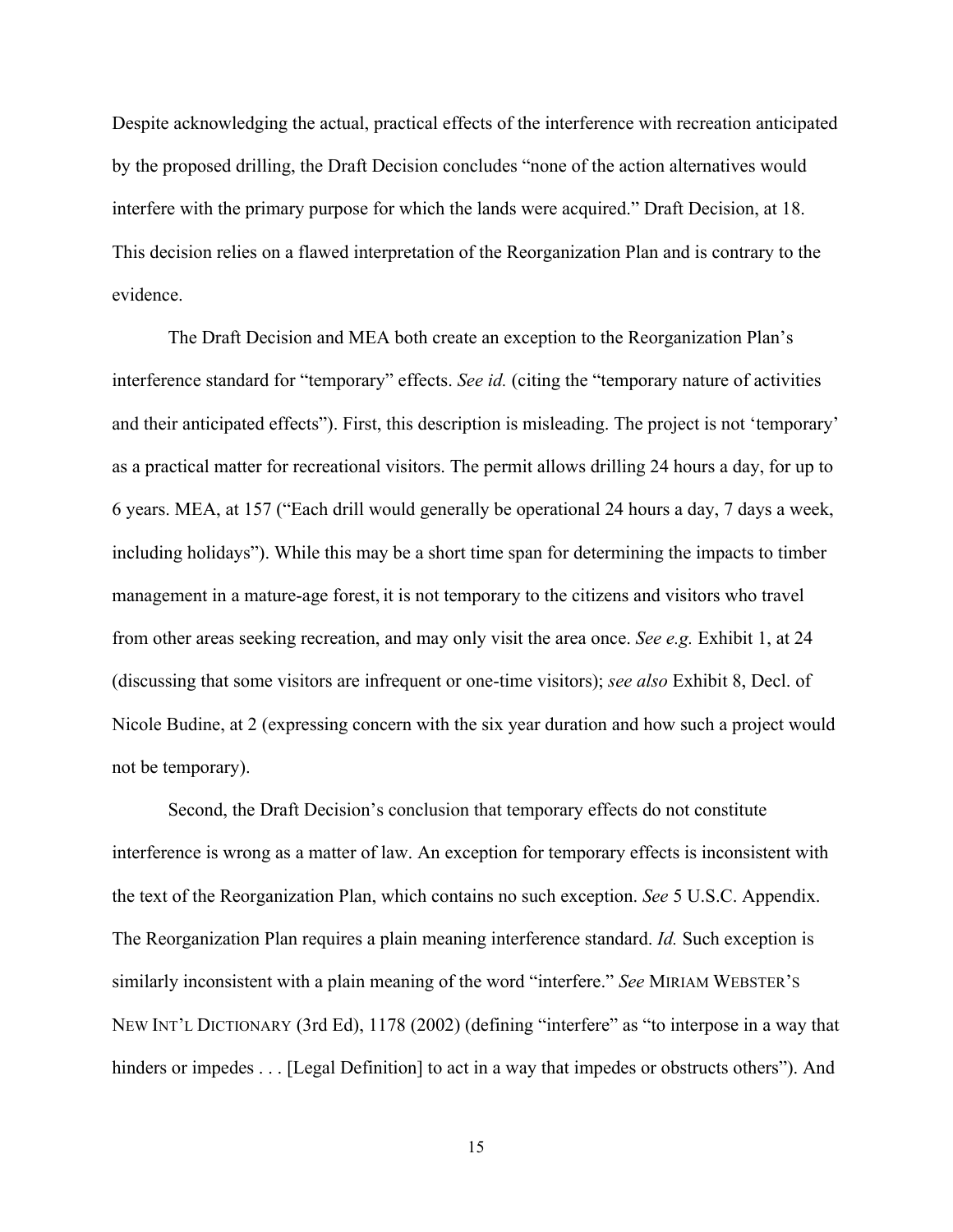finally, such an exception is inconsistent with the purposes defined in the LWCF Act, which emphasize both the preservation in perpetuity of recreational space, and the need to provide and maintain access to such space. *See* 54 U.S.C. § 100101 Note (formerly cited 16 U.S.C. § 460*l*-4). Whatever the duration, a project that closes access to roads and/or recreational trails during the time of year when recreational visitors most frequently visit the area, most certainly "impedes or obstructs" (i.e. interferes with) an express purpose of providing accessible recreation space. *See*  MEA, at 26 (discussing gate to prohibit visitor access, and parking of vehicles on roads closed to visitors). Similarly, even temporary displacement of wildlife "hinders" (interferes with) recreational activities like bird and wildlife viewing or hunting. *Id.* at 103 (noting the project impacts "include disruption of foraging behavior, increased risk of predation, disruption of biological clocks, and disruption of dispersal movements and corridor use of wildlife" but concluding that this does not impact recreation in the area because the "general public would be kept from accessing these roads"); Exhibit 10, Decl. of Susan Saul, at 2 (describing how wildlife and bird viewing is part of her recreation in the area). Increased noise and light pollution from the prospecting interferes with recreational visitors seeking the area's scenic beauty and solitude. *See* MEA, at 156 (discussing noise impacts); Exhibit 11, Decl. of Alice Linker, at 2 (describing how noise from drill rigs will keep her from recreating). CFC, along with many others, has consistently brought to the Agencies' attention the type of ongoing recreation activities by its members that will be obstructed or hindered by the prospecting activities. *See e.g.* Exhibit 1, at 22–27; Exhibit 14, Goat Mountain Exploration Permit Postcard Petition (documenting over 150 signatures expressing concerns with the project due to interference with recreation opportunities); Exhibit 15, Letter from W. John Bohrnsen, President, Clark-Skamania Flyfishers (expressing concerns over impacts to recreational fishing in the area). The Agencies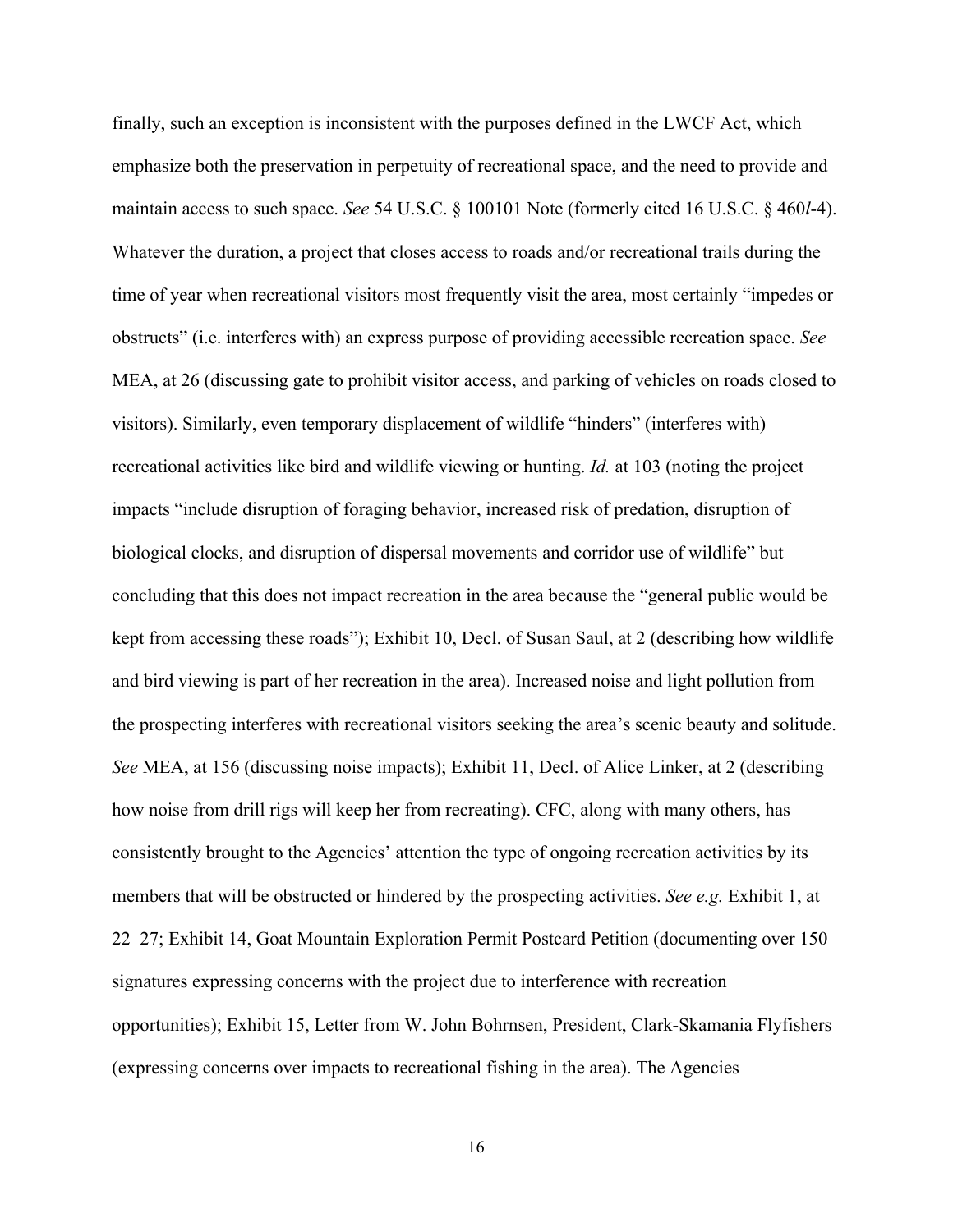acknowledge that all of these impacts will take place, and that they will occur at a time when visitors are expected to be attempting to engage in these recreational activities. Yet, the Agencies summarily conclude that none of these impacts interfere with the recreational purposes for which the land was acquired. *See* Draft Decision, at 18. Such conclusion is unsupported by the facts, and is inconsistent with the law. *See Alliance For The Wild Rockies*, 632 F.3d 1127, 1135 (9th Cir. 2011) (recreators' inability to "view, experience, and utilize the areas in their undisturbed state" represents irreparable harm).

Moreover, as is discussed in more detail below, because the Forest Service has repeatedly refused to specifically describe how it will limit access to the area while the prospect drilling takes place, the Forest Service has no basis for asserting that any interference will be minimal, temporary or inconsequential. The Forest Service and the public cannot properly evaluate the actual impacts to, or interference with, recreational use until and unless the Forest Service clarifies the actual extent of the restrictions it will impose in places where the prospect drilling would occur. The extent of such restrictions is entirely up to the Forest Service, and its failure to disclose that information in the latest EA or in its Draft Decision is a deliberate decision to withhold this information with the public.

This objection can be remedied by the Forest Service withdrawing its flawed consent given the project's interference with recreation.

This issue was raised by CFC (previously Gifford Pinchot Task Force) in comments to the Agency. *See* Exhibit 1, at 22.

### **III.The MEA and FONSI failed to consider and analyze all reasonable alternatives as required by NEPA.**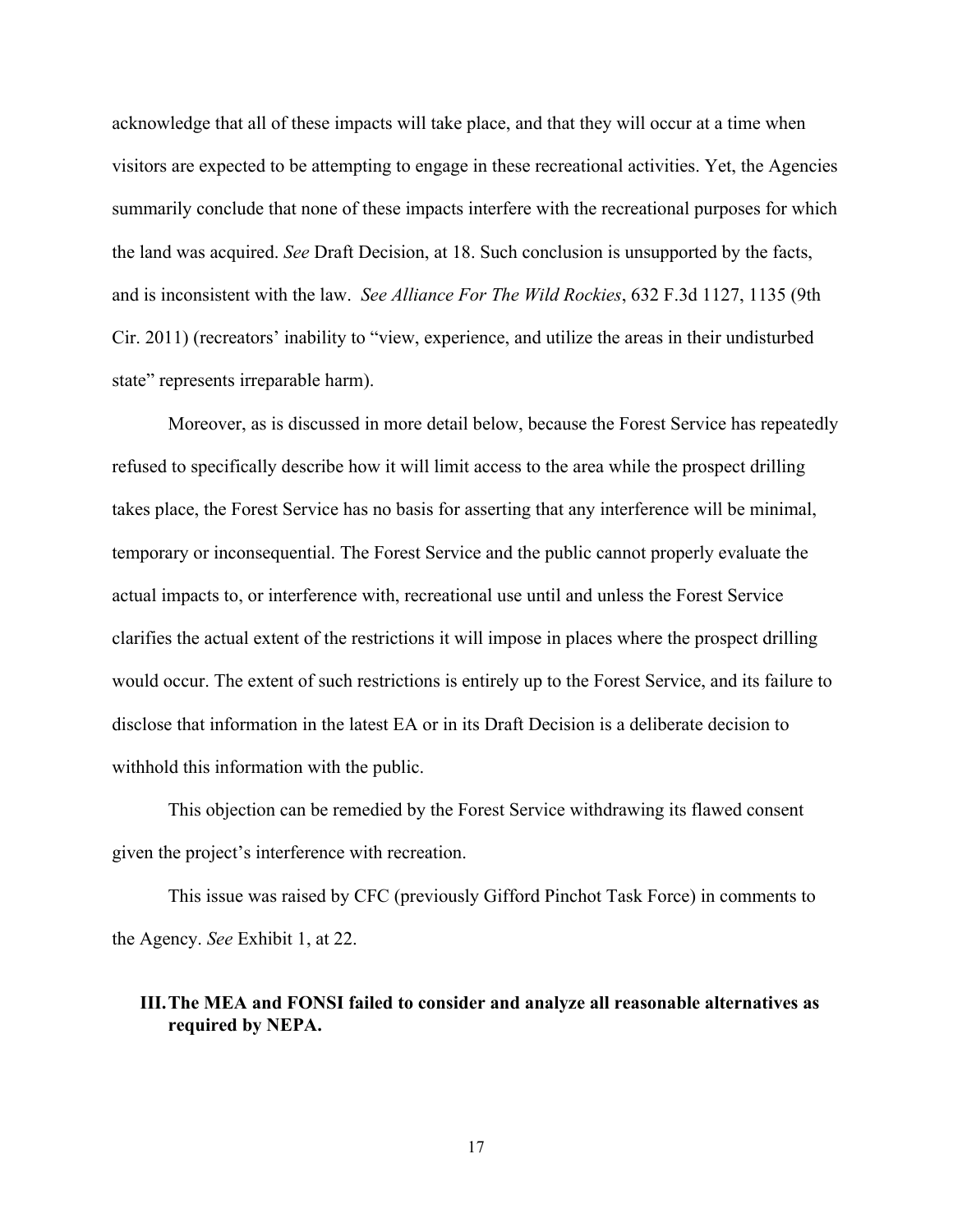NEPA requires the Agencies to evaluate and analyze all reasonable alternatives before arriving at a decision. *See Native Ecosystems Council v. United States Forest Serv.*, 428 F.3d 1233, 1246 (9th Cir. 2005); *Muckleshoot Indian Tribe v. United States Forest Serv.*, 177 F.3d 800, 813 (9th Cir. 1999). Despite being presented with a reasonable alternative of permitting prospecting on only parcel MS-708, the Agencies declined to consider the alternative because it "would not meet the purpose and need of either the applicant or the government." MEA, at 38. However, the Agencies' stated rationale is premised on the need for information to evaluate a future mine permit, which the Agencies insist in all other parts of the decision is "only speculative." *Id.* at 20, n. 7; *see also* Draft Decision, at 4 ("future mining is not a reasonably foreseeable future action"). Declining to analyze an alternative that limits the environmental and recreational impacts to the project area because it would not provide information to approve a future mine that the Agencies consider not "foreseeable" is arbitrary and capricious and violates the requirements of NEPA.

Included in public comments on the draft MEA was a request to analyze an alternative that limited the drilling sites to only parcel MS-708 ("MS-708 Alternative"). MEA, at 38. The rationale for the MS-708 Alternative is obvious. First Ascot has submitted two separate applications for a permit – one for parcel MS-708 and a second for the other areas included the two parcels acquired using LWCF funds, as required by BLM's regulations that delineate between total and fractional mineral leasing. *See* MEA, at 6–7 (discussing separate permit applications); *see also* 43 C.F.R § 3505.12 (prospecting permits); 43 C.F.R. § 3509.47 (permits for fractional lease interests). This alone provides a "practical" reason for considering the permits separately. *See* Draft Decision, at 9. Second, the parcel is roughly "in the middle of the project area," which would provide a reasonable sample of the surrounding area. *Id.* Third, the parcel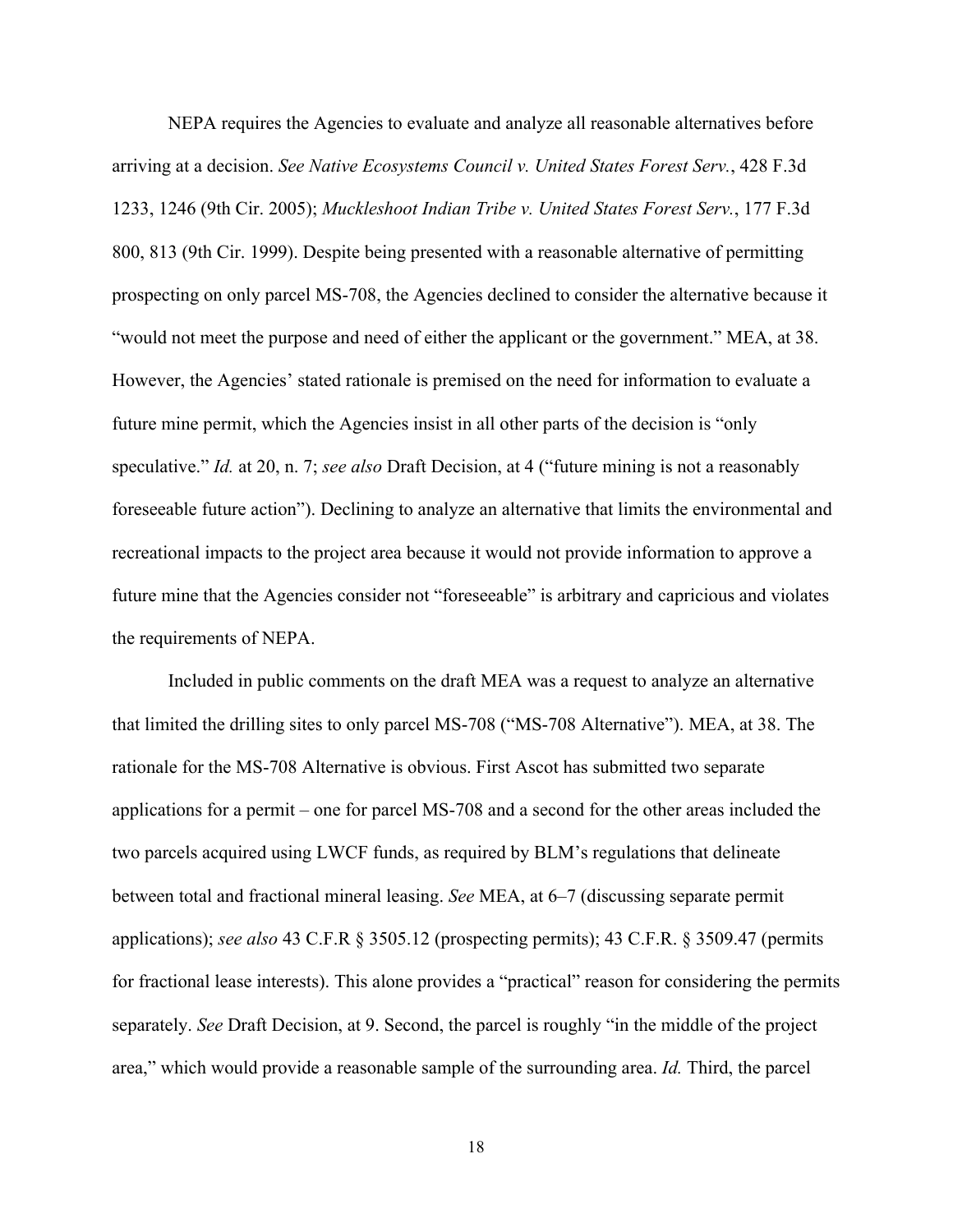contains nearly 50% of the applicant's proposed drill sites, but reduces the affected area by nearly 80%, to only 200 acres, rather than proposed 900 acres. *Id.* Fourth, by eliminating parcels acquired under the LWCF Act from the project area, the Agencies would likely avoid the issue of whether mineral prospecting interferes with the primary purpose for which the land was acquired, and fulfills the intent of the gift of parcels within the Gifford Pinchot National Forest. *See* Exhibit 16, Letter from Paul Kundtz, Northwest Director, Trust for Public Land (detailing the purpose of the 1984-86 land conveyances to the US for inclusion in the Gifford Pinchot National Fores); Exhibit 17, Documentation of the Transfer to the US. In short, despite the Agencies' conclusory statement otherwise, the MS-708 Alternative has compelling environmental, legal, and practical reasons that justify conducting an analysis in the MEA. *See*  Draft Decision, at 9 (describing alternative as having "no compelling environmental, legal or practical reason").

Despite these reasons supporting analysis, the Agencies summarily dismissed the MS-708 Alternative for two related reasons, neither of which is legally valid. First, the Agencies cite the Mining and Minerals Policy Act of 1970 as a basis for concluding that prospecting should be favored. *See id.* ("[R]estricting prospecting to this one area does not meet the intent of Congress as expressed in the Mining and Minerals Policy Act, 1970."). Second, the Agencies conclude that without allowing prospecting throughout the area proposed by the applicant "the Agencies would be precluded from taking administrative action on any future leasing application." MEA, at 38– 39. The Agencies' first reason fails because it does not account for or differentiate between parcels that are not controlled by the Mining and Minerals Policy Act, and the fact that the 1970 Act does not bind the Forest Service as noted above. The Agencies' second reason fails because it is inconsistent with the Agencies' stated position that a future mine is not currently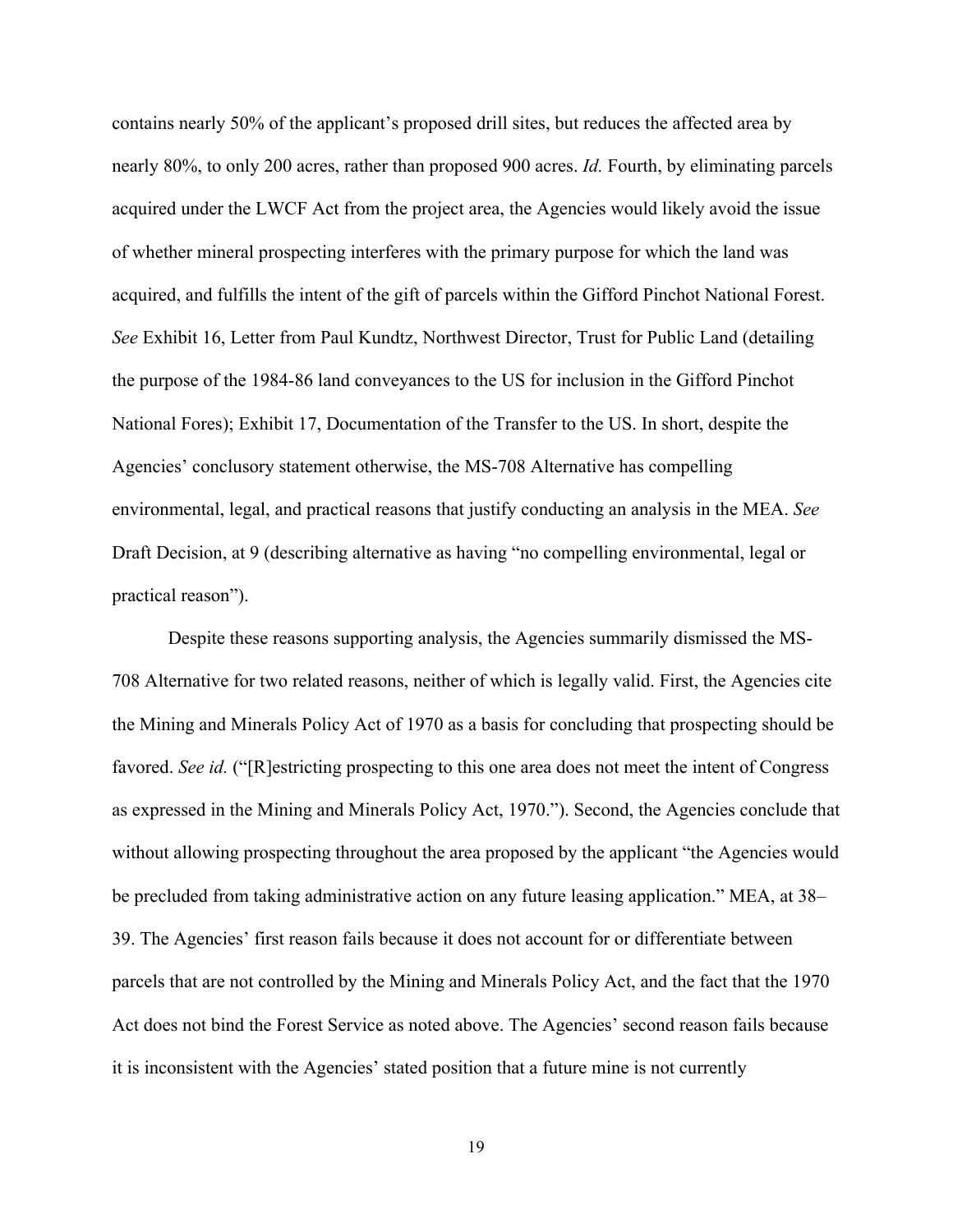foreseeable, and thus cannot form the basis of the Agencies decision-making unless the full range of impacts of a future mine are considered in the NEPA analysis.

As stated in more detail above, the Mining and Minerals Policy Act does not provide an "overall policy" on all land throughout the project area, but is limited by Congressionally mandated purposes for lands acquired using specific funds or authority. *See* discussion *supra*, p. 8. Ironically, one of the benefits of the MS-708 Alternative is that it limits prospecting to only lands not subject to the LWCF Act, thus possibly eliminating the conflict with that Act. Further, in absence of separating out the parcels subject to specific, non-mining purposes, the Agencies cannot rely on a general policy of favoring mining to justify rejecting a reasonable alternative for analysis.

The Agencies' related second rationale, that the MS-708 Alternative would provide insufficient information to be able to take action on a future mine application, is contrary to the Agencies' own stated position on the speculative nature of a future mine. If, as the Agencies assert for the remainder of the MEA and Draft Decision, a future mine is only speculative, then it cannot be the basis for rejecting the a reasonable alternative. If the Agencies consider a future mine to be foreseeable enough that it affects the scope of the proposed project, and can form a reasoned basis for considering alternatives, than the full range of impacts of a future mine must be considered throughout the NEPA analysis, including in the cumulative effects. In addition, if such a future mine is not speculative (so as to support the rejection of the MS-708 Alternative), then the agency must factor in whether such a future mine would ever by consistent with the Weeks Act and LWCF Act (which as the record shows, could not be the case due to the significant impacts to recreation, water, and other forest uses).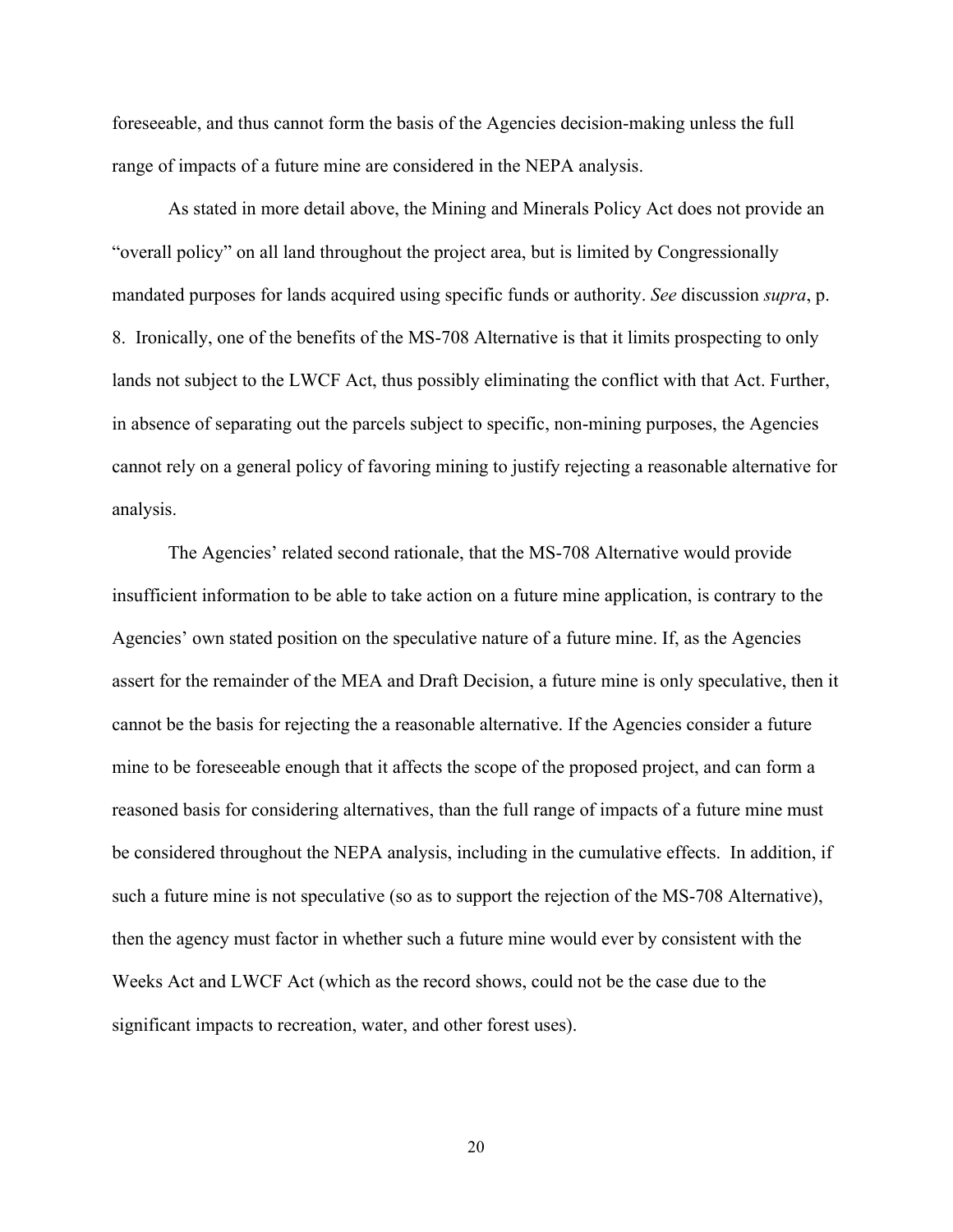Finally, the draft decision insists there would be no "reasonable environmental justification" for not including all 900+ acres covered by both permit applications in an alternative that is fully addressed and evaluated in the MEA. Draft Decision, at 9. That statement is demonstrably false. It simply ignores the fact that there will be actual impacts from the proposed prospect drilling to recreation even if the Forest Service labels them as "temporary," and avoiding impacts to recreation on some of the 900 acres is a "reasonable environmental justification." Indeed when two of the parcels at issue were acquired with LWCF Act funds, not considering an alternative that would avoid all or most impacts to recreation on those parcels is clearly arbitrary and capricious and contrary to law.

The Agencies can resolve this objection by fully considering and analyzing the MS-708 Alternative as proposed previously by comments.

This issue was raised by CFC (previously Gifford Pinchot Task Force) in comments to the Agency. *See* Exhibit 1, at 44.

## **IV. The MEA and FONSI failed to analyze the cumulative effects, including a potential future mine, in violation of NEPA.**

NEPA "require[s that] an agency consider 'connected actions' and 'cumulative actions' within a single EA or EIS." *Wetlands Action Network v. United States Army Corps of Eng'rs*, 222 F.3d 1105, 1118 (9th Cir. 2000) *abrogated on other grounds by Wilderness Soc. v. United States Forest Serv.*, 630 F.3d 1173 (9th Cir. 2011) (citing 40 C.F.R. § 1508.25). "NEPA is not designed to postpone analysis of an environmental consequence to the last possible moment. Rather, it is designed to require such analysis as soon as it can be reasonably done." *Kern v. Bureau of Land Management*, 284 F.3d, 1062, 1072 (9th Cir. 2002). This requires an agency to engage in "reasonable forecasting" because "speculation is . . . implicit in NEPA." *N. Plains*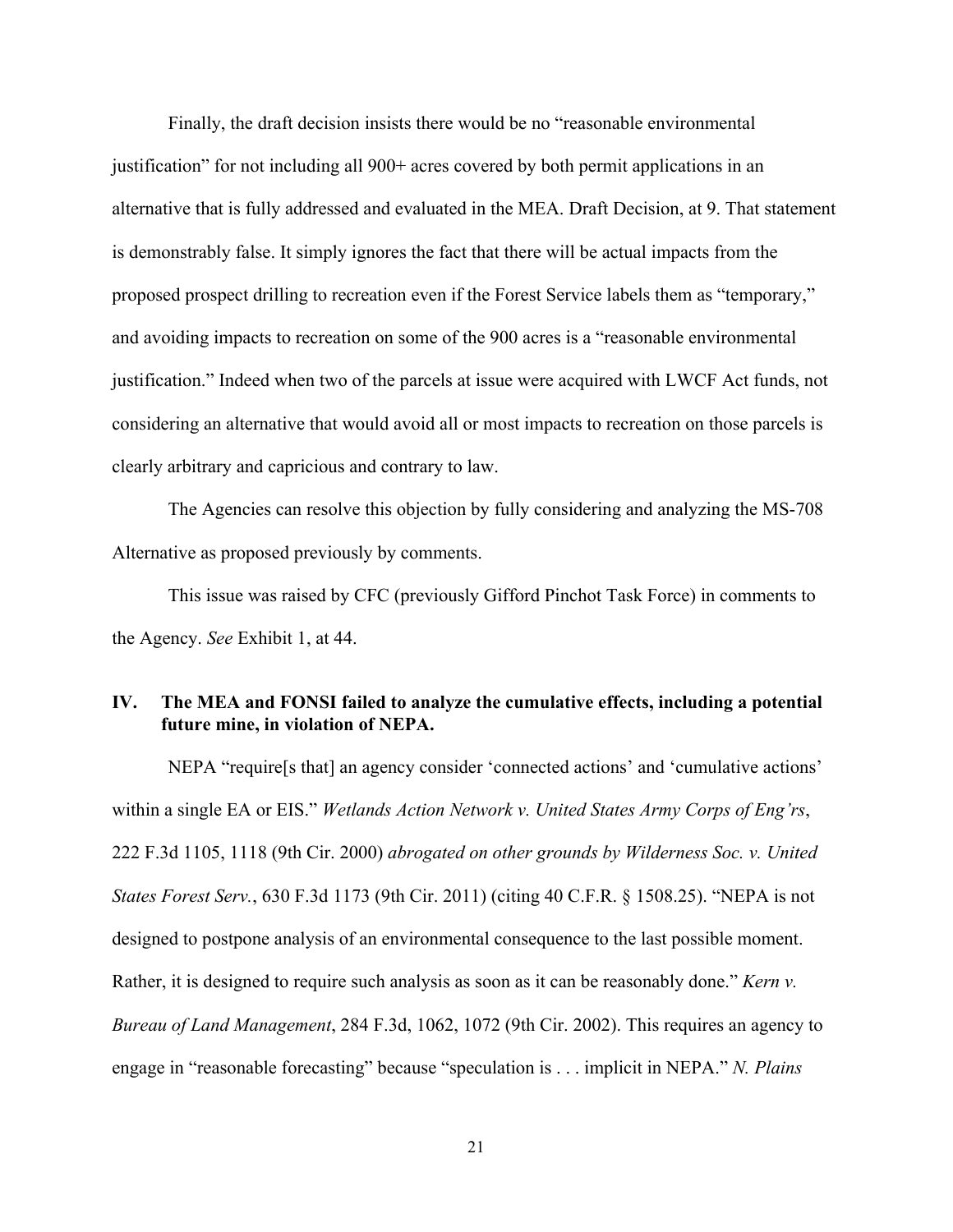*Resource Council, Inc. v. Surface Transp. Bd.*, 668 F.3d 1067, 1079 (9th Cir. 2011). Such reasonable forecasting includes consideration of "all reasonably foreseeable future actions . . . even if they are not specific proposals." *Id.* (citing UNITED STATES ENVTL. PROT. AGENCY, CONSIDERATION OF CUMULATIVE IMPACT ANALYSIS IN EPA REVIEW OF NEPA DOCUMENTS, OFFICE OF FEDERAL ACTIVITIES, 12–13 (May 1999), *available at*

#### http://www.epa.gov/compliance/resources/policies/nepa/cumulative.pdf.)

Rather than acknowledge and analyze all connected and cumulative actions of the prospecting application, the Agencies dismissed a future mine as "speculative."<sup>3</sup> MEA, at 20, n. 7; *see also* Draft Decision, at 13. This position is inconsistent with: NEPA, which requires evaluation of connected actions; BLM's own regulations, which plainly link prospecting permits and future mining; and the Agencies' analysis throughout the MEA which justifies the entire proposal by referencing the promotion of mining, and rejects narrower alternative actions because it may hinder future mining.

As an initial matter, the Agencies erred in failing to consider future mining as a "connected action" to the prospecting permit, which requires consideration within a single NEPA document. 40 C.F.R. § 1508.25(a)(1) (2017). Actions are connected where they "[a]re interdependent parts of a larger action and depend on the larger action for their justification." *Id.* § (a)(1)(iii). BLM's regulations for prospecting permits make clear that a future mine *must* be the justification for the prospecting activities proposed. The permit application seeks permission

l

<sup>3</sup> The Agencies summarily rely on *Jones v. Nat'l Marine Fisheries Serv.* for the proposition that future mining is not foreseeable until the project is formally proposed. *Id.* (citing 741 F.3d 989, 1000–01 (9th Cir. 2013)). However, the Ninth Circuit has required cumulative impacts assessed even for projects not yet formally proposed. *See e.g. Soda Mt. Wilderness Council v. United States Bureau of Land Mgt.*, 607 Fed. Appx. 670, 672 (9th Cir. 2015) (unpublished) (concluding that notes from an interdisciplinary team showed that an not-yet proposed project was "reasonably foreseeable").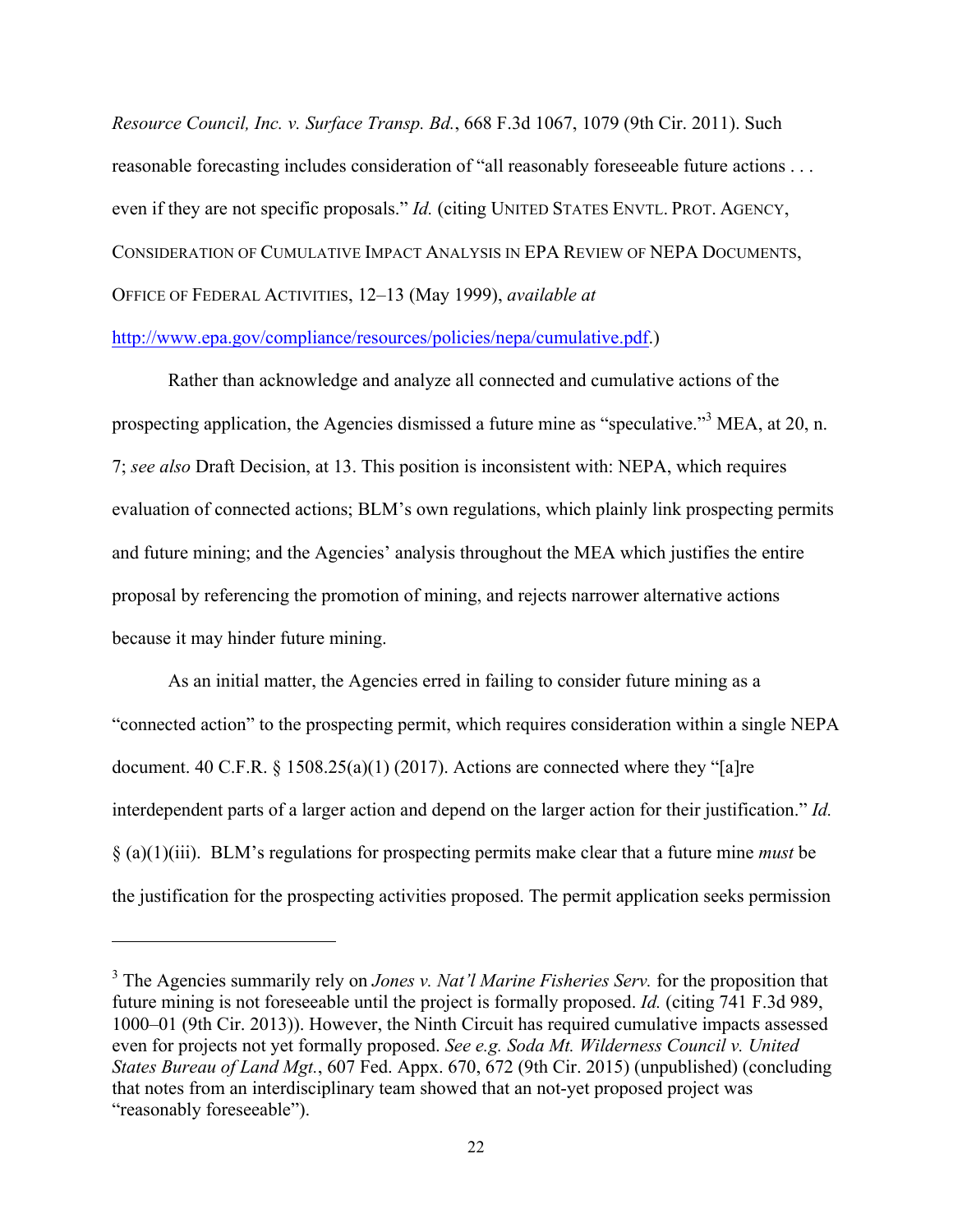to remove material from the site. MEA, at 25. Under BLM's own regulations, such removal is only permissible for the purposes of demonstrating a "valuable deposit" which BLM defines as sufficient minerals such that there is a "reasonable prospect of success in developing a profitable mine." *See* 43 C.F.R. § 3505.10(c) (2017) (allowing removal of materials only for demonstrating a valuable deposit); *id.* § 3501.5 (defining "valuable deposit"). In promulgating these regulations, BLM specifically addressed the link between a prospecting permit and a future mine, noting that material "collected during the period of the prospecting permit . . . is justified by the expectation he or she can develop a profitable mine." Leasing of Solid Minerals Other than Coal and Oil Shale, 64 Fed. Reg. 53,512, 53,528 (Oct. 1, 1999) (codified at 43 C.F.R. pt. 3500).

The Ninth Circuit employs an "independent utility" test to determine when "an agency is required to consider multiple actions in a single NEPA review pursuant to the CEQ regulations." *Wetlands Action Network v. United States Army Corps of Eng'rs*, 222 F.3d 1105, 1118 (9th Cir. 2000), *abrogated on other grounds by Wilderness Soc. v. United States Forest Serv.*, 630 F.3d 1173 (9th Cir. 2011). Under this test, impacts from related projects are not considered only where "each of two projects would have taken place with or without the other and thus had independent utility." *Id.* (internal quotations omitted); *see also Thomas v. Peterson*, 753 F.2d 754, 758 (9th Cir. 1985) (independent utility test failed where the future action "cannot proceed without [the present action] and [the present action] would not [occur] but for the contemplated [future action]."). In applying the test, the Ninth Circuit held that projects had independent utility where the record showed "[i]t would not be unwise or irrational to undertake the [the first action] even if it was determined that the later phases could not be constructed." *Wetlands Action Network*, 22 F.3d at 1118*.*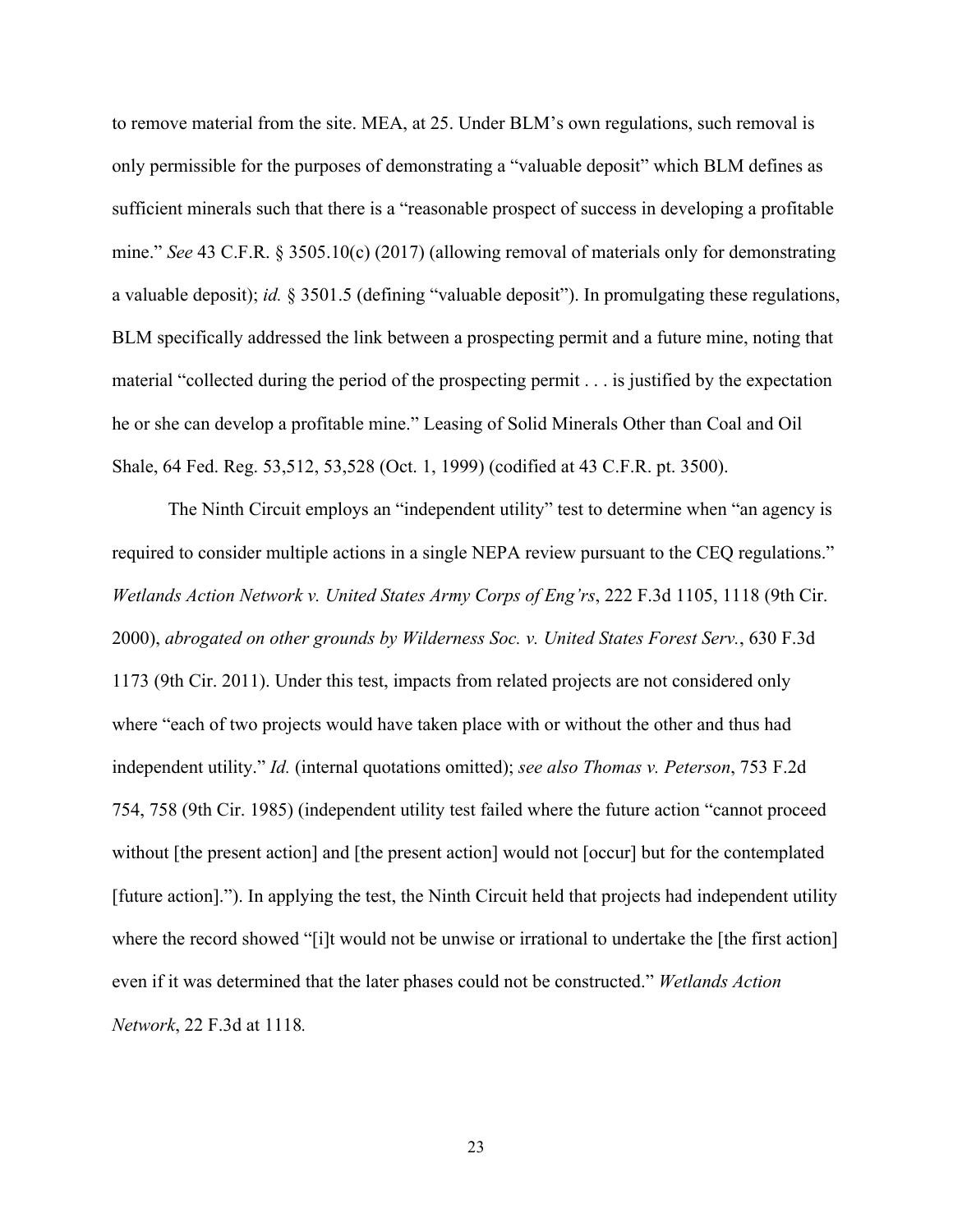BLM's regulations plainly demonstrate that prospecting and commercial mining are not independent. *See* 64 Fed. Reg. at 53,522 ("Obtaining a prospecting permit is the first step to development . . . Prospecting permits are required when you are exploring an area for commercial development."). Indeed, the only purpose of a prospecting permit is "to determine if a valuable deposit exists," meaning to determine if a profitable mine can be developed. 43 C.F.R. § 3505.10(a). Thus, a future mine in the project area is not "speculative" as the Agencies contend, MEA at 20, n. 7, but is the justification for the prospecting permit Ascot seeks. Under BLM's regulations, a future mine is not independent of the prospecting, but rather cannot proceed without the prospecting and the prospecting would not occur but for the contemplation of a mine. 64 Fed. Reg. at 53,522; *see also Thomas*, 753 F.2d at 758 (independent utility test failed where present action would not occur but for contemplated future action). Failure to include the future mine in the Agencies' analysis thus contravenes NEPA and Ninth Circuit law.<sup>4</sup>

Even if consideration of a future mine was not compelled by CEQ's NEPA regulations, it would nonetheless need to be considered based on the Agencies' approach to the analysis of the permit application. BLM's supplemental regulations require NEPA consideration of all reasonably future foreseeable actions, which includes those activities that a reasonable official "would take . . . into account in reaching a decision." 43 C.F.R. § 46.30. The Agencies did in fact take the possibility of a future mine into account in reaching their decision. For example, the Draft Decision's "Decision Rationale" section cites the Mining and Mineral Policy Act's policy to "foster and encourage . . . mining and mineral industries" and finds that consenting to the

 $\overline{a}$ 

 $4$  Even if the project and future mining are not "connected actions," the MEA failed to fully analyze the cumulative impacts from future mining. *Great Basin Mine Watch v. Hankins*, 456 F.3d 955, 968-74 (9th Cir. 2006) (BLM failed to review cumulative impacts from other reasonably foreseeable mine, even though the two mines were not connected actions under NEPA).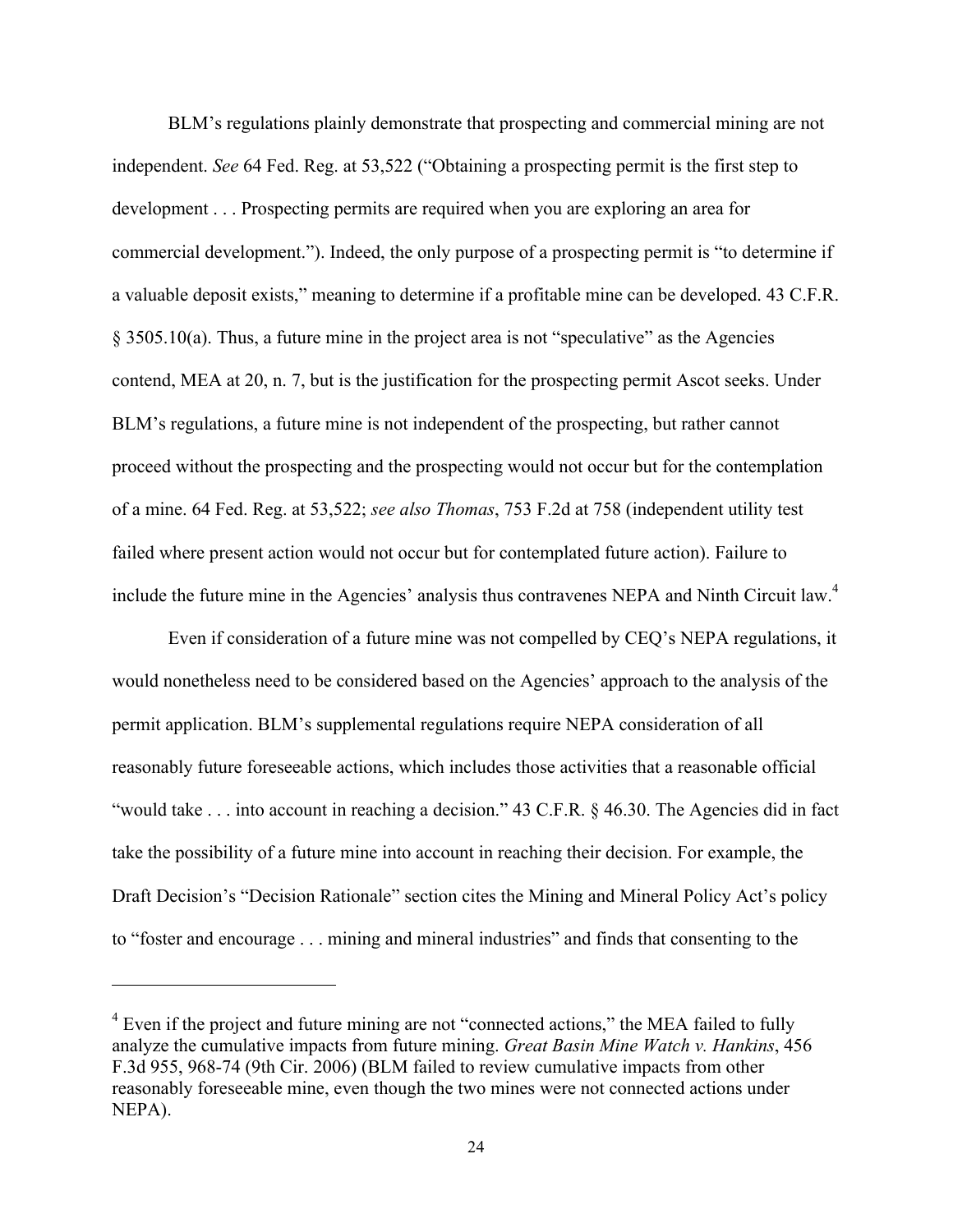prospecting permit is "consistent" with that Act. Draft Decision, at 5. However, the same section also expressly states that a prospecting permit is "*not* a minerals development (e.g. mining) project." *Id.* at 6 (emphasis in original). The only way a prospecting permit could be "foster[ing] and encourag[ing]" mining is if the Forest Service's Decision Rationale is taking into account the potential future mine connected with this prospecting permit. Similarly, the Agencies' rejection of the MS-708 Alternative is expressly justified on the need to be able to act on a future mine application. MEA, at 39; *see* discussion *supra*, p. 17. The Agencies did in fact take into account a future mine throughout the analysis and decision-making process. Because the Agencies' MEA and Draft Decision account for a future mine in justifying their decisions, they must also account for a future mine in evaluating the direct, indirect, and cumulative effects of the action.

Finally, the inclusion of a future mine in the analysis is particularly relevant here, where the Agencies are (1) constrained by a legal regime that will prevent the approval or development of any future mine in the project area, and (2) the decision requires a finding of being in the public interest. NEPA establishes "action-forcing" procedures that require agencies to take a "hard look" at environmental consequences. *Ctr. for Biological Diversity v. Dept. of Interior*, 623 F.3d 633, 642 ( $9<sup>th</sup>$  Cir. 2010). As the Ninth Circuit noted:

An EIS serves two purposes:

First, [i]t ensures that the agency, in reaching its decision, will have available, and will carefully consider, detailed information concerning significant environmental impacts. Second, it guarantees that the relevant information will be made available to the larger audience that may also play a role in both the decisionmaking process and the implementation of that decision.

*Id.* (*quoting Dep't of Transp. v. Pub. Citizen*, 541 U.S. 752, 768 (2004)). "NEPA prohibits uninformed agency action." *Center for Biological Diversity v. Nat'l Highway Traffic Safety Admin.*, 538 F.3d 1172, 1214 (9th Cir. 2008). BLM's permit decision requires a finding that the permit is in the public interest. *See* MEA, at 7 (describing BLM's approval process). The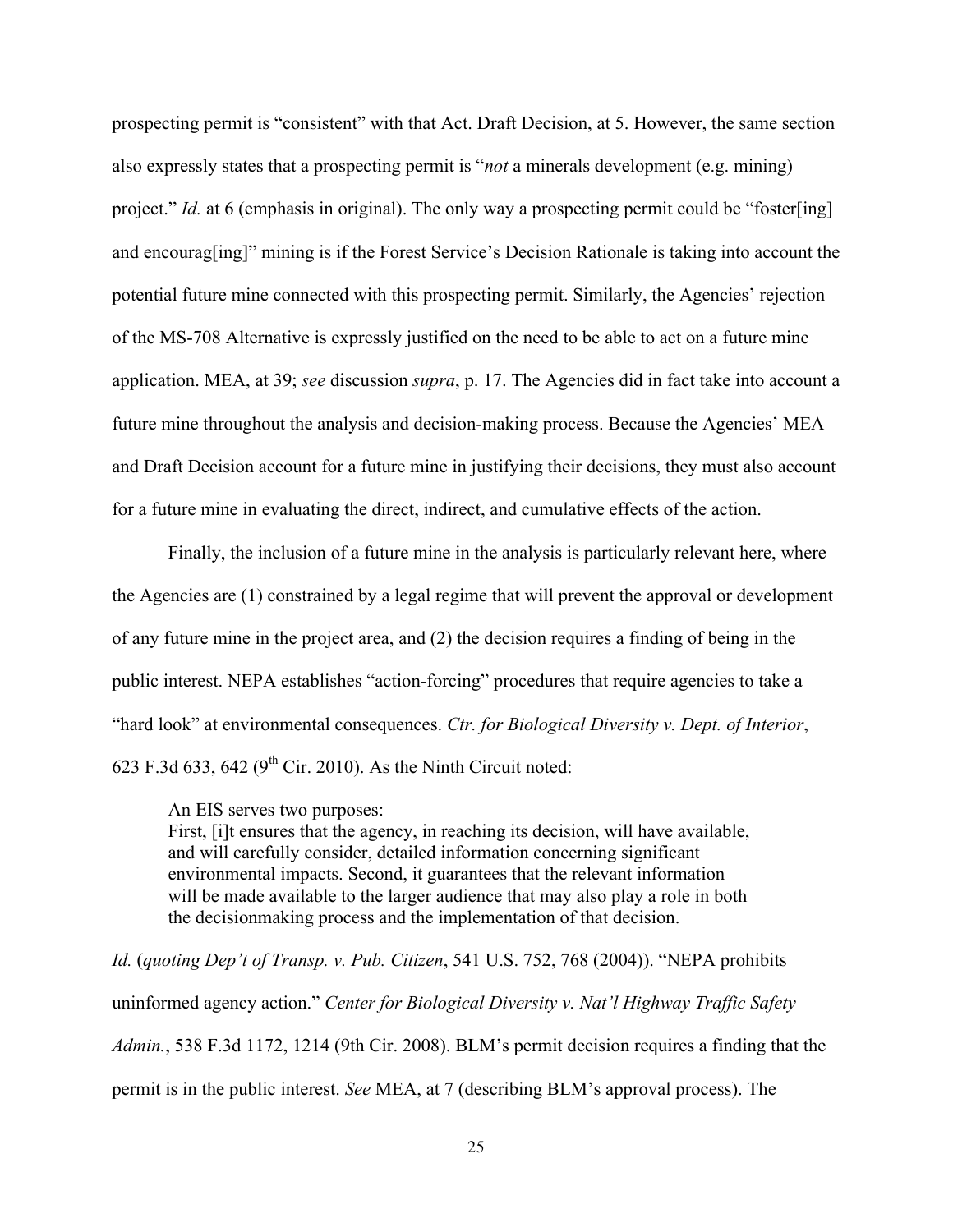weighing of the public interest turns heavily on the possibility of a future mine, and the Agencies failure to include that in the analysis precludes a fully informed decision, particularly in light of the legal regime much of the project area is subject to.

Because substantial parts of the project area are subject to the LWCF Act, the Weeks Act, and the Reorganization Plan, it is unlikely the Agencies could legally permit mining on those parcels. Any kind of commercial-scale mining would certainly interfere with the purposes for which the land was acquired. *See generally* discussion *supra*, p. 14. A mine would not be either of limited surface area or of temporary duration, the main factors driving the Agencies conclusion that prospecting does not interfere with the purpose for which the land was acquired. *See* Draft Decision, at 18 (noting the "limited scope and temporary nature" to justify consent to prospecting on LWCF Act lands); *see also Gifford Pinchot Task Force v. Perez*, 13-CV-00810, 2014 WL 3019165, at \*15 (D. Or. 2014) (noting the fact that the project was not full scale mining).

At the same time, the public interest in the prospecting permit is highly dependent on the potential future mine. Approximately 1 out of every 3 comments received on the project related to jobs, and/or improving the local economy. MEA, at 20. But the Agencies concluded that the prospecting itself involves minimal jobs or economic impact. *See id.* at 33 (noting only 18 jobs from the project, many of which may not be hired from local applicants). The economic-based public interest that may be served by the project is tied to a future mine, not the current prospecting. *Id.* at 20. Similarly, the utility of the current prospecting project to the public is eliminated if no future mine could be permitted. Even where mitigated, the prospecting project will at least temporarily negatively impact recreation, as well as wildlife, forest, and water resources. *See* Exhibits 8–12 (discussing recreation impacts); *see also* MEA, at 156 (recreation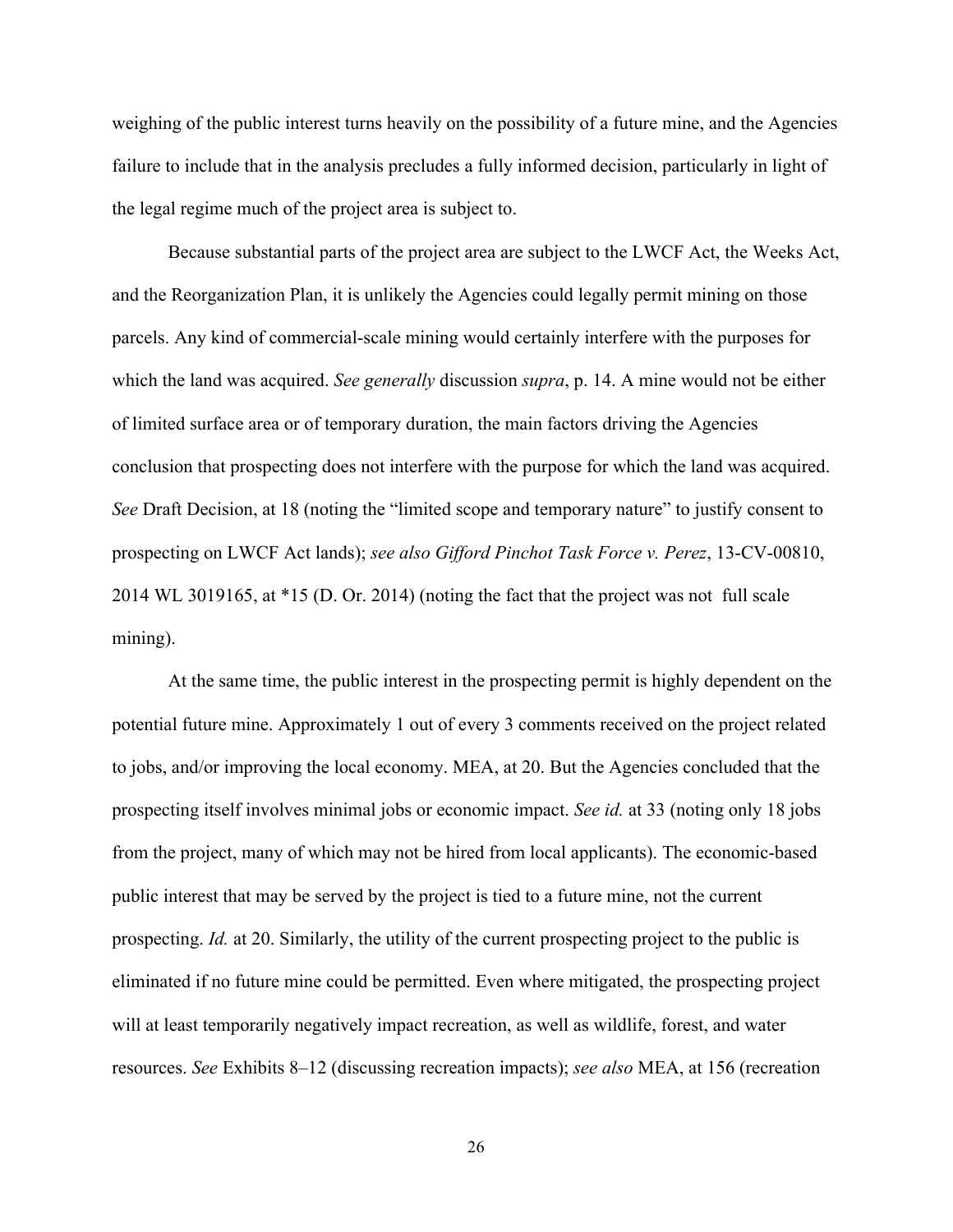impacts); MEA, at 102–03 (wildlife impacts); MEA, at 102 (forest impacts); MEA, at 32 (water impacts). If these impacts are never offset by a public benefit (like the potential local economic effects of a mine), the public interest weighs heavily against the project. In short, the Agencies cannot make an informed determination that the public interest is served by this project unless a future mine is considered. The Agencies failure to evaluate a future mine undermines both the requirements of NEPA and the BLM's public interest review.

Even if the MEA does not or could not fully evaluate the impacts of an actual, specific proposal for a mine, it can and must evaluate whether it would be legally possible for the agencies to approve any type of future mine. Much of the MEA's analysis appears to simply assume that such a future approval could occur. But legally that assumption appears to be highly questionable, at least for any acquired lands. At a minimum the Agencies or the applicant must at least offer an analysis of whether, and what type of, mining could legally ever occur on these acquired public lands before allowing the proposed prospect mining. Absent at least the possibility that a future mine could legally be approved, the proposed prospect drilling is a futile act. Approving a futile act that causes actual adverse impacts, even if those impacts are labeled "temporary" or "minimal" is arbitrary and capricious.

This objection can be resolved by fully analyzing the cumulative effects of a potential future mine resulting from the approval of prospecting.

This issue was raised by CFC (previously Gifford Pinchot Task Force) in comments to the Agency. *See* Exhibit 1, at 36.

# **V. The MEA and Draft Decision fail to take a "hard look" at all impacts, including public access.**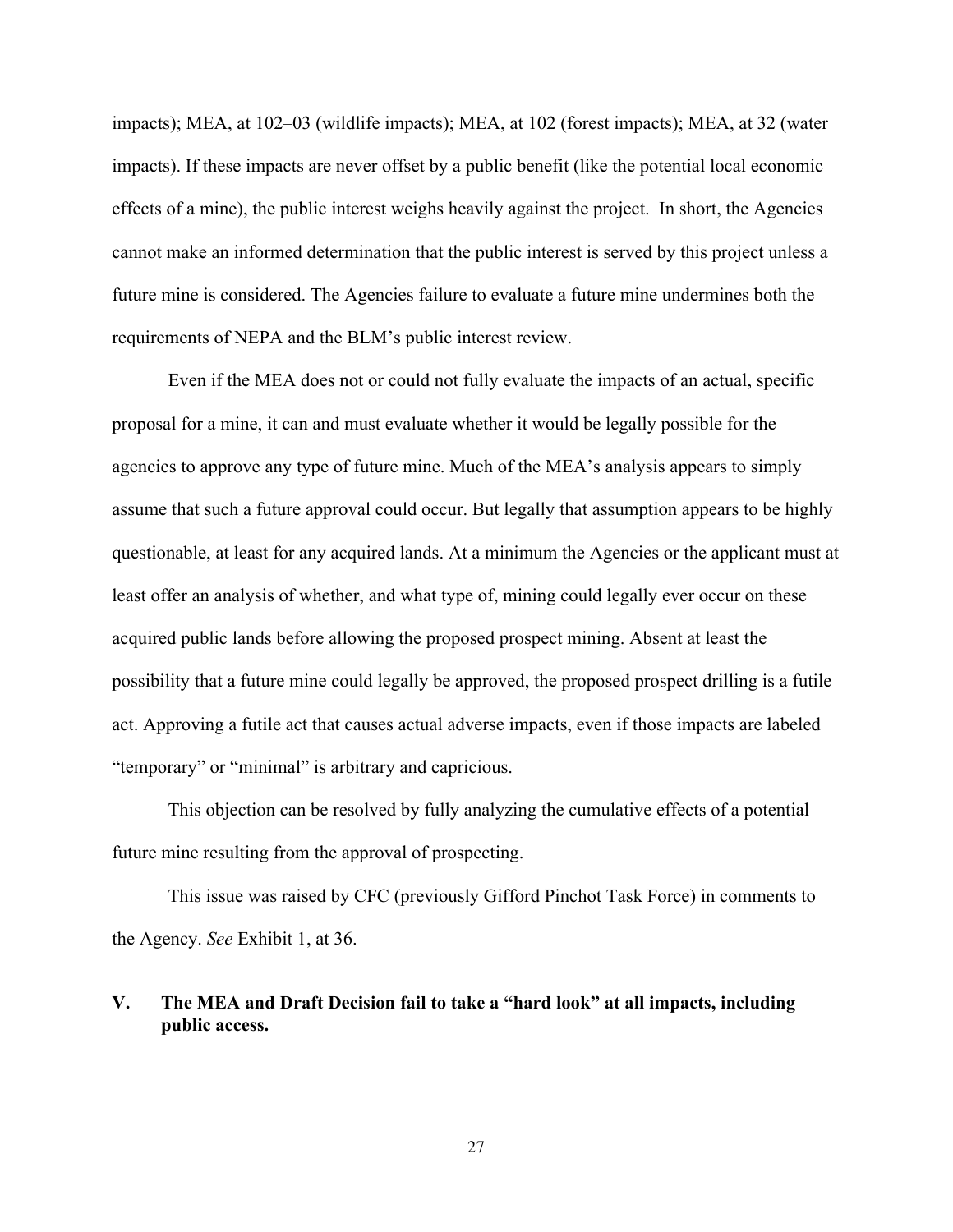In the decades since *Overton Park*, <sup>5</sup> federal agencies have been required to take a "hard look" at their decision making. Harold Leventhal, *Environmental Decisionmaking And The Role Of The Courts*, 122 U. PA. L. REV, 509, 511 (1974). This requirement is nothing new. Thus, it is unfortunate to see the Agencies so blatantly shirk their duty to take a "hard look" at how drilling authorized by the Goat Mountain Hard Rock Prospecting Permits will impact the significant recreation values in the Project Area. NEPA requires that a project's MEA take a "hard look" at impacts to recreation caused by drilling. *See High Country Conservation Advocates v. United States Forest Serv*., 52 F. Supp. 3d 1174, 1199 (D. Colo., 2014). By failing to fully disclose or analyze the extent that recreational access will be restricted in the Project Area, the MEA fails to take the required "hard look."

Our February  $4<sup>th</sup>$ , CFC's 2016 comments asked three simple questions that could shed light on the impacts this project would have on recreation. The questions are "1) where and how access could be restricted, 2) whether the USFS intends to issue a formal closure order, and 3) if it does, for which areas and for how long." Exhibit 1, at 23. Unfortunately, these questions have not been clearly answered, in either the "Public Scoping Comment Matrix" or in the substance of the document. Rather, the MEA uses vague language and never truly reveals the extent of closure in the project area.

Opportunities for primitive and unconfined recreation throughout the Project Area will remain as they currently are limited only to the extent resulting from existing road decommissioning and closure of more than 10 years and from temporary exclusion in the immediate vicinity of operating drilling equipment in order to maintain public and operator safety.

MEA, at 156.

l

<sup>5</sup> *Citizens to Preserve Overton Park, Inc. v. Volpe*, 401 U.S. 402, 415–16 (1971).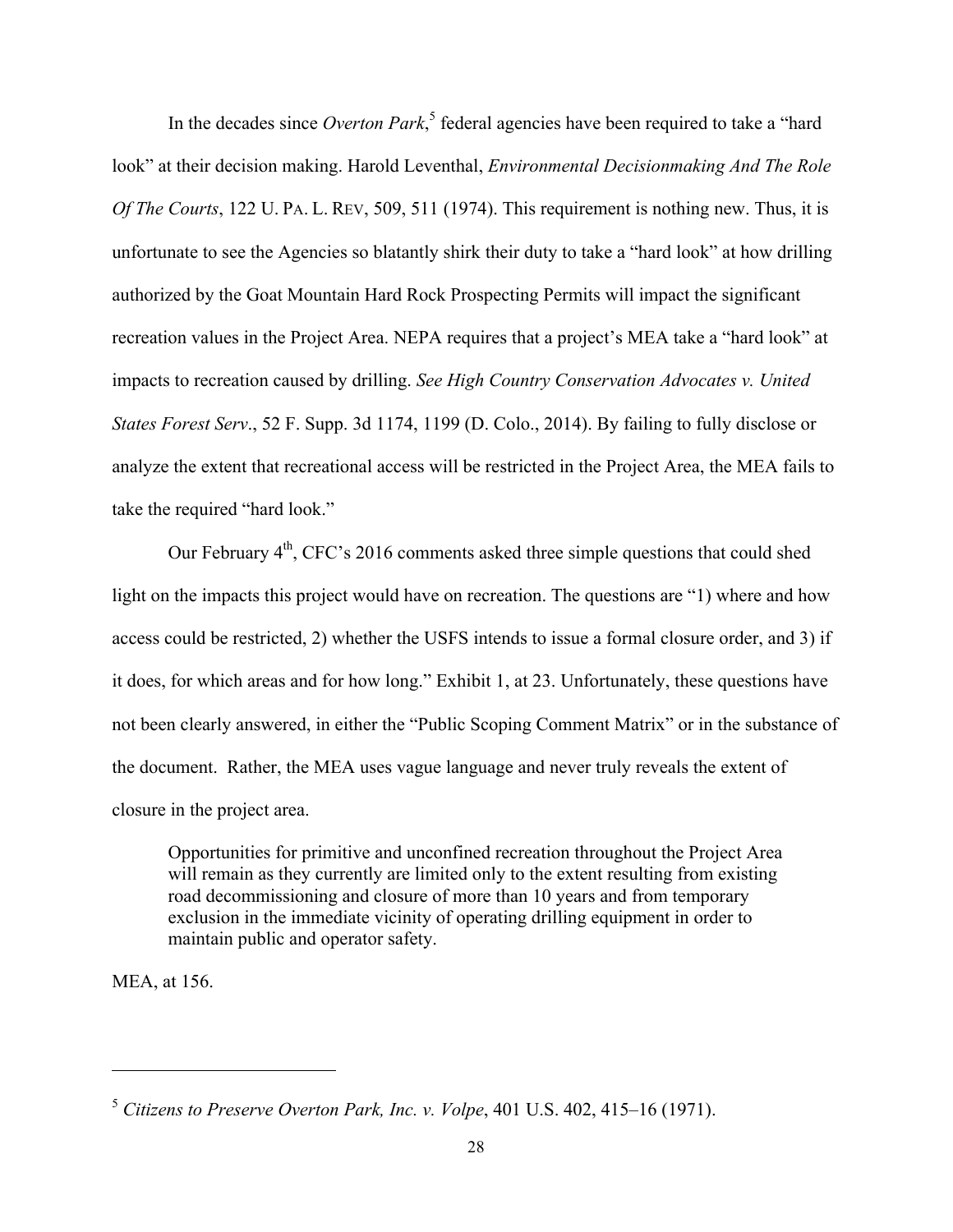This initial description of direct effects for Alternative 2 is the closest the MEA comes to a disclosure of effects on recreation for Alternative 4. The direct effects of Alternative 4 (which eliminates Pads 6-7) are compared to the direct effects of Alternative 3, which are compared to the direct effects of Alternative 2. *Id.*, at 160. Alternative 4 appears to be mostly similar to Alternative 2, but simply omits Pads 6-7. *Id.* The MEA never gives a definitive description of Alternative 4's effects on recreation. However, a close reading of the MEA paints a less promising picture than the introductory description provides. Even the cheerful introduction does not withstand close scrutiny. The sentence, ". . .[t]emporary exclusion in the immediate vicinity of operating drilling equipment in order to maintain public and operator safety" is particularly troubling in its lack of specificity. *Id.*, at 156. What is the "immediate vicinity"? *Id.* The pads themselves have an area of 400 square feet. *Id.*, at 117. Will recreators be allowed to walk straight up to the edge of the drill pad? Will they be asked to stay 50 feet away? Or will access be restricted within 150 feet of the drill pad, as indicated in Ascot's application? Exhibit 1, at 23. A 150-foot buffer zone could require significant closure of the areal and prevent road access. *Id*. Without knowing what "immediate vicinity" means, the public cannot know how access will be restricted. *See e.g.* Exhibit 8, at 2 (noting that despite being fully engaged in the permitting prospect, recreator is unable to discern full extent of how road closures will impact planned activities in the area). Without saying where recreators will and won't be allowed to go, the MEA has not met the "hard look" standard for impacts to recreation. How can one take a "hard look" at impacts when one cannot say what those impacts will actually be?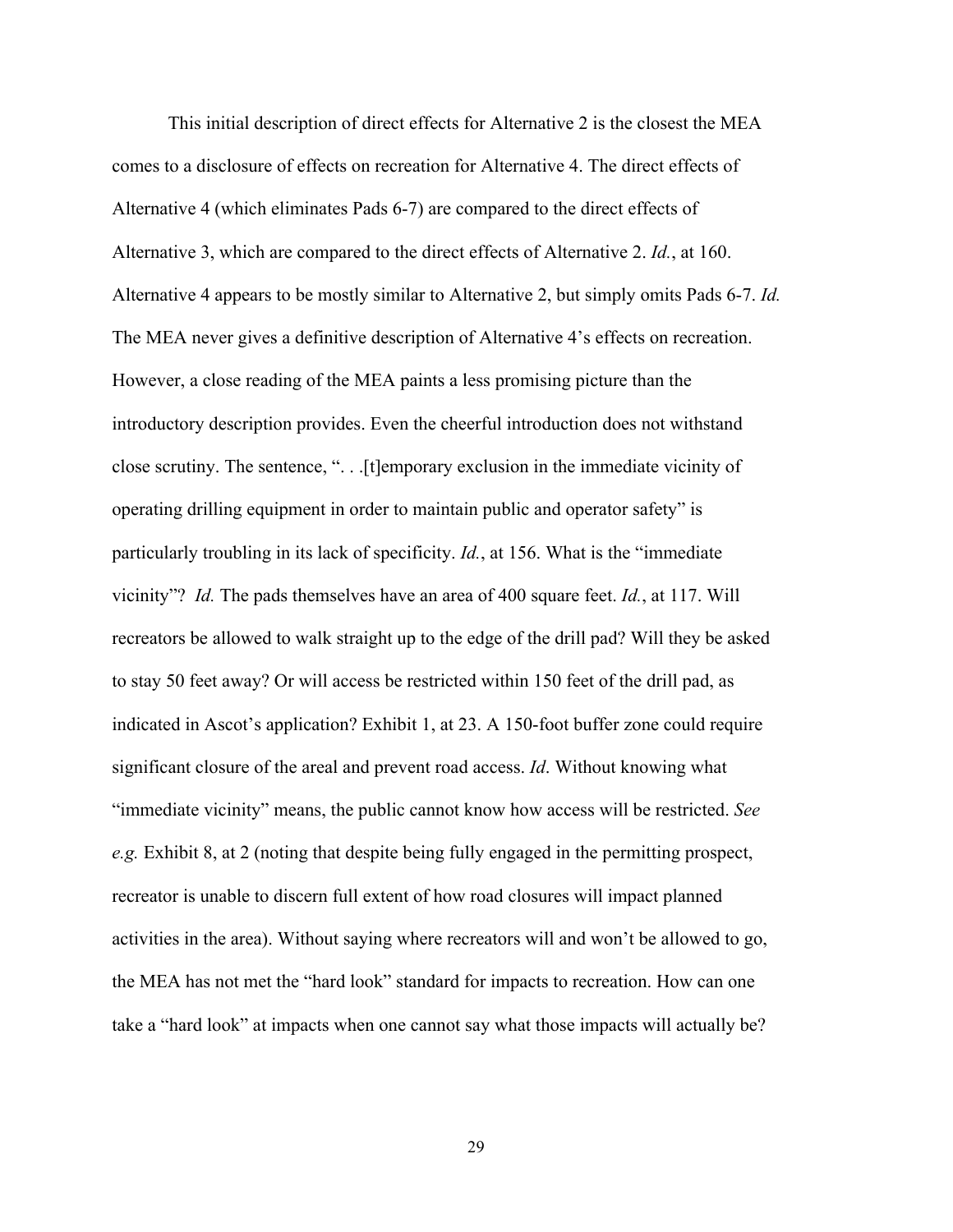Even restricting access to the "immediate vicinity" can have a significant effect on recreation values in the project area. Many drill pads appear to be located on or in the immediate vicinity of roads in the project area. MEA, at App. A, Figure 3. As noted in CFC's comments, blocking the FS Road 2612 would make the Green River Horse Camp inaccessible (particularly to horse trailers) any time pads 1, 2, 3, 4, 5, 14, and 15 are active. Exhibit 1, at 24–25. The MEA claims that public access to road will not be restricted by drilling. MEA, at 151. However, this statement is difficult to verify when the MEA does not specify what a safe distance from an active drill pad is. Furthermore, just because a drill pad does not interfere with road traffic does not mean that associated equipment and personal will not effectively close the route. The MEA fails to take a "hard look" at the project's effects on access because it does not define the true extent of area closure, nor is it realistic about the difficulties caused by construction and operation. These inadequacies become more glaring when considering further language in the MEA.

Closer examination shows that the extent of closure of the project area may be much greater than that contemplated in the recreation section of the MEA. Even the closure acknowledged by the recreation section seems to go farther than the "immediate vicinity" of operating drilling equipment:

Public use of vehicles over the temporarily reactivated road segments beyond the Project security gate off of FS Road 2612 would be discouraged during the Project timeframe. . .

*Id.* at 156. This quotation embodies the vague and nonspecific approach the MEA takes in describing effects to recreation. What does "discouraged" mean? Is this discouragement voluntary? If only the "immediate vicinity" of an operating drill pad is closed, why must there be a gate? If road access is discouraged, is non-road access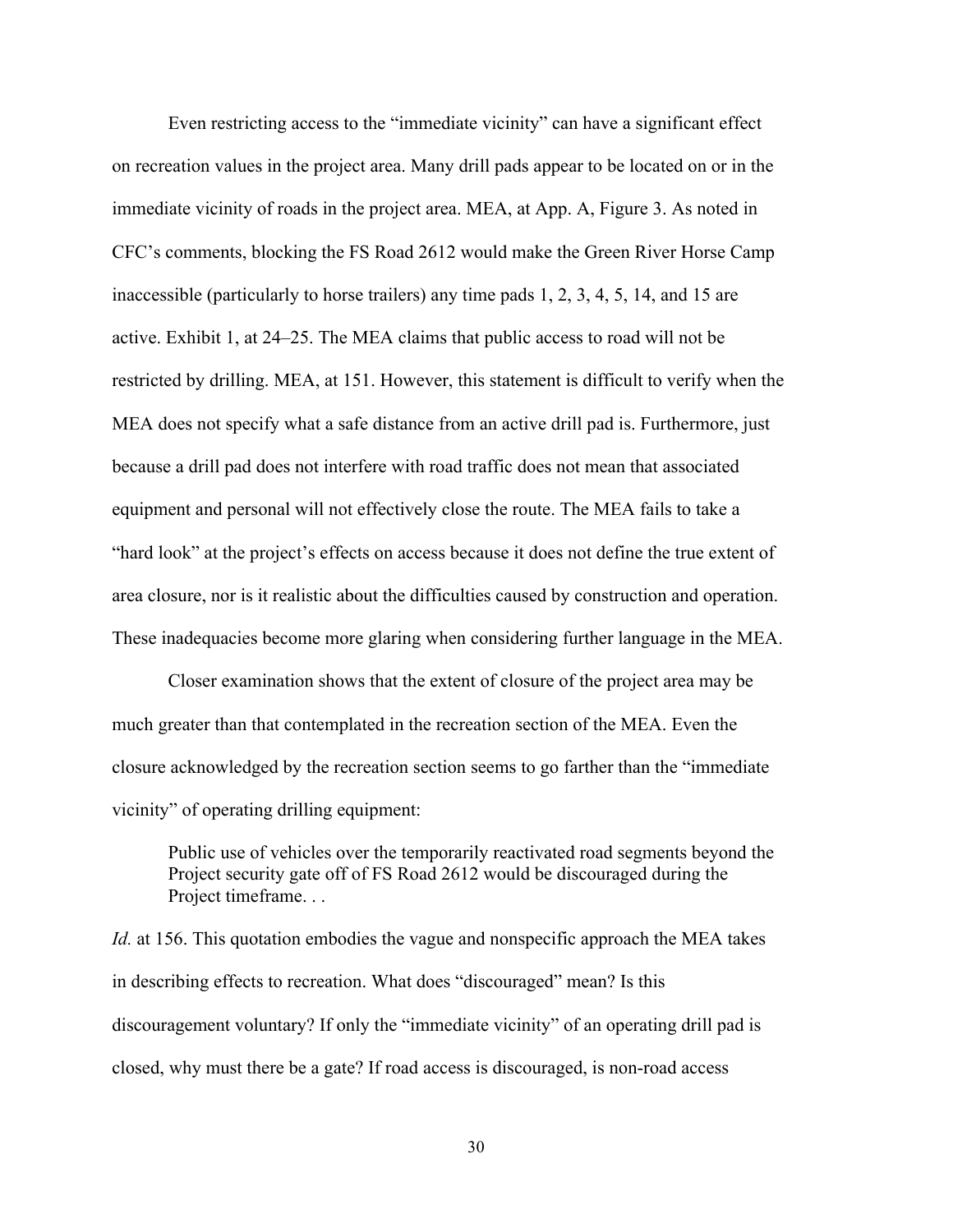discouraged? The fact that the roads have been previously decommissioned is immaterial. Recreation does not only occur on currently active roads. *See id.* at 155 (detailing the myriad types of recreation seen); *see generally* Exhibits 8–12 (examples of various nonroad-based recreation). The roads will be reactivated, and the question of whether the public will be allowed to use them should be answered definitively. Furthermore, reactivating a road only to restrict access to it would effectively limit what was previously off-road recreation.

These questions opened by the recreation section of the MEA highlight the confusing and contradictory nature of the Agencies' purported analysis. For example, more explicit language is used earlier in the MEA. "For safety reasons, public access to drill sites in the northern portion of the Project Area would be limited during active drilling through the use of a temporary locked gate." MEA, at 26. This implies a stricter limiting of access than does the section on effects to recreation. To limit access at the security gate would be to limit access to the majority of drill sites in the project area. This is a much greater restriction than that contemplated in the Recreation section of the MEA. This limitation is also inconsistent with the claim that access will only be restricted in the "immediate vicinity" of active drill sites. Gating a road and barring traffic is a restriction of access that will greatly impede recreation. *See e.g.* Exhibit 10, at 2–3. Will access to the north half of the project area be restricted anytime a drill site is active? The MEA does not answer that question either. The public deserves to know what limitation to access this project will cause. The inconsistency and vagueness regarding closure of the area and impacts to recreation shows that the MEA has failed to take a "hard look" at project impacts.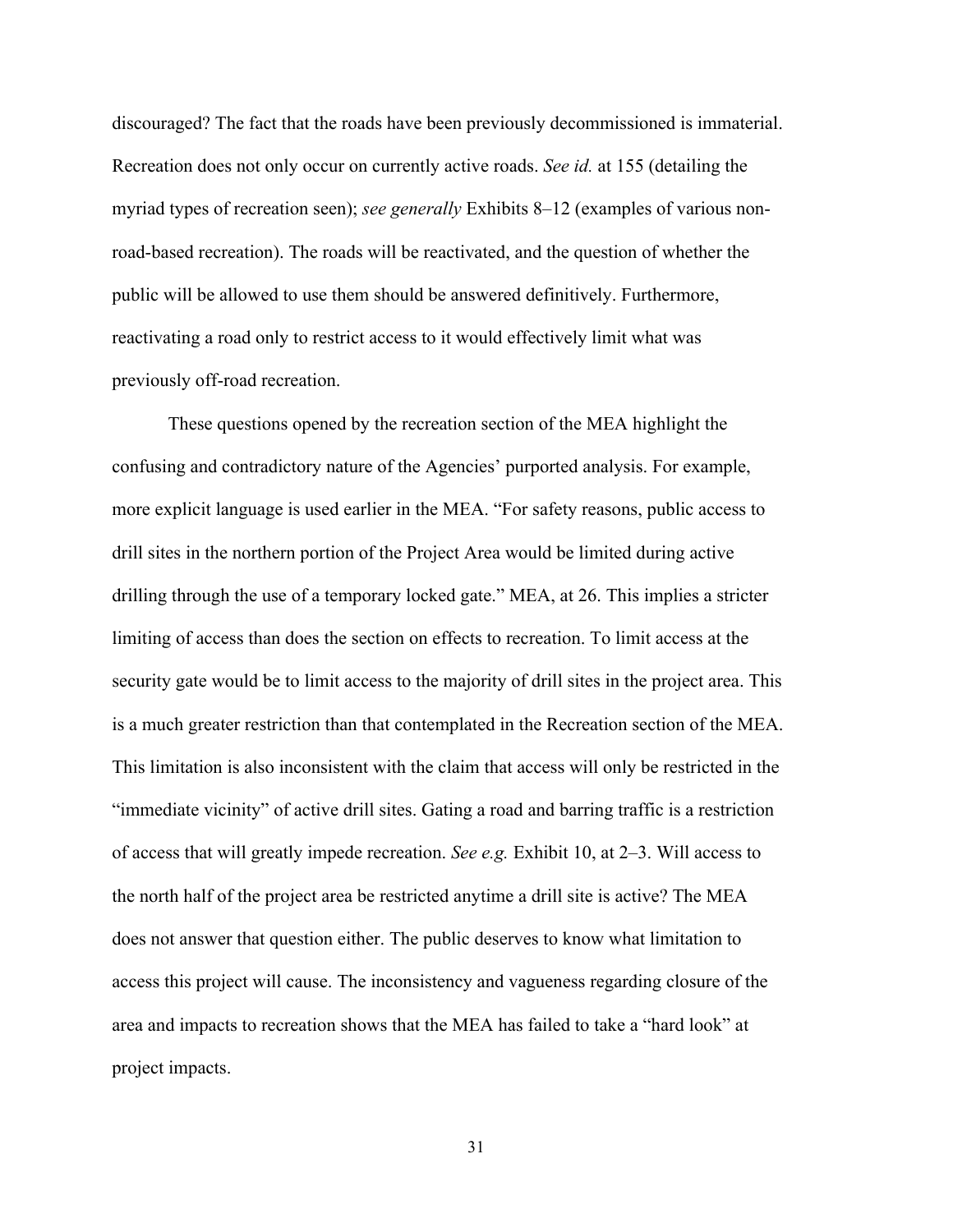Finally, the project contemplates significant tree removal, 68 trees to be exact. MEA, at 28. Felling trees is a dangerous activity and public access to an active logging site should be restricted. The recreation section fails to analyze how tree removal would affect public access. Perhaps this is because all trees removed are located in the northern section of the project area, behind the security gate where access may or may not be allowed. *Id.* at 102. The public will obviously not be allowed to access areas where tree felling is occurring. These restrictions to access must be fully disclosed and analyzed. The MEA fails to take a hard look at the impact of tree removal, i.e. logging, in the project area. Further, the permanent removal/logging of trees, to the detriment of recreational users who value the current intact ecosystem, results in certainly more than "temporary" impacts pursuant to the LWCF Act noted above.

The MEA does not take a "hard look" at how access restriction and closure in the project area will affect recreation values. Readers of the MEA simply cannot know what parts of the project area they will restricted from, or for how long they will be restricted. The Forest Service is the agency that will decide how and when it would limit access and restrict recreation if the proposed prospect drilling occurs. The Forest Service already knows, or easily could know, the precise and full extent of those restrictions. The only reason for not fully and specifically describing the extent of those restrictions and for not answering the very specific questions in CFC's prior comments, is to intentionally hide information from the public and to avoid addressing the actual impacts of those restrictions on recreation. Such deliberate withholding of relevant information, which is fully under the control of the Forest Service, violates NEPA and is arbitrary and capricious. The Forest Service should withdraw the Draft Decision, prepare a new NEPA document that discloses the extent of closure in the project area and analyzes the effect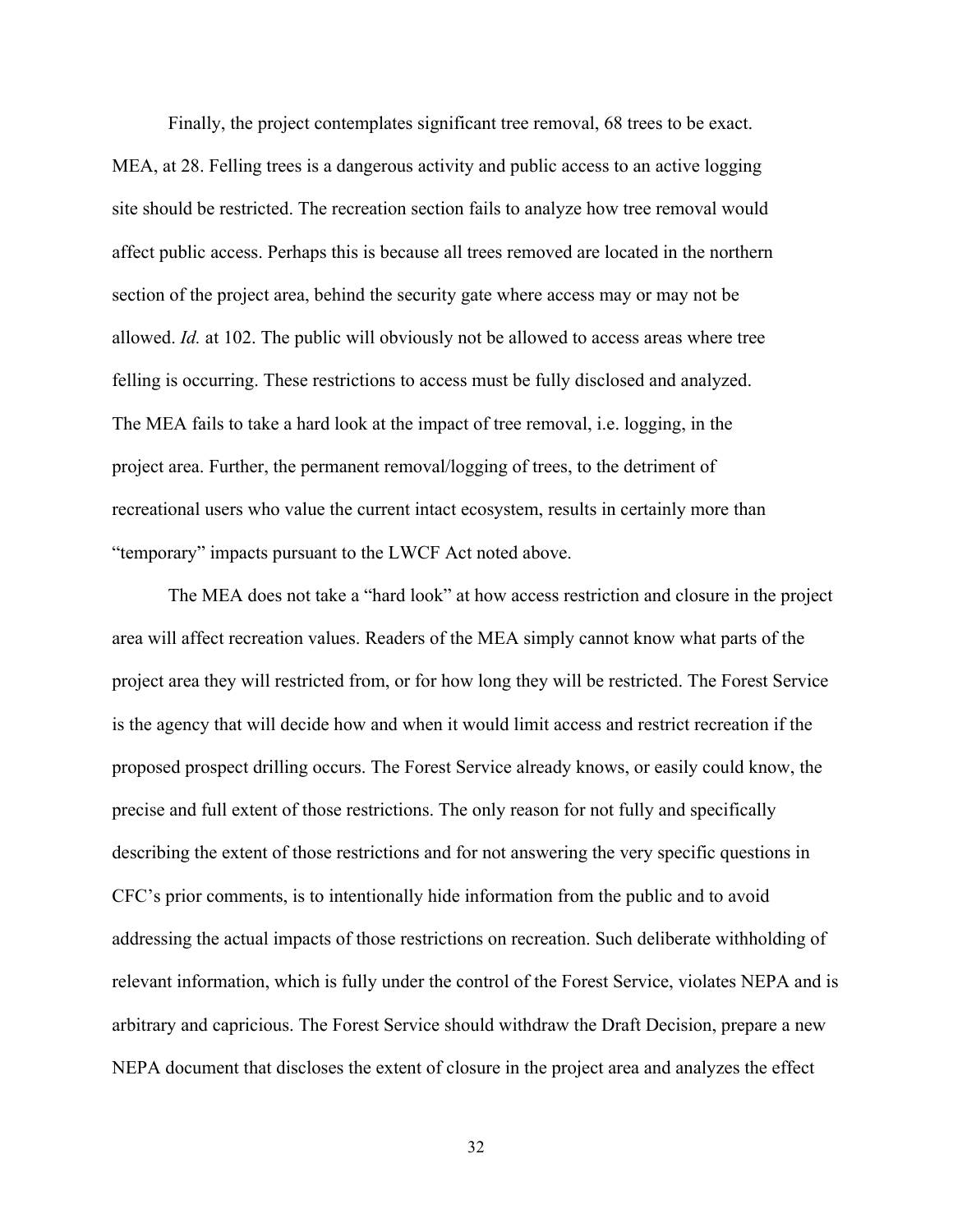closure will have on recreation, allow the public to comment on the document, and respond to the publics comments.

This issue was raised by CFC (previously Gifford Pinchot Task Force) in comments to the Agency. *See* Exhibit 1, at 23.

#### **VI. The Agencies arbitrarily and capriciously responded to only selective comments received throughout the public comment period.**

The BLM and Forest Service sought public comment on an earlier version of the MEA in January of 2015. Many members of the public, including CFC, submitted extensive comments. *See* Exhibit 1. The documents which the Forest Service has now made available for its objection process more than 18 months later do not include any document that fully and systematically responds to the many comments that the public submitted in early 2016. The agencies have had more than enough time to prepare a public response to the comments they solicited in 2016 and if such responses exist then should have been released at the same time the agencies released their August 2017 MEA. Obviously, if the agencies had prepared a draft EIS, as they should have, *see* discussion, *infra* at 38, they would have a legal obligation to respond to such comments. 40 C.F.R. § 1503.4. But even if relying on an EA were appropriate, it is arbitrary and capricious for an agency to solicit public comment on an earlier MEA, and then to completely fail to even acknowledge that such a public comment process occurred in the current version of that MEA, while selectively responding to only a handful of comments. Because the Forest Service has not made its or the BLM's responses to public comments available during the objection process the Forest Service cannot use any comment responses that it or the BLM has or that they subsequently prepare to defend their NEPA analysis or agency decisions in future litigation.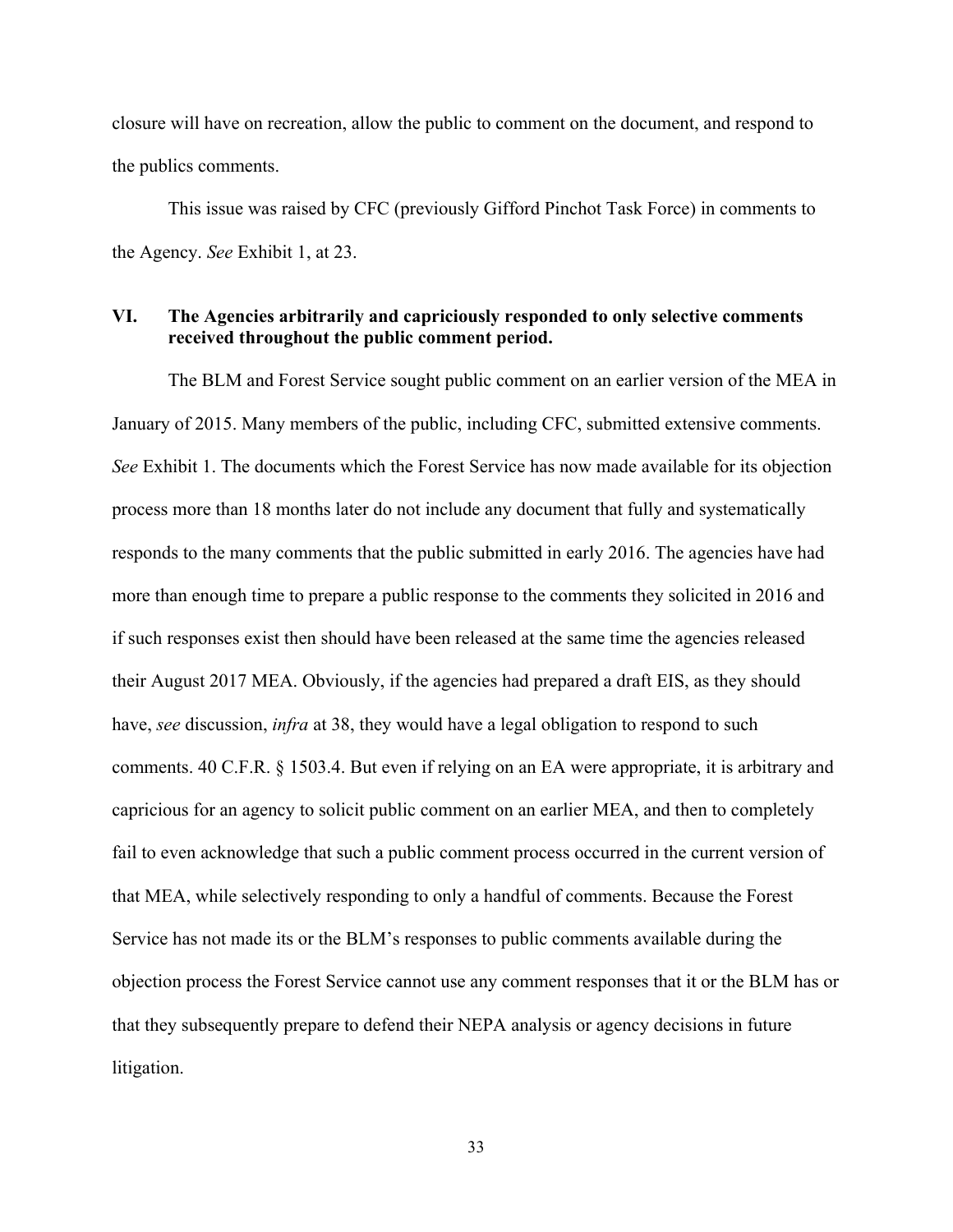This objection is based off new information that arose after the period for public comment.

### **VII. The MEA Fails to Adequately Analyze the Baseline Groundwater Conditions and Fails to Accurately Analysis the Project's Impacts.**

As noted in our previous comments, the agency has failed to properly analyze the

baseline conditions of resources that might be affected by the Project. The MEA purports to

fully analyze the baseline conditions for groundwater and groundwater quality, to comply with

NEPA and the Court's 2014 decision. MEA, at 1. The MEA acknowledges the threat to

groundwater posed by the Project:

[T]he potential impacts of the Proposed Action on the groundwater resource would include the following:

- Disturbance of Bedrock Aquifer
- Effects of Drilling Fluid Filtrate Mixing with Groundwater
- Mixing of Groundwater and Surface Water
- Effects on Water Quantity
- Artesian Conditions
- Drilling Fluid Loss & Gain
- Borehole Abandonment

*Id.*, App. G, at 34. "All of the proposed boreholes would likely penetrate bedrock aquifers." *Id*., App. G, at 42. Thus, a full and complete baseline analysis of all water quality and quantity conditions at and near the Project site must be completed and subject to public review in a new revised EA.

Yet a review of the MEA shows that little progress has been made to accurately

determine the baseline groundwater conditions, especially groundwater quality. The Regional

Office should remand the MEA back to the Forest Supervisor with instructions to conduct the

proper baseline and impacts analysis required by NEPA and the Court's Order.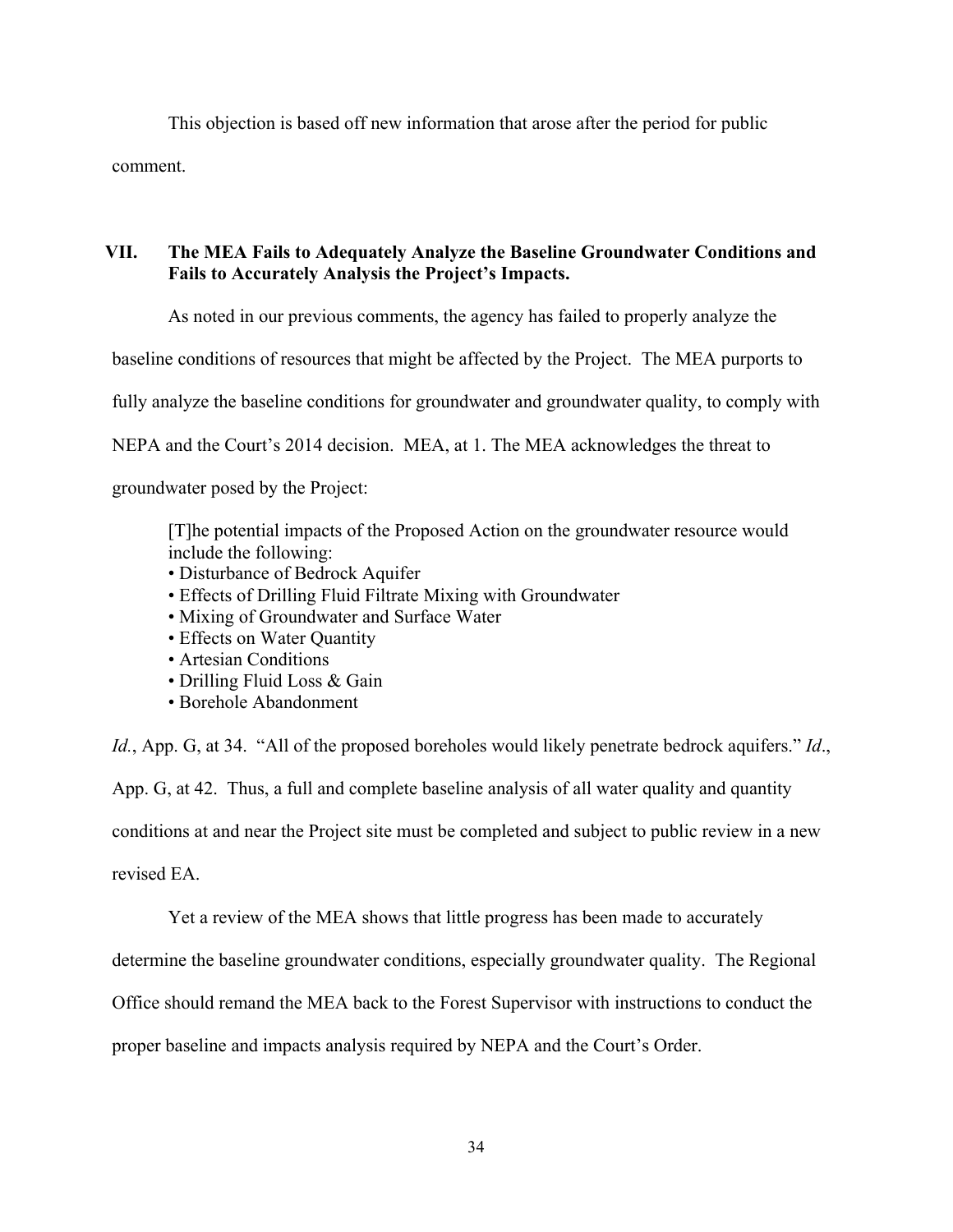The Court Order specifically faulted the previous EA for not having a comprehensive

baseline analysis representative of the entire Project area:

While Alternative 3 requires sampling and monitoring before drilling, the failure to obtain onsite data before analyzing the environmental effects means that such analysis cannot possibly be based on all of the relevant information.

Second, the monitoring is proposed for only the two preexisting holes with no ongoing monitoring of the groundwater at any of the holes being drilled as part of the Project. Thus, as a mitigation measure, it is unclear how the effects to groundwater caused by the drilling will actually be assessed. Furthermore, the 2012 EA does not explain why sampling at two discrete holes not newly drilled as part of the Project will provide accurate information about contamination to groundwater at the drill sites. The monitoring required as part of Alternative 3 fails to address the Project's impact to groundwater.

*Gifford Pinchot Task Force v. Perez*, 13-CV-00810, 2014 WL 3019165, at \*31 (D. Or., July 3,

2014). The MEA suffers from the same problems. Although the agency has had almost 3 years

to conduct a detailed baseline groundwater analysis, it relies exclusively on the minimal one-time

sampling of 3 previously drilled holes in the Fall of 2014. *See* MEA at 1, relying on Appendix G

(Groundwater Resources Report). <sup>6</sup> Based on that Report, the MEA concludes that:

These drillholes were sampled during the baseline groundwater quality assessment and are considered by the URS investigators to be representative of the groundwater conditions within the Project Area based on the location of the samples obtained and results of analytical testing performed on groundwater as described within the Groundwater Resources Report in Appendix G.

*Id.*, at 36. Outside of this statement, no independent Forest Service or BLM analysis is provided.

The Report acknowledges the limited sampling and limited conclusion obtained from that

sampling:

 $\overline{a}$ 

[T]he groundwater samples collected from the three holes drilled during past mineral

 $6$  The MEA also continues to rely on future mitigation and monitoring as a substitute for accurate baseline analysis, which the Court found to be in violation of NEPA. *See id.*, App. G, at 47 ("monitoring the known groundwater conditions at select sampling sites before, during, and after drilling would be conducted.").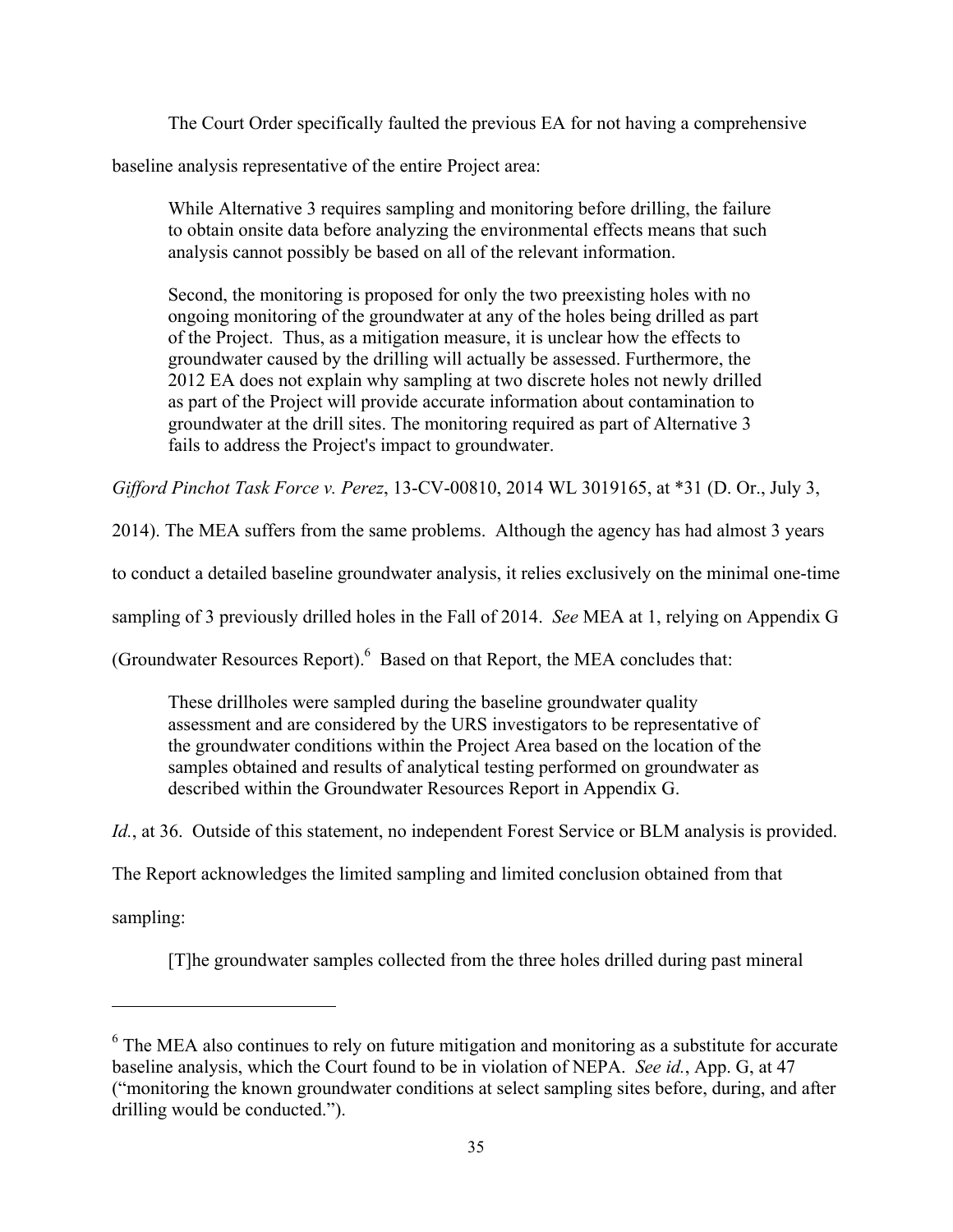exploration programs are also similar. This *suggests* that the groundwater quality in terms of the elevated arsenic is *possibly* reflective of the site‐specific background conditions.

*Id.*, App. G, at 31 (emphasis added). This certainly is not the comprehensive baseline analysis ordered by the Court.<sup>7</sup> The EA's sole groundwater baseline sampling occurred at only these 3 holes:

A confined to semi‐confined groundwater bedrock aquifer appears to be present beneath the Project Area based on the artesian conditions observed at three drilled holes that were sampled during the autumn of 2014 (Horse Camp, Pad 10 and Pad 21 drill holes2); see Figure 10, Surface Water and Groundwater Sampling Locations – 2014. All three drill holes were completed in conjunction with historical exploratory drilling. The Horse Camp Drill Hole is located along USFS Road 2612 east of the proposed security gate and in the easternmost portion of the Project Area. The Pad 10 and Pad 21 drill holes are associated with the proposed respective drill pads that are located in the eastern and central portions of the Project Area, respectively.

*Id.*, App. G, at 18. Also, it appears that this sampling occurred only once, sometime during the

Fall of 2014. No explanation is given as to why these sites could not have been sampled

throughout the past few years to obtain a more representative data set.

Further, that Report noted the existence of 2 other artesian wells/holes in the Project Area

that were **not** analyzed. "Based on the review of the historical exploration drill logs, artesian

conditions were also encountered in two other drilled holes that were completed within the

Project Area. These included one drill hole located at Pad 11 within the north-central portion of

the site, and one drill hole located at Pad 6 in the southern, lowermost portion of the Project

Area." *Id*.

l

 $<sup>7</sup>$  Also, as noted herein, the results are not "similar," the Arsenic readings differ by an entire</sup> order of magnitude and the Zinc readings are two to three times different. *Id.*, App. G, at 22, Table 2.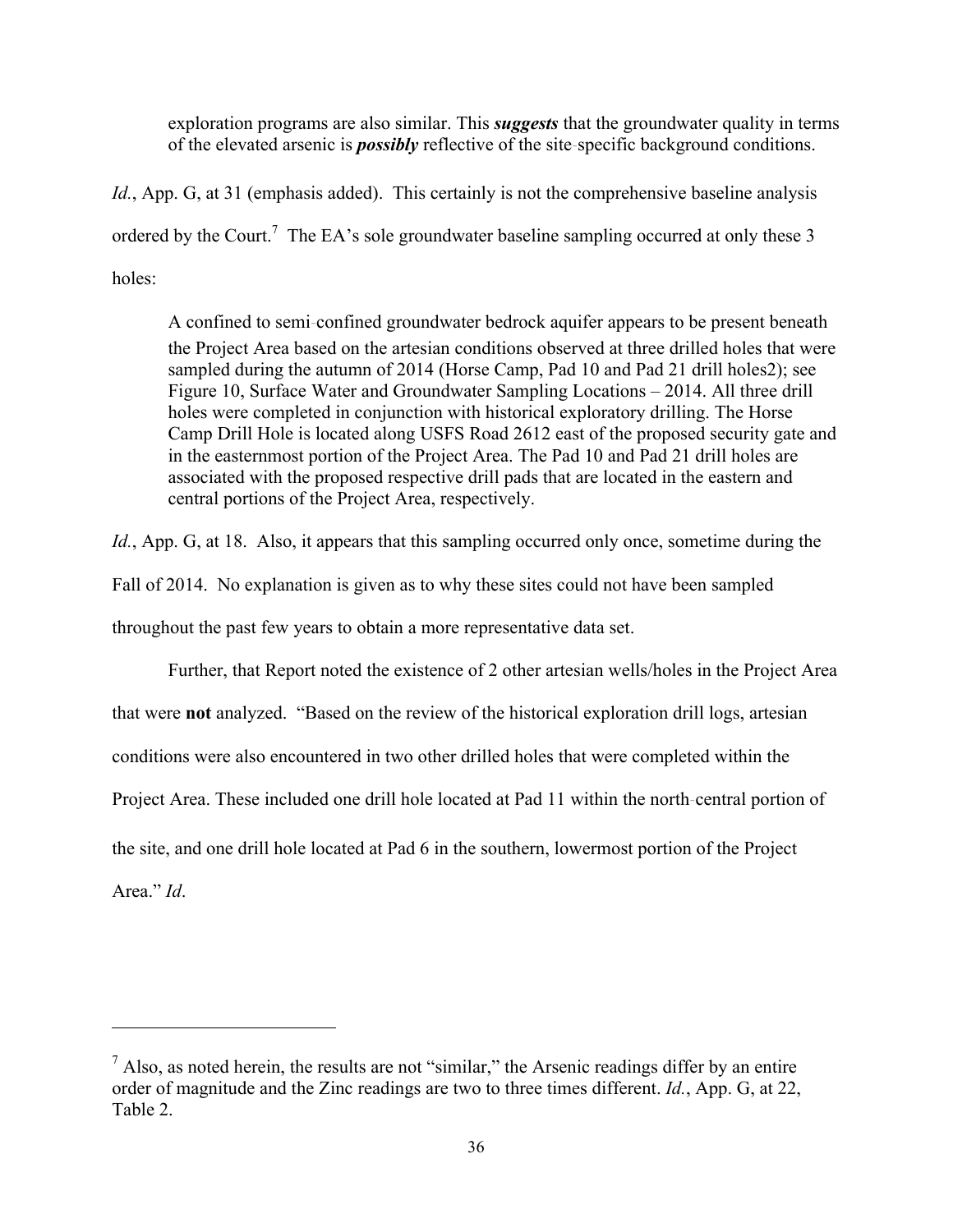Thus, at a minimum, reliance on sampling of only 3 holes, when 2 others were easily available, shows that the sampling was not fully "representative" of the entire Project site, as asserted by the company that prepared the Appendix G Report.

In addition, that Report noted the existence of dozens of other previous holes in the Project area that were never sampled. *See id.*, App G, at Figure 6. No scientific justification is provided as to why the baseline sampling was limited to only 3 holes with artesian pressure conditions instead of the numerous other holes that are available for sampling – let alone why the other 2 artesian holes were not sampled and analyzed.

Even a review of the 3 holes that were sampled shows a wide disparity between the results. *See id.*, App. G, at 22, Table 2. Some results, such as for toxic Arsenic, differ by an order or magnitude. *Id.* The results for Zinc differ by two or three times the sampling results from the other sites. *Id.* No effort is made to reconcile these differences. More importantly, these striking differences lead to the conclusion that groundwater quality varies greatly across the site, and it is still unknown what the levels are at other locations. This is especially critical due to the fact that the Project proposes to drill 63 holes from 23 sites spread out across the area. Clearly, a more representative sampling and analysis study is needed to accurately ascertain the baseline groundwater conditions.

The MEA admits that due to the elevated copper concentrations in the surface waters, the Project would utilize the various, but unspecified, drill holes as the source of water for the drilling: "The Proposed Action would use groundwater available from previous drill holes within the Project Area as the primary source of water for drilling fluids." *Id.*, App. G, at  $40$ .<sup>8</sup> It is

l

<sup>&</sup>lt;sup>8</sup> "It should be noted that even if relevant permits could be acquired, the on-site surface could not be utilized as a water source for drilling due to the elevated concentrations of copper." *Id.*, App. G, at 41.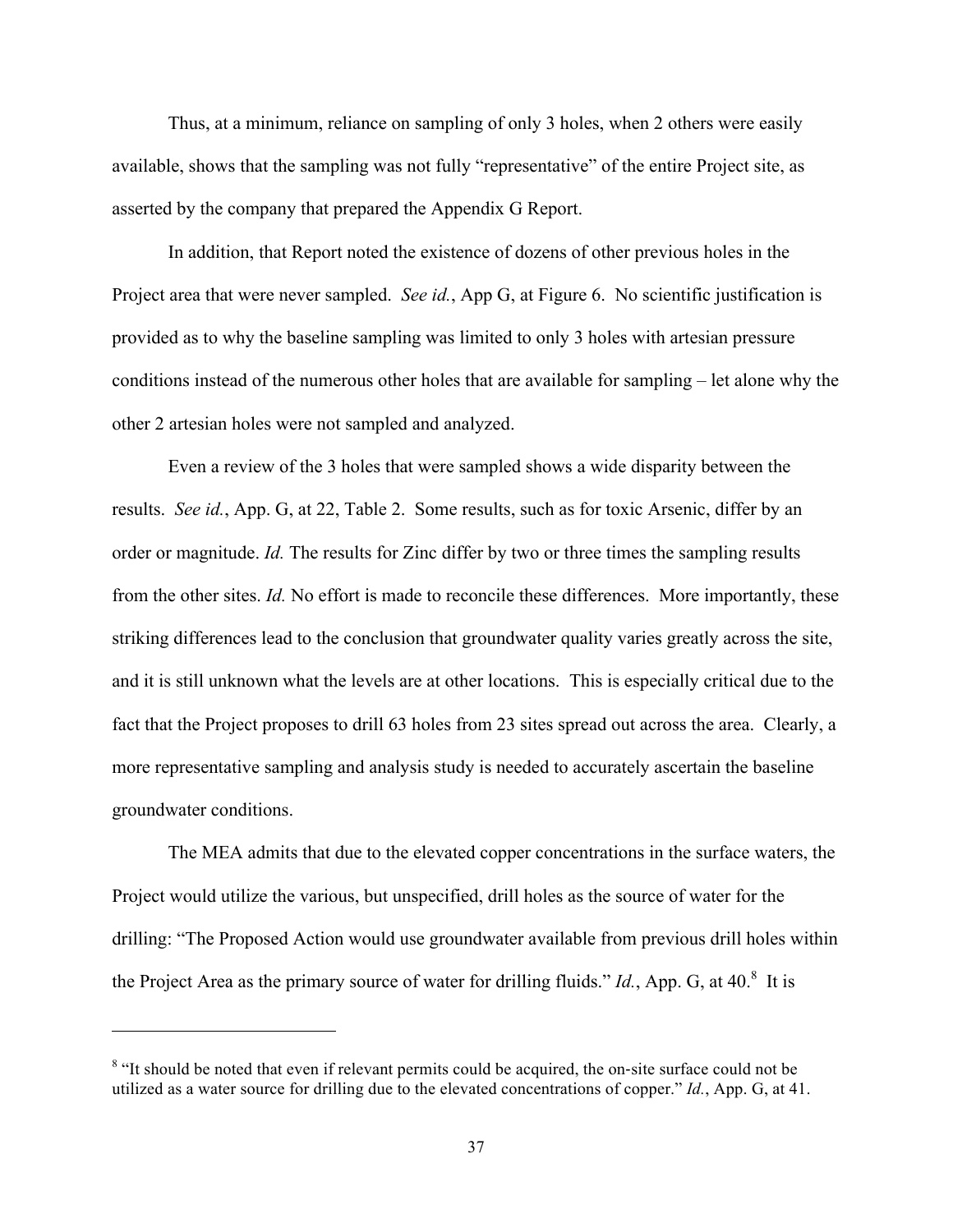unclear if this reference to "previous drill holes" means just the 3 holes with artesian conditions, the other two holes with artesian conditions noted above, or any of the other dozens of holes shown in Figure 6 of the Report. Although, as noted above, limiting the baseline sampling to just the 3 artesian holes is problematic, any use of these other holes necessarily means that water from these holes could have been obtained for baseline sampling. Thus, for whatever situation, the NEPA mandates for full baseline and impacts analysis is lacking.

It should be noted that if the water source holes include more than the 3 artesian holes, it would require additional infrastructure not analyzed in the EA (in addition to potential violations of the Riparian protections in the Forest Plan for the structures and support facilities needed for this water delivery). At a minimum, the failure of the MEA to specific which holes will be utilized for the drilling water precluded public review and thus further violates NEPA.

This objection can be resolved by conducting a full baseline analysis, with adequate sampling, to comply with NEPA and the Court's Order.

This issue was raised by CFC (previously Gifford Pinchot Task Force) in comments to the Agency. *See* Exhibit 1, at 43.

# **VIII. Due to the Inadequate MEA, the FONSI Cannot Be Supported Under 40 C.F.R. § 1508.27 and the Agencies Must Prepare and EIS.**

"If an agency decides not to prepare an [Environmental Impact Statement ("EIS")], it must supply a convincing statement of reasons to explain why a project's impacts are insignificant. The statement of reasons is crucial to determining whether the agency took a hard look at the potential environmental impact of a project." *Native Ecosystems Council v. Tidwell*, 599 F.3d 926, 937 (9th Cir. 2010) (finding that Forest Service violated NEPA in issuing FONSI based on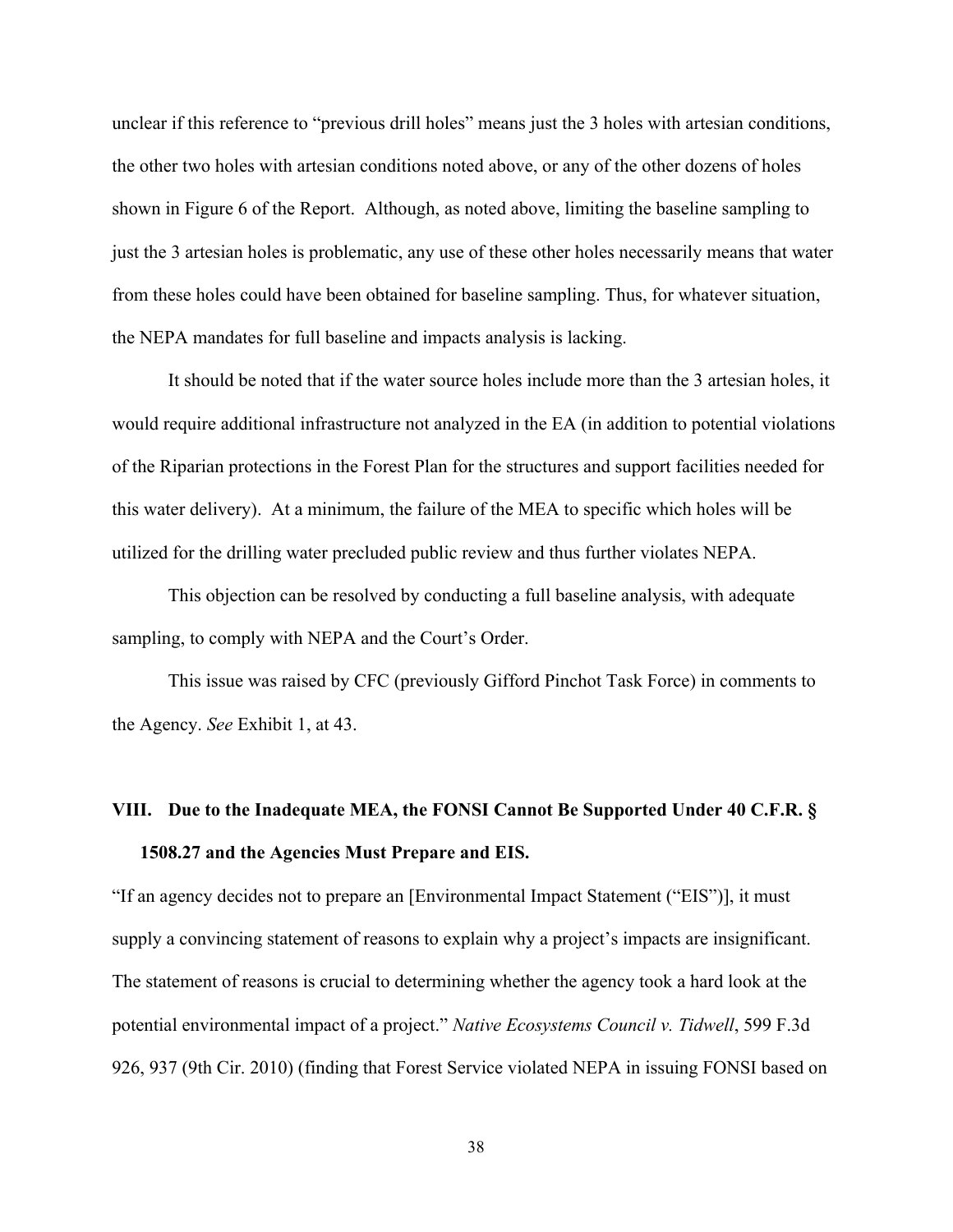inadequate analysis). "An agency cannot . . . avoid its statutory responsibilities under NEPA merely by asserting that an activity it wishes to pursue will have an insignificant effect on the environment. Instead, an agency must provide a reasoned explanation of its decision." *Jones v. Gordon*, 792 F.2d 821, 828 (9th Cir. 1986); *see also*, *Blue Mountains Biodiversity Project v. Blackwood*, 161 F.3d 1208, 1213–14 (9th Cir. 1998) (ruling that an EIS was required where the Forest Service lacked information about how project may affect sediment input into streams); *Anderson v. Evans*, 371 F.3d 475, 489–93 (9th Cir. 2004) (holding that "uncertain" impacts required an EIS). "An agency is required to prepare an EIS when there are substantial questions about whether a project *may* cause significant degradation of the human environment." *Native Ecosystems Council v. United States Forest Serv.*, 428 F.3d 1233, 1239 (9th Cir. 2005) (emphasis in original). As the Ninth Circuit noted, "this is a low standard." *California Wilderness Coal. v. United States*, 631 F.3d 1072, 1097 (9th Cir. 2011). "An agency cannot avoid its statutory responsibilities under NEPA merely by asserting that an activity it wishes to pursue will have an insignificant effect on the environment." *Jones v. Gordon*, 792 F.2d 821, 828 (9th Cir. 1986). "The agency must supply a convincing statement of reasons why potential effects are insignificant." *The Steamboaters v. Fed. Energy Regulatory Comm'n*, 759 F.2d 1382, 1393 (9th Cir.1985).

These requirements have not been satisfied by the Forest Service's FONSI, which is based on an inadequate MEA. The Agencies' Draft Decision has failed to properly address both context and intensity. The FONSI, like the MEA ignores the context of the project. NEPA regulations require that both long term and short-term effects be taken into account. 40 C.F.R. § 1508.27(a). Mining is an entirely foreseeable effect of mineral exploration, and yet the Agencies have steadfastly refused to examine potential effects from a future hard rock mine. The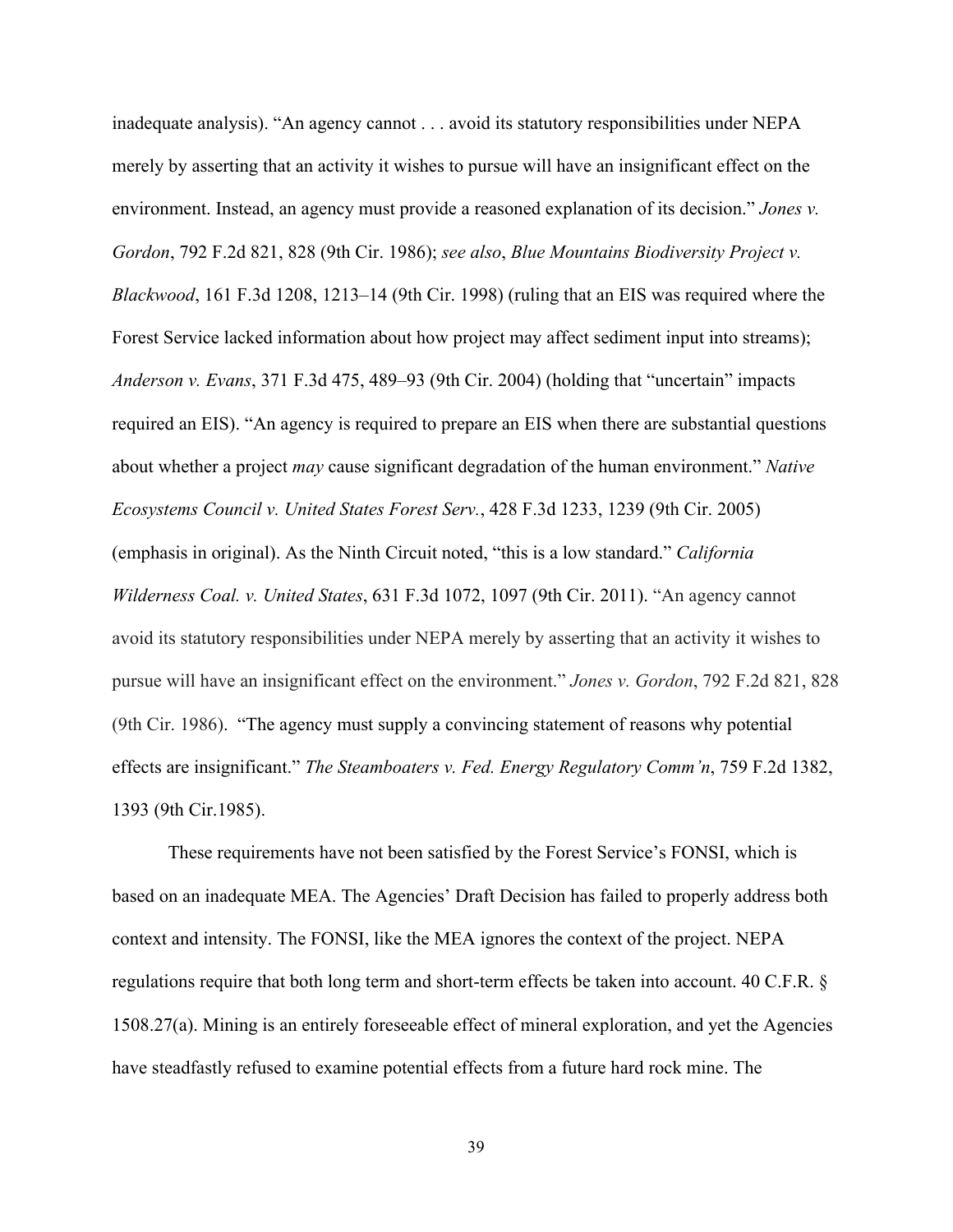regulations similarly list affected interests as a context that must be analyzed. *Id.* Ascot's affected interest in the project area is rooted in the possibility of future mineral extraction. The FONSI fails to acknowledge and analyze the context of mineral exploration and possible future mineral extraction..

Furthermore, the FONSI has failed to properly address the intensity of the project. *See id.*  § 1508.27(b). The FONSI improperly and arbitrarily determined that none of the ten intensity factors were implicated by the Proposed Action. *See* Draft Decision, at 12–15. In fact, the proposed action will likely have impacts under at least 7 of the ten factors listed in NEPA regulations, as discussed below. *See* 40 C.F.R. § 1508.27(b).

- 1) The draft decision fails to adequately analyze or disclose the projects impacts, particularly regarding effects to recreation access. The Draft Decision also fails to adequately analyze baseline groundwater conditions and effects to groundwater. The analysis regarding the projects adverse effects is insufficient under 40 C.F.R. §  $1508.27(b)(1)$ .
- 2) The Draft Decision fails to adequately consider effects to public health and safety, as required by 40 C.F.R.  $\S 1508.27(b)(2)$ . The Draft Decision points to the temporary restrictions of public access to the drill sites to support their finding. However, the MEA never specifies the extent of this restriction, thus it is impossible to know if the restriction will be adequate. Furthermore, the MEA fails to adequately analyze baseline groundwater conditions or effects to groundwater. Groundwater contamination poses a serious threat to public health and safety and must be analyzed thoroughly.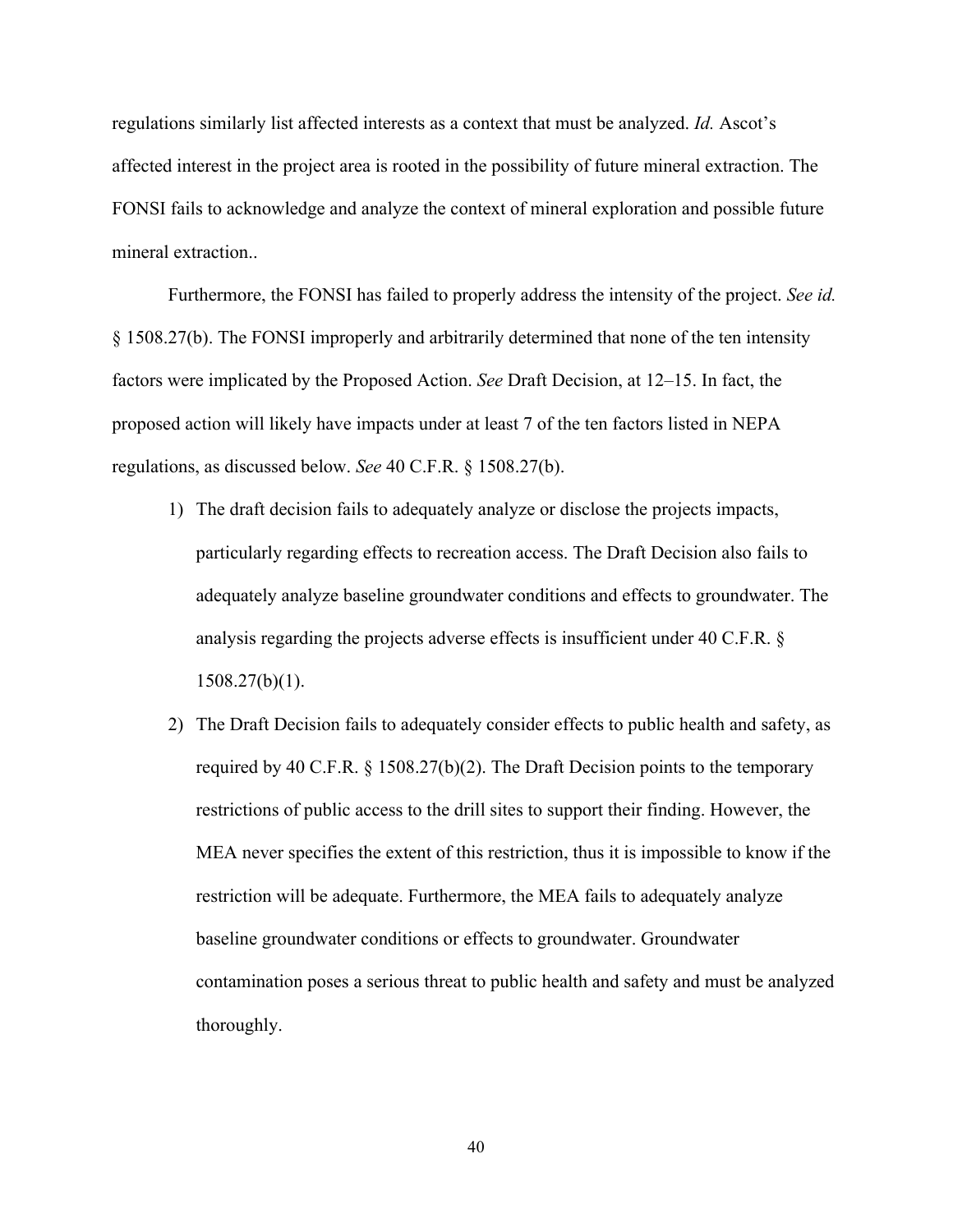- 3) The Draft Decision's determination that the project will have no impacts on unique resources is inadequate. *See id.* § 1508.27(b)(3). The determination that the project will not affect the Mount St. Helens National Volcanic Monument was made with minimal evidence. Here the fact that the project area includes LWCF lands with their primary recreational purpose is a "unique characteristic" that the MEA fails to fully consider. Thus, the Decision Document fails to fully disclose and analyze the potential effects to the project area's unique recreation values, including the Green River Horse Camp.
- 4) The effects of this project on the quality of the human environment are highly controversial, contrary to the Agencies' assertion otherwise. *See* Draft Decision, at 13; *see also* 40 C.F.R. § 1508.27(b)(4). The Agencies' determination regarding effects to groundwater is being challenged on a specific, factual basis. Furthermore, the effects on recreation access are inherently controversial because the extent of closure has not been adequately disclosed and the agencies are proposing to allow prospect drilling on LWCF lands whose primary purpose is to provide recreational opportunities to the public. Without knowing the extent of closure in specific, measurable terms, the public can only use speculate as to full impact over the next six years that the project may span. *See* Exhibit 8, at 2–3; Exhibit 9, Decl. of Charlotte Persons, at 2. The limited definitive information in the MEA points to more significant effects than the Agencies have acknowledged, making the Agencies' determination highly controversial.
- 5) This project's effects on the human environment are extremely uncertain. *See* 40 C.F.R. § 1508.27(b)(4). The analysis of baseline groundwater conditions is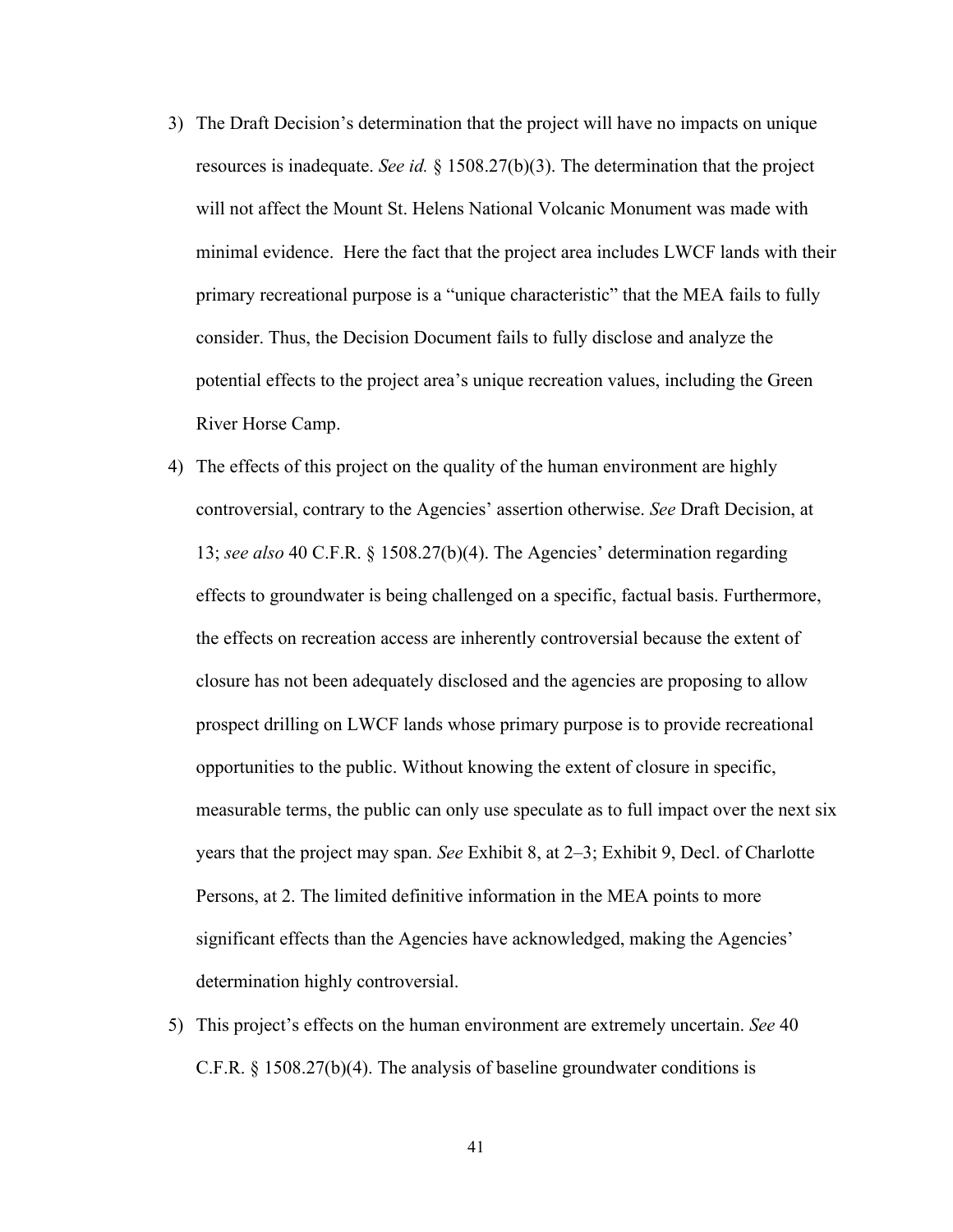inadequate, as discussed above. Without knowing the true baseline conditions, the project planners cannot know for sure what the full range of effects of the project will be. Similarly, the effects to recreation are uncertain because the Agencies refuse to disclose the extent of closure in either a temporal or spacial sense. One cannot be certain about the effects to recreation if one does not know when and where recreators will be excluded in the project area.

- 6) The proposed action is directly related to significant other actions and carries significant cumulative effects. According to the CEQ "[s]ignificance exists if it is reasonable to anticipate a cumulatively significant impact on the environment. Significance cannot be avoided by terming an action temporary or by breaking it down into small component parts." 40 C.F.R. § 1508.27(b)(7). As discussed above, the purpose of mineral exploration is to demonstrate the viability of a future mine. Ascot is not drilling for scientific or recreational purposes, and indeed could not apply for the permits it has without the intention to develop a mine. *See* discussion, *supra* p. 21–27. The refusal of the Agencies to acknowledge the connection between a prospecting permit and extracting minerals is not only contrary to BLM's own regulations, but is further a mockery of the CEQ regulations.
- 7) Approximately 168 acres (parcels MS-1329 and MS-1330) of the project area were acquired by the Forest Service specifically for the purpose of recreation. The proposed action certain to interfere with recreation on these parcels, because it is fundamentally incompatible with recreation. *See* discussion, *supra* p. 11. This constitutes a violation of the LWCF Act and the Reorganization Plan. Thus, the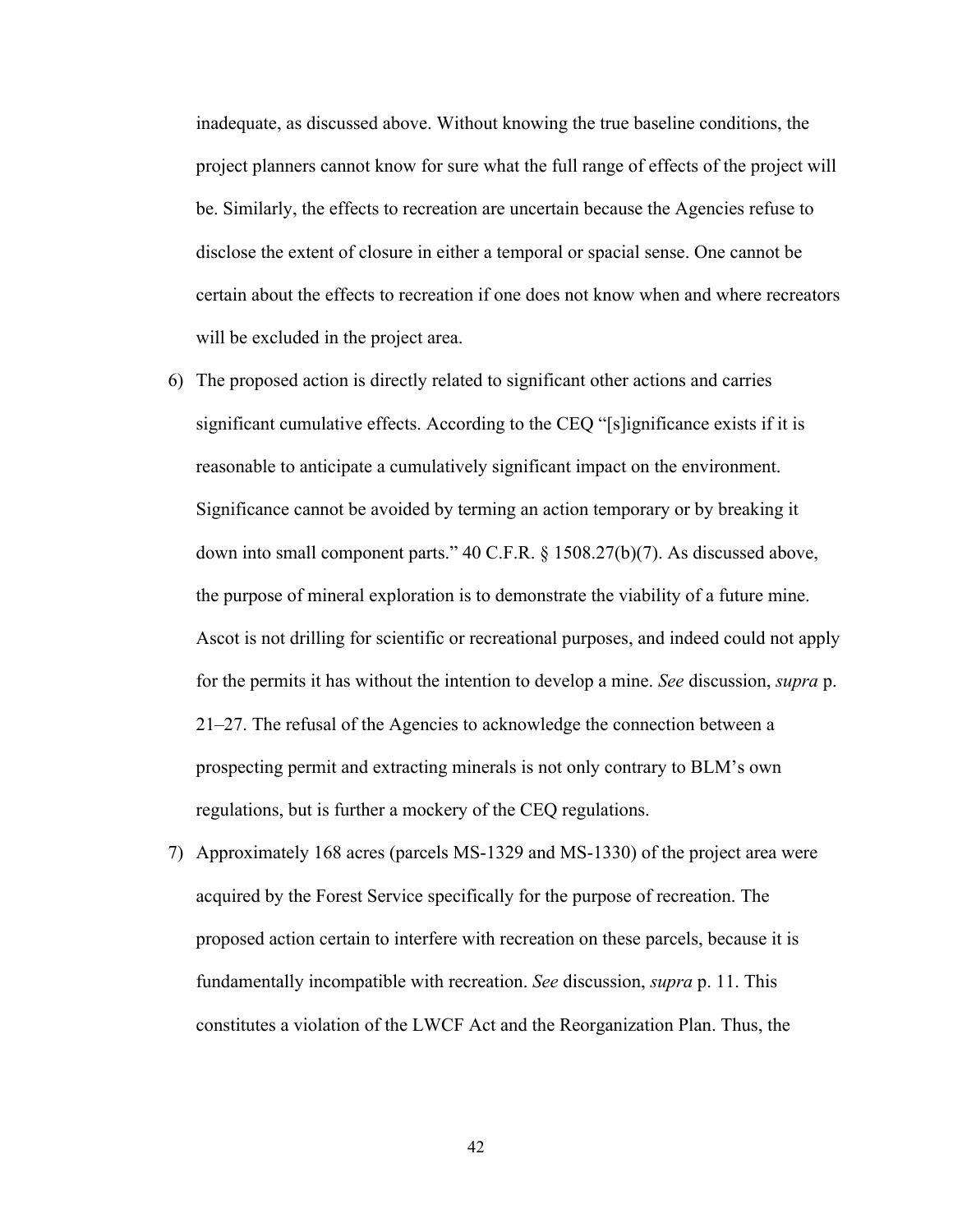action threatens a violation of Federal Law, triggering an additional significance factor. *See* 40 C.F.R. § 1508.27(b)(10).

If even *one* of the above intensity factors exists, an EIS may be required. *Ocean Advocates v. United States Army Corps of Eng'rs,* 402 F.3d 846, 865 (9th Cir.2004) (holding that "[a] court may find substantial risk of a significant effect based on just one of these factors"). Here, 7 factors may apply, easily justifying an EIS. An EIS "must be prepared if substantial questions are raised as to whether a project may cause significant degradation of some human environmental factor." *Klamath Siskiyou Wildlands Ctr. v. Boody*, 468 F.3d 549, 562 (9th Cir. 2006). "[A] plaintiff need not show that significant effects *will in fact occur*, but if the plaintiff raises substantial questions whether a project may have a significant effect, an EIS must be prepared." *Idaho Sporting Cong. v. Thomas*, 137 F.3d 1146, 1150 (9th Cir. 1998) (emphasis in original). The decision to issue a FONSI is thus arbitrary and capricious.

The Project poses potentially significant risks to recreation, ground and surface waters, air quality, wildlife and wildlife habitat, and other resources. Without the required hard look, and baseline, cumulative impacts, and connected impacts analysis, it is impossible to fully ascertain the level of threats to these public resources. Because of the potentially significant impacts, coupled with the lack of required analysis under NEPA, the FONSI and decision not to prepare an EIS cannot stand.

Overall, the deficient MEA renders the Decision/FONSI inadequate. "[I]f the EA is deficient under NEPA in one of the ways Plaintiff has previously argued, then the [agency's] DN/FONSI is necessarily arbitrary and capricious because it relied on the 2012 EA." *Gifford Pinchot*, 2014 WL 3019165, \*40. This follows a line of well-established Ninth Circuit precedent. *See Native Ecosystems Council v. Tidwell*, 599 F.3d 926, 937 (9th Cir. 2010) (Forest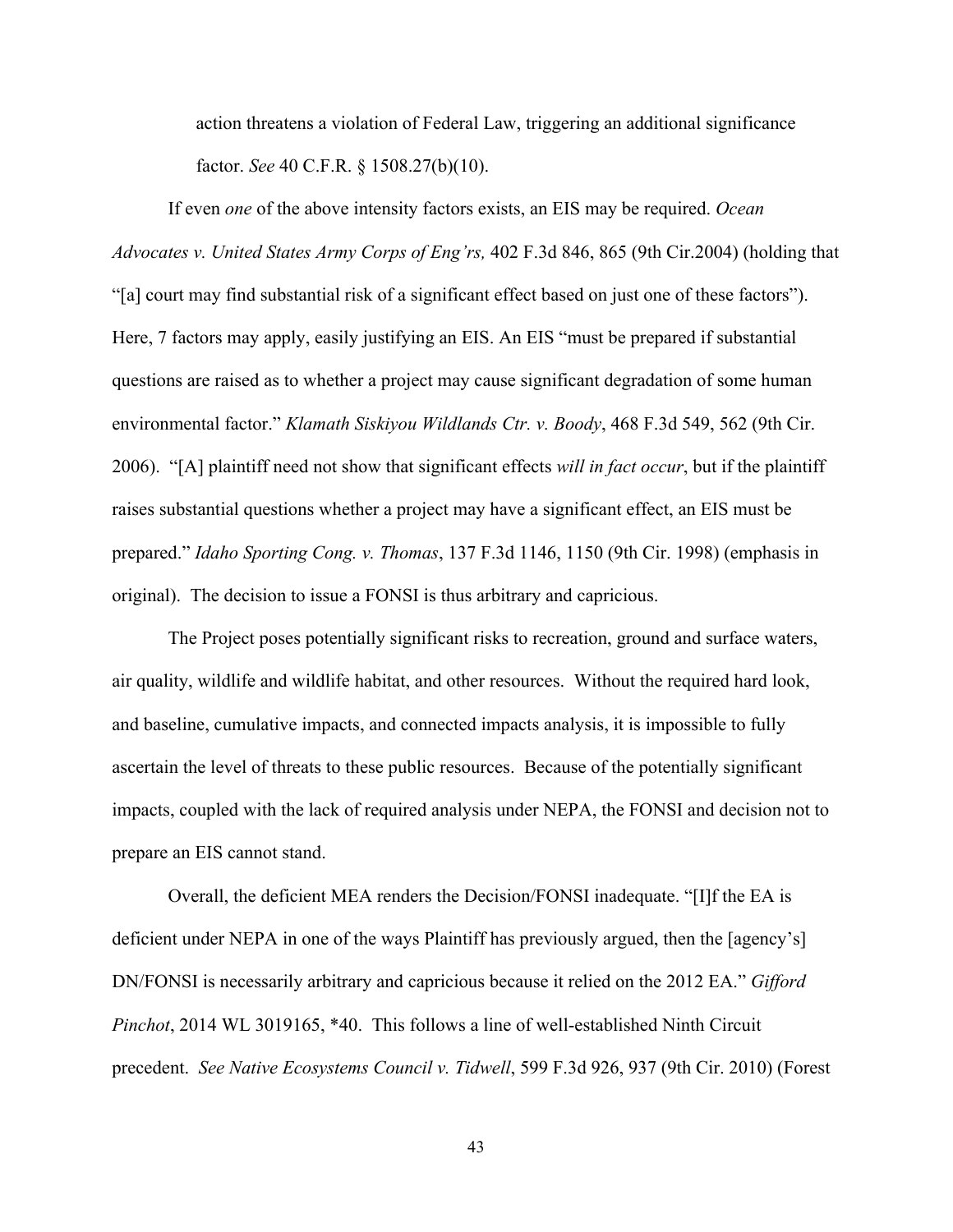Service violated NEPA in issuing FONSI based on inadequate analysis); *Ctr. for Biological Diversity v. Nat'l Highway Traffic Safety Admin.*, 538 F.3d 1172, 1223–24 (9<sup>th</sup> Cir. 2008) (When an EA fails to comply with NEPA requirements, it "do[es] not constitute a 'hard look' at the environmental consequences of the action as required by NEPA. Thus, the FONSI is arbitrary and capricious."). This objection can be resolved by withdrawal of the Forest Service's FONSI and preparation of a DEIS.

This issue was raised by CFC (previously Gifford Pinchot Task Force) in comments to the Agency. *See* Exhibit 1, at 32.

#### **Conclusion**

Each of CFC's objections set forth above, individually and collectively, require the Forest Service to withdraw the Draft Decision and MEA. Then the Forest Service and BLM should prepare a comprehensive Draft EIS to fully address all the direct, indirect, and cumulative impacts from the proposed prospecting, including a potential future mine, and with particular attention paid to the legal standard for finding interference with recreation. Then, after the BLM and Forest Service have allowed public comment on that new NEPA analysis, the Forest Service can reconsider the proposed prospecting and issue a new draft decision, subject to the Forest Service's objection process.

Sincerely,

/s/Tom Buchele Tom Buchele Kathryn Roberts Roger Flynn Counsel for CFC (formerly Gifford Pinchot Taskforce)